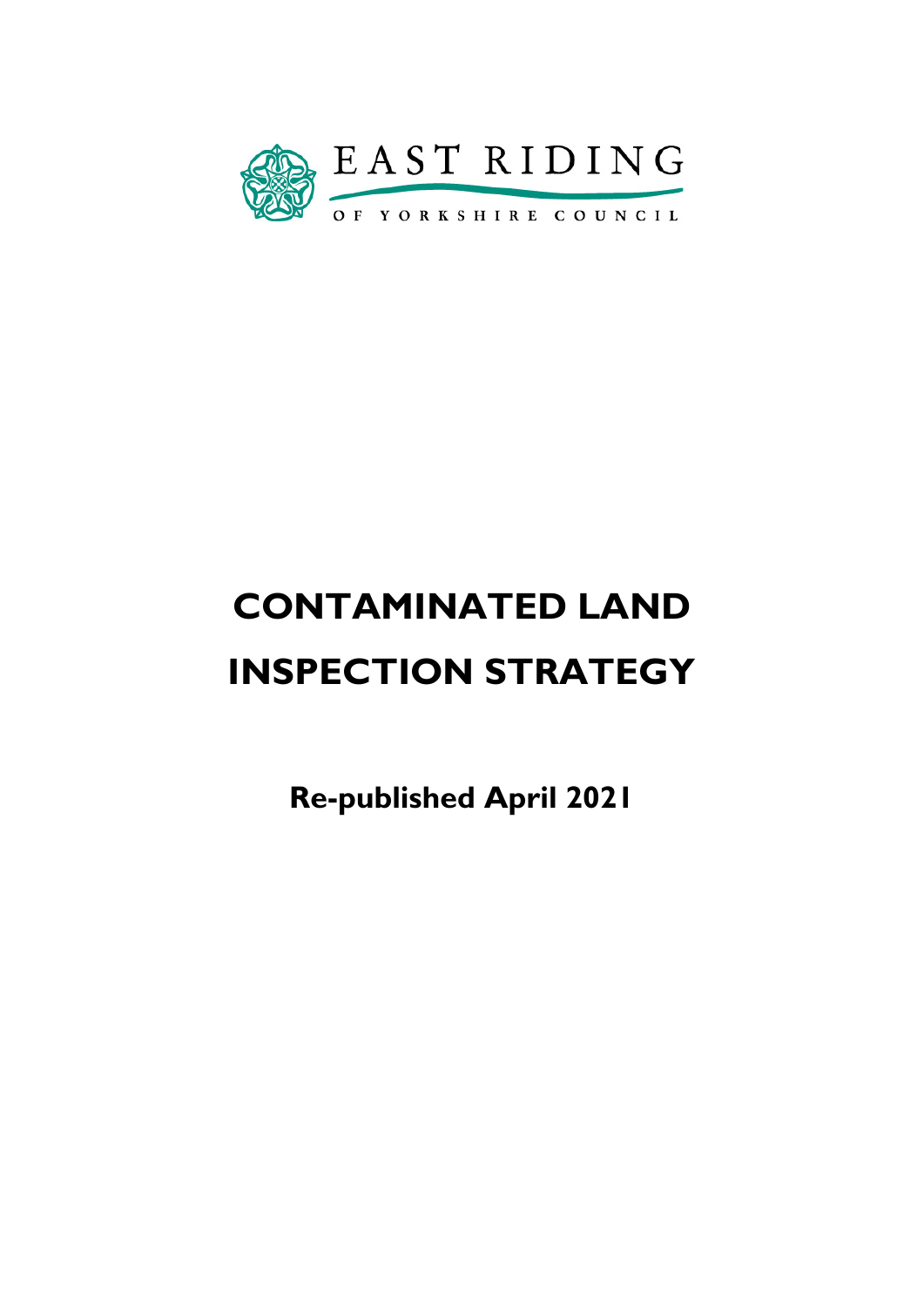# **EXECUTIVE SUMMARY**

This Strategy outlines how East Riding of Yorkshire Council plans to carry out its statutory duties of collating and reviewing information on land which may have been affected by contamination, in order to identify contaminated land in the area that meets the statutory definition. It sets out the process of strategic and detailed inspection. The council's original Strategy for the inspection of contaminated land was published in 2001 and has been reviewed periodically. The council will continue to review the current Strategy periodically and formally every 5 years and will present the document to Cabinet for approval.

There is a substantial legacy of contaminated land in the United Kingdom, due to its long industrial heritage and previous waste disposal practices. Although there are now various regimes in place to prevent new contamination occurring, the historic contamination which remains in the environment still has the potential to adversely affect people's health, as well as damage water quality, ecological systems and property. It is expected that most contaminated land will be cleaned up voluntarily, for example through the redevelopment of land as part of the planning process. However, where land is deemed unsuitable for its current use due to a significant risk from contamination, it may be necessary for the council to intervene and ensure that those risks are properly mitigated.

This Strategy summarises the key principles and objectives of the contaminated land regime, and the council's priorities. It describes how the council has gone about identifying potentially contaminated land in its area, and how these sites are categorised during more detailed inspection. It also outlines the steps that are taken in determining contaminated land, and establishing liability for remediating the land, in accordance with government guidance. The current revision of the document includes updates on the legislation and guidance since the previous version was published in 2013. It also sets out our aims and objectives for the future and the importance of partnership working in meeting the wider aims of the Strategy.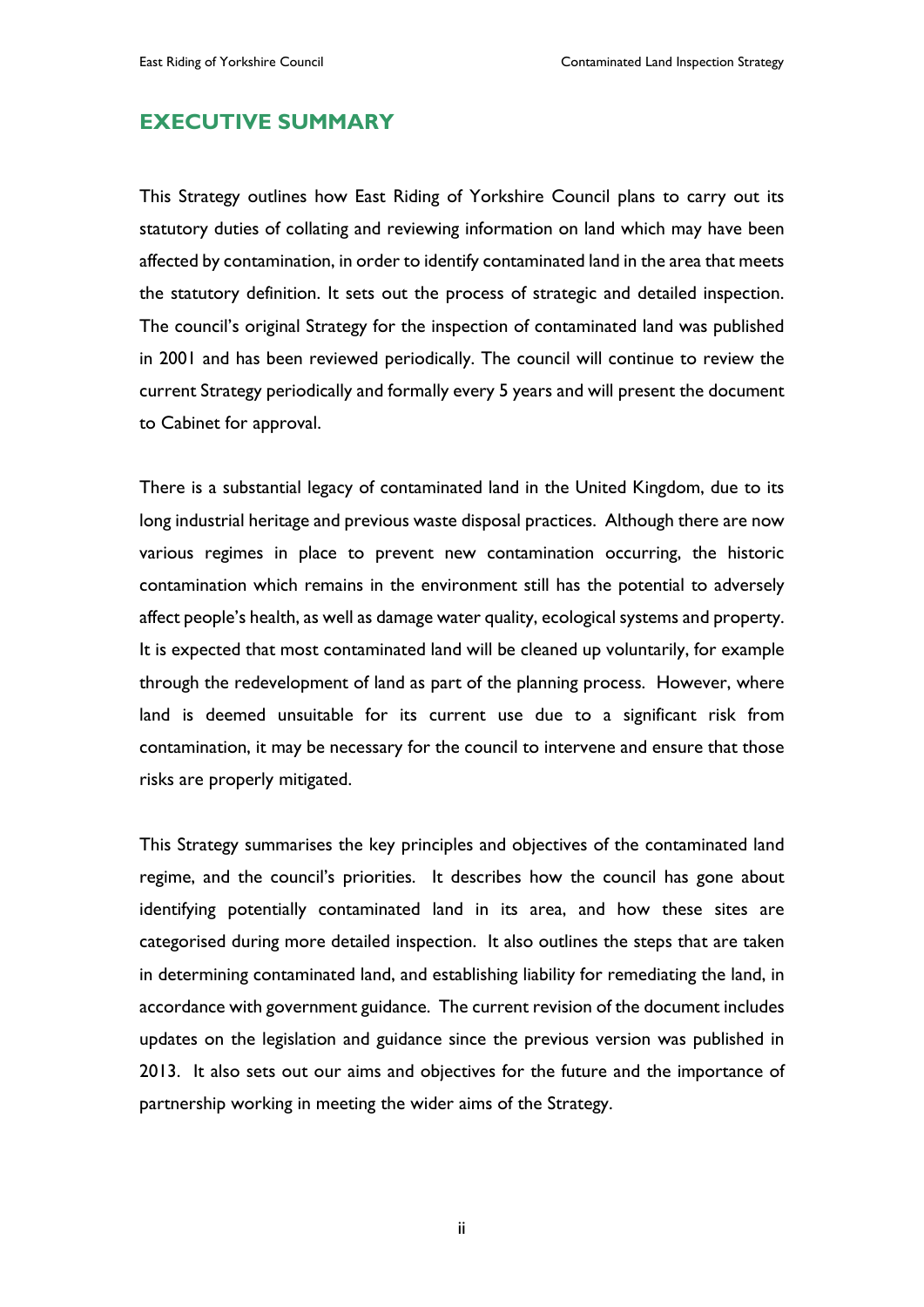# **CONTENTS Page No**

| 1.0 |                                                                |                                                          |  |  |
|-----|----------------------------------------------------------------|----------------------------------------------------------|--|--|
|     | $\mathsf{L}$                                                   |                                                          |  |  |
|     | 1.2                                                            |                                                          |  |  |
|     | 1.3                                                            |                                                          |  |  |
|     | $\overline{1.4}$                                               |                                                          |  |  |
|     | 1.5                                                            |                                                          |  |  |
|     | 1.6                                                            |                                                          |  |  |
|     | 1.7                                                            |                                                          |  |  |
| 2.0 | THE EAST RIDING OF YORKSHIRE [11] THE EAST RIDING OF YORKSHIRE |                                                          |  |  |
|     | 2.1                                                            |                                                          |  |  |
|     | 2.2                                                            |                                                          |  |  |
|     | 2.3                                                            |                                                          |  |  |
|     | 2.4                                                            |                                                          |  |  |
|     | 2.5                                                            |                                                          |  |  |
|     | 2.6                                                            |                                                          |  |  |
| 3.0 |                                                                | THE CONTAMINATED LAND REGIME MANUSCRIPTION MANUSCRIPTION |  |  |
|     | 3.1                                                            |                                                          |  |  |
|     | 3.2                                                            |                                                          |  |  |
|     | 3.3                                                            |                                                          |  |  |
|     |                                                                |                                                          |  |  |
|     |                                                                | 3.3.2                                                    |  |  |
|     |                                                                | 3.3.3                                                    |  |  |
|     |                                                                | 3.3.4                                                    |  |  |
|     |                                                                | 3.3.5                                                    |  |  |
|     |                                                                | 3.3.6                                                    |  |  |
|     | 3.4                                                            |                                                          |  |  |
|     |                                                                | 3.4.1                                                    |  |  |
|     |                                                                | 3.4.2                                                    |  |  |
|     |                                                                | 3.4.3                                                    |  |  |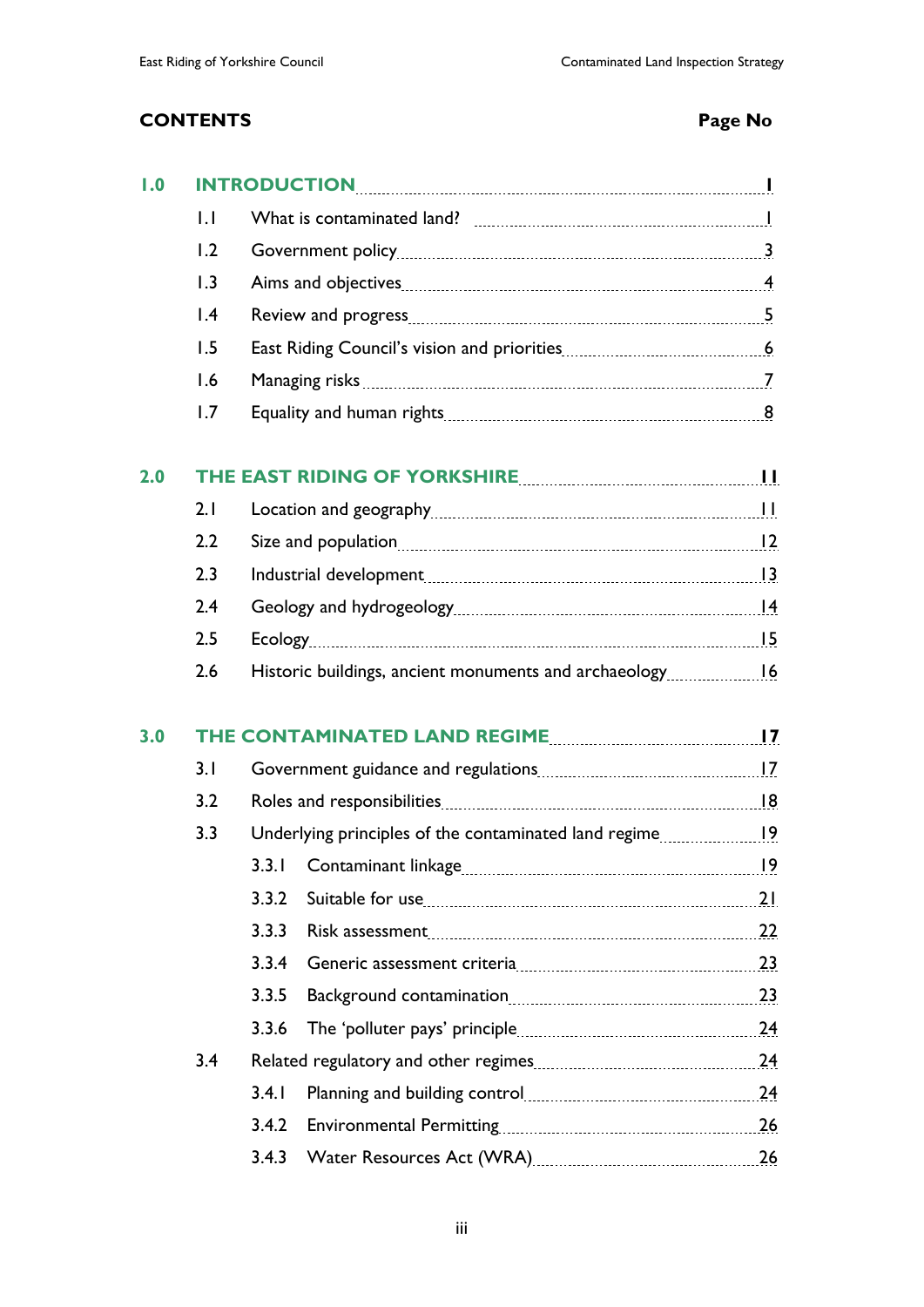|     |                                                    | 3.4.4 | The Environmental Damage (Prevention and Remediation) |    |
|-----|----------------------------------------------------|-------|-------------------------------------------------------|----|
|     |                                                    |       |                                                       | 27 |
|     |                                                    | 3.4.5 |                                                       |    |
|     |                                                    | 3.4.6 |                                                       |    |
| 4.0 |                                                    |       | <b>IDENTIFICATION AND PRIORITISATION 29</b>           |    |
|     | 4.1                                                |       |                                                       |    |
|     |                                                    |       |                                                       |    |
|     | 4.2                                                |       |                                                       |    |
|     | 4.3                                                |       |                                                       |    |
|     | 4.4                                                |       |                                                       |    |
|     |                                                    |       |                                                       |    |
|     |                                                    |       |                                                       |    |
|     |                                                    | 4.4.3 |                                                       |    |
| 5.0 | <b>DETAILED INSPECTION OF CONTAMINATED LAND 37</b> |       |                                                       |    |
|     | 5.1                                                |       |                                                       |    |

|     |                                                                                                                                                                                                                                      | 40 |
|-----|--------------------------------------------------------------------------------------------------------------------------------------------------------------------------------------------------------------------------------------|----|
|     | 5.3 Review of inspection plan <u>mand contained and the set of the set of the set of the set of the set of the set of the set of the set of the set of the set of the set of the set of the set of the set of the set of the set</u> |    |
| 5.4 |                                                                                                                                                                                                                                      |    |

# **6.0 DETERMINATION AND REMEDIATION OF CONTAMINATED**

| 6.1  |                                                    | 43 |
|------|----------------------------------------------------|----|
| 6.2  |                                                    | 44 |
| 6.3  | Categorisation of contaminated land (human health) | 44 |
| 6.4  |                                                    | 46 |
| 6.5  |                                                    | 47 |
| 6.6  |                                                    | 47 |
| 6.7  |                                                    | 48 |
| 6.8  |                                                    | 52 |
| 6.9  |                                                    | 53 |
| 6.10 |                                                    | 54 |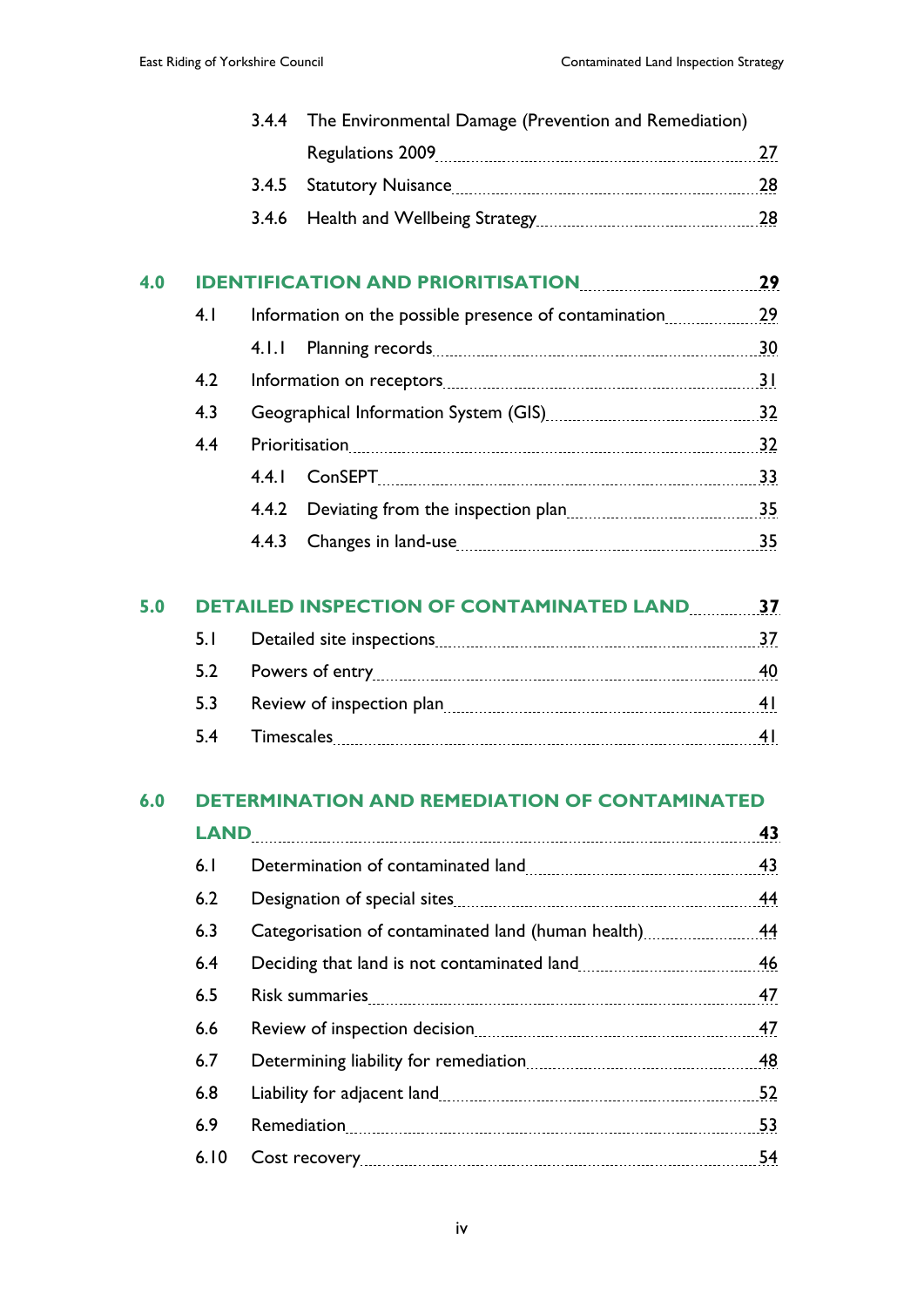| 7.0 | <b>ACCESS TO INFORMATION AND CONFIDENTIALITY</b> |  | 56 |
|-----|--------------------------------------------------|--|----|
|     | 7. L                                             |  | 56 |
|     | 7.2                                              |  | 57 |
|     | 7.3                                              |  | 58 |
| 8.0 | <b>EXCEPTIONS AND AMENDMENTS</b>                 |  | 60 |
|     | 8.1                                              |  | 60 |
|     | 8.2                                              |  | 60 |

# **UESFUL REFERENCES**

#### **GLOSSARY OF TERMS**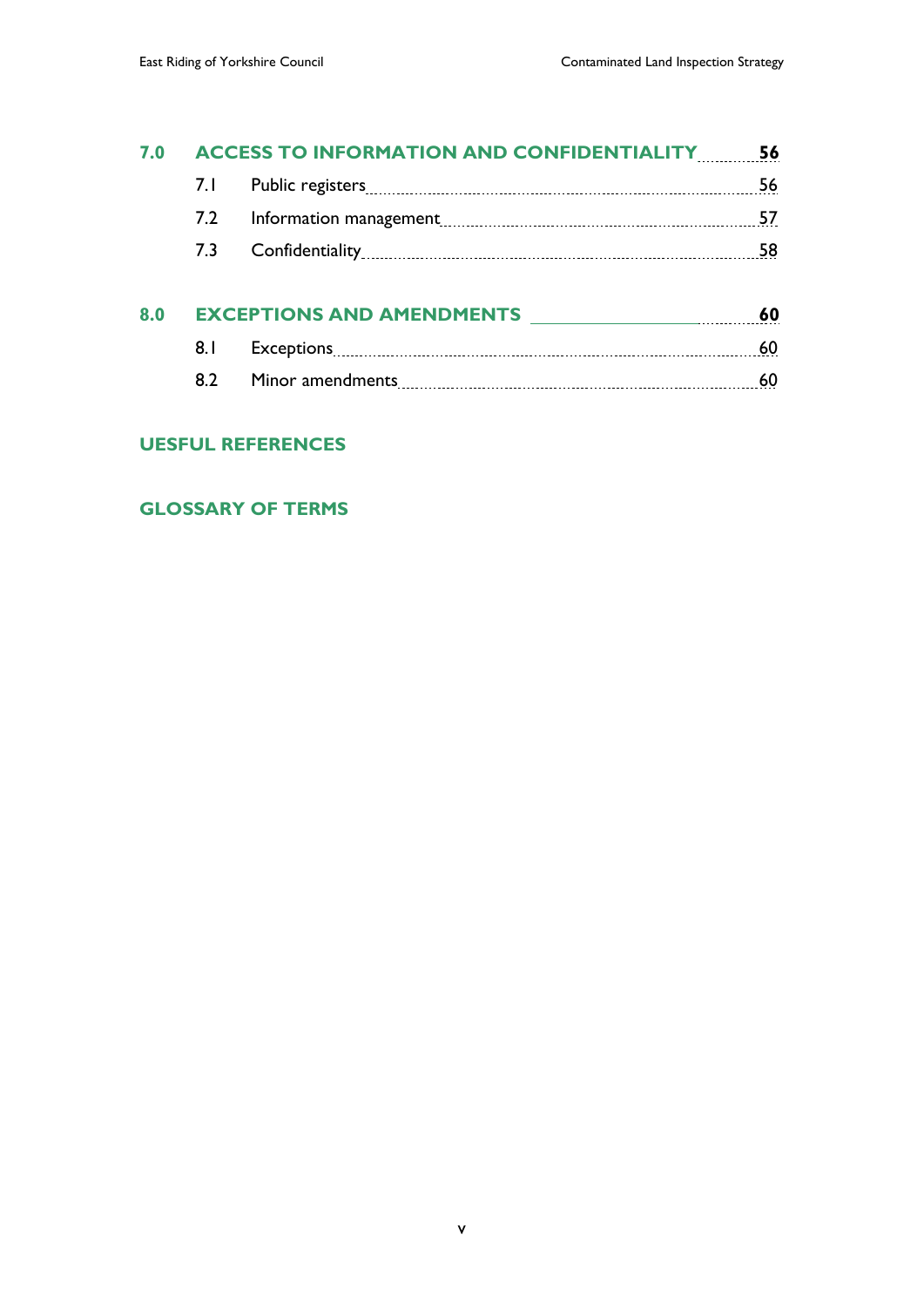# **1.0 INTRODUCTION**

Without proper regulation and management, there is the potential for the environment and people's health to be adversely affected by certain land uses and activities, such as hazardous industrial and agricultural processes, poor waste disposal practices, chemical spills and fuel leaks. Although there are now better controls in place to prevent or mitigate these impacts, there is still a legacy of contaminated land in the UK affected by substances, such as heavy metals, oils, tars, solvents, gases and asbestos, as a result of historic activities.

Part 2A of the Environmental Protection Act (EPA) 1990 was introduced in April 2000, to give local authorities specific duties to identify and deal with these potentially contaminated sites, where unacceptable risks to human health, environment or property were present but there was no alternative means for dealing with them. The contaminated land regulations were widened in August 2006 to cover radioactive substances.

On 6 April 2012, revised Statutory Guidance on the non-radioactive contaminated land regime under Part 2A of the EPA 1990 was published by the Department for Environment, Food and Rural Affairs (Defra) and came into effect. The revised Statutory Guidance on the radioactive contaminated land regime under Part2A was also published by the Department for Business, Energy & Industrial Strategy (BEIS), formerly known as the Department of Energy and Climate Change (DECC), and came into effect at the same time (and updated in 2018). This revised Statutory Guidance is taken into account in this Strategy.

#### **1.1 What is contaminated land?**

Land is legally defined as 'contaminated land' \* where substances are causing or could cause:

Significant harm to people, property or protected species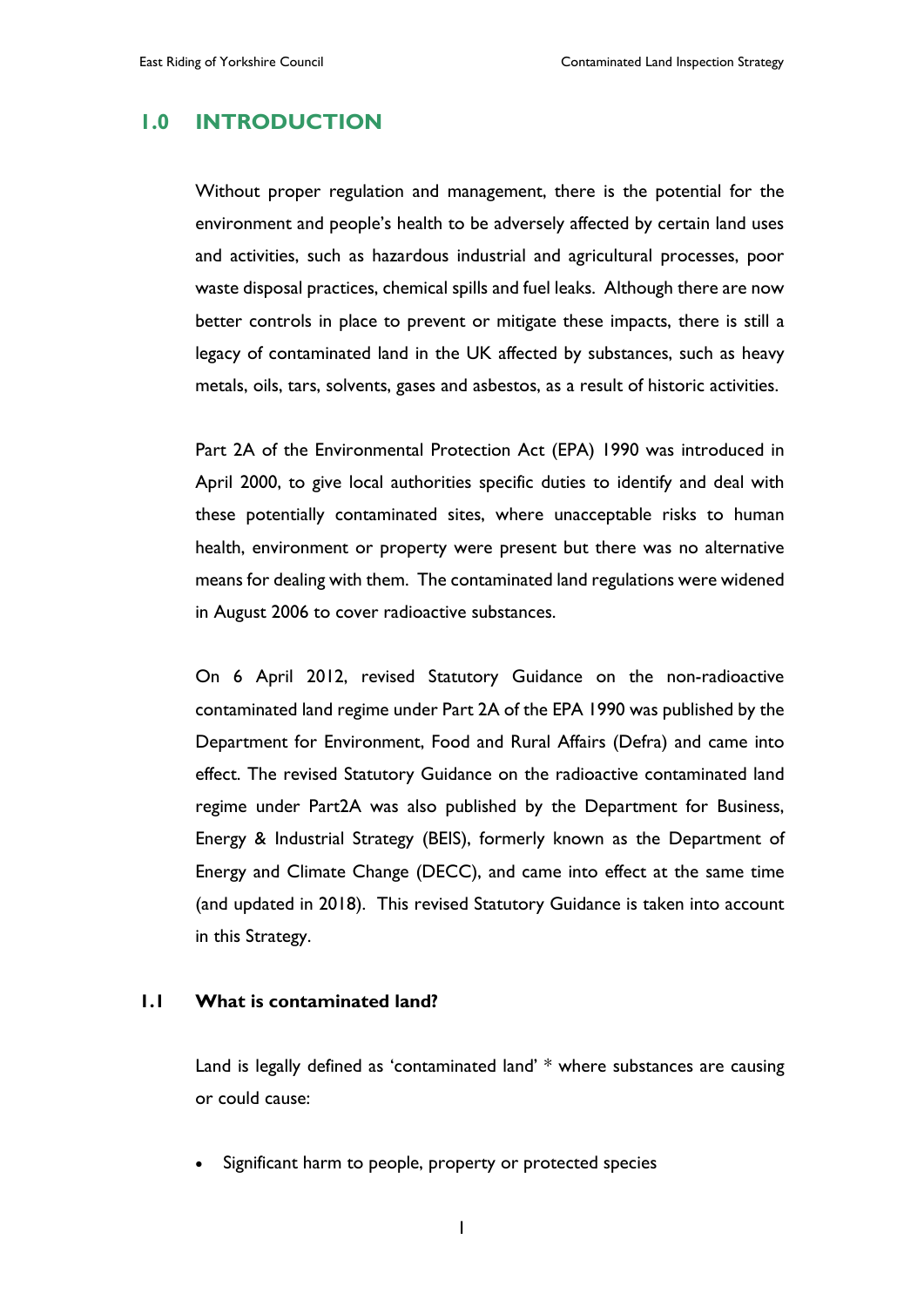- Significant pollution of surface waters (for example lakes and rivers) or groundwater
- Harm to people as a result of radioactivity.

\*See Section 78(A) Environmental Protection Act 1990 for legal definition detail.

'Substances' are defined as any natural or artificial substance, whether in solid or liquid form, or in the form of a gas or vapour. Significant harm includes, amongst other things, death, serious disease or illness, irreversible change to an ecosystem, a substantial loss of crops or substantial damage to property. Significant pollution of controlled waters includes certain damage or deterioration in the quality of surface water or groundwater. Further detail on these definitions is provided in the Statutory Guidance available on the GOV.UK website<sup>[1](#page-6-0)</sup>.

The definition for radioactive contaminated land is slightly different. Harm in this context is defined as lasting exposure to any person resulting from the after-effects of a radiological emergency, past practice or past work activity. The statutory guidance for radioactive contaminated land is available on the GOV.UK website<sup>[2](#page-6-1)</sup>.

Where an industrial use is ongoing, the land may be deemed to be suitable for that current use and not likely to cause significant harm or significant pollution. However, many former industrial sites have been redeveloped for a more sensitive use, such as housing or recreation. These land uses may be adversely affected by the presence of contamination and would require further assessment.

The role of the contaminated land regime is to enable the identification and remediation of land where contamination is causing unacceptable risks to

 $\overline{a}$ 

<span id="page-6-0"></span><sup>&</sup>lt;sup>1</sup> https://www.gov.uk/government/publications/contaminated-land-statutory-guidance

<span id="page-6-1"></span><sup>2</sup> https://www.gov.uk/government/publications/statutory-guidance-covering-radioactive-contaminatedland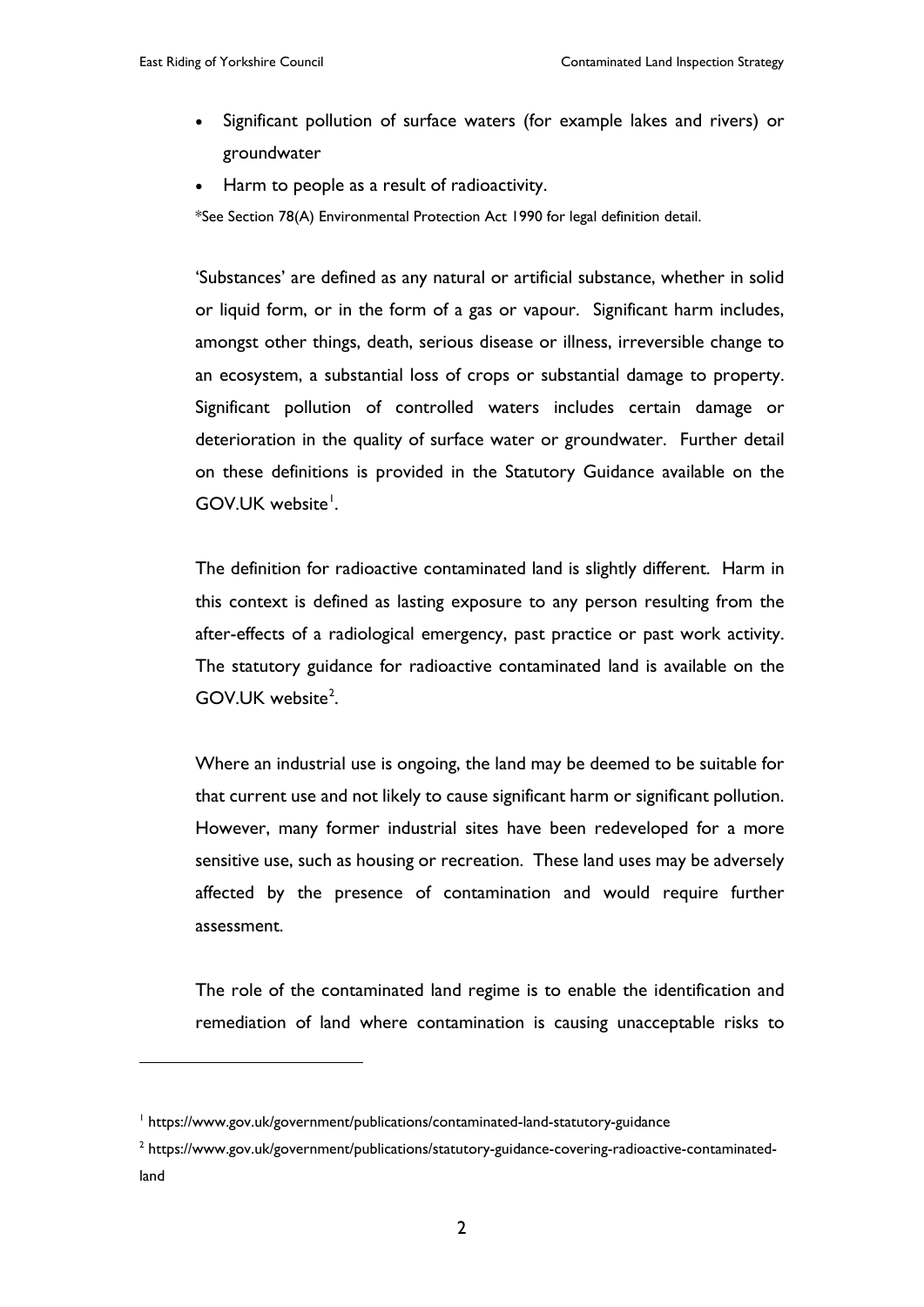human health or the environment. It does not necessarily include all land where contamination is present. Remediation means taking steps to prevent, minimise, remedy or mitigate the effects of significant harm or significant pollution.

Every local authority has a legal duty to inspect its area from time to time in order to identify contaminated land. East Riding of Yorkshire Council's duties under Part 2A are primarily undertaken by the specialist environmental control team within the Public Protection service.

For certain categories of site determined as contaminated land, the Environment Agency is the enforcing authority. These are known as 'special sites', and include contaminated land resulting from waste acid tars, petroleum refining, manufacture of explosives, nuclear sites, sites operated by the Ministry of Defence, or involving chemical or biological weapons, as well as land affecting controlled waters in certain cases. More detail on special sites is provided on the GOV.UK website<sup>[3](#page-7-0)</sup>.

#### **1.2 Government policy**

The UK government has produced Statutory Guidance that local authorities must follow when carrying out their duties under Part 2A. The starting point should be that land is not contaminated unless there is reason to consider otherwise. Part 2A is intended to deal with the worst sites, where no appropriate alternative solution is available. The council must always consider the benefits and the costs of taking action under Part 2A, to ensure that intervention is both precautionary and proportionate.

The government's main policy objectives with respect to contaminated land are:

 $\overline{a}$ 

<span id="page-7-0"></span><sup>3</sup> https://www.gov.uk/contaminated-land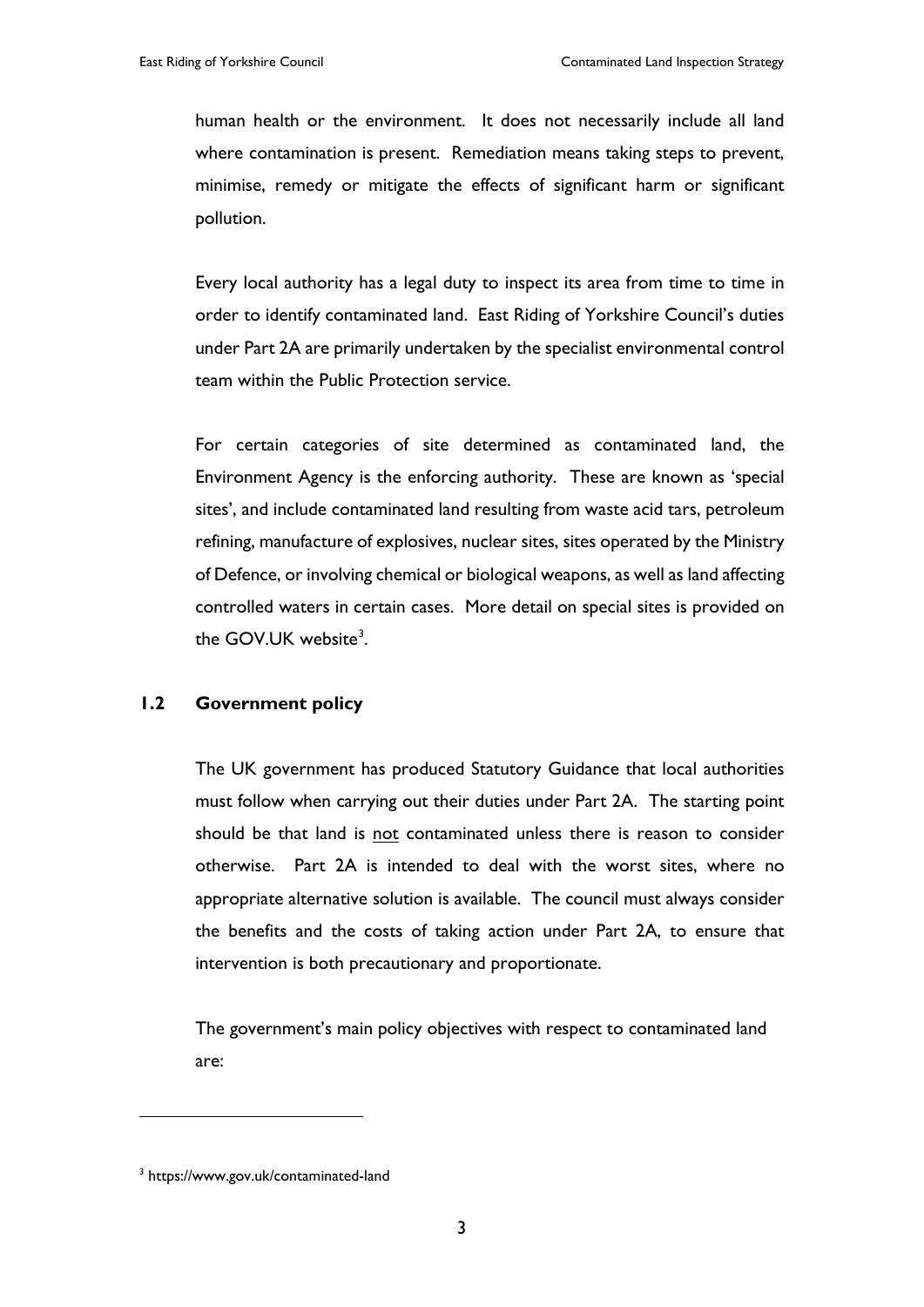- To identify and remove unacceptable risks to human health and the environment
- To seek to bring damaged land back into beneficial use
- To seek to ensure that the cost burdens faced by individuals, companies and society as a whole are proportionate, manageable and economically sustainable.

#### **1.3 Aims and objectives**

The aim of this Strategy is to set out how the council intends to implement its responsibilities under Part 2A, in accordance with Statutory Guidance, and how it fits in with other regulatory systems. The Statutory Guidance states that local authorities should take a strategic approach for carrying out its duties under Part 2A and should adopt a written strategy for inspecting their areas.

The strategic approach should aim to:

- Be rational, ordered and efficient.
- Be proportionate to the seriousness of any actual or potential risk.
- Seek to ensure that the most pressing and serious problems are located first.
- Ensure that resources are concentrated on investigating in areas where the authority is most likely to identify contaminated land.
- Ensure that the council efficiently identifies requirements for the detailed inspection of particular areas of land.

The principal objectives of the inspection strategy are:

To meet the statutory obligation placed on the council to produce a written strategy under Part 2A.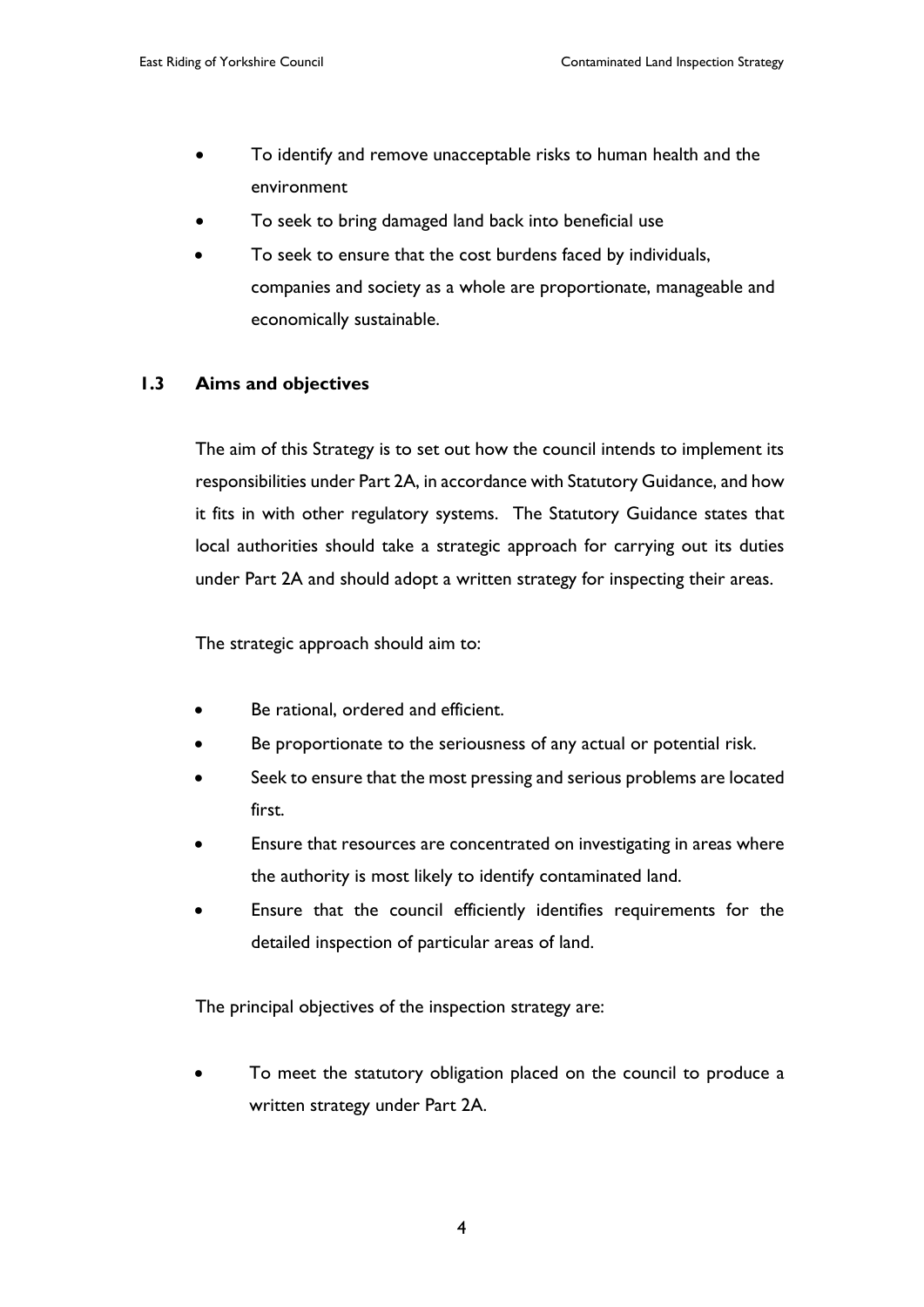- To provide a strategic framework which the council will use to identify, inspect and determine contaminated land, and describe the measures that may be taken to remediate such land.
- To describe how the council will prioritise and categorise sites.
- To inform the public, and improve communication with stakeholders, of the council's intentions in relation to contaminated land.
- To ensure that the council's corporate priorities and ambitions will be achieved by adopting this Strategy, in particular valuing our environment and revitalising our communities, by removing unacceptable risks to human health and the environment.

#### **1.4 Review and progress**

The council's original contaminated land inspection strategy was published in 2001, following the introduction of Part 2A in April 2000. The strategy was reviewed in 2003 and again in 2005, to report the progress of detailed site inspections and the ongoing development of the contaminated land geographical information system (GIS), and incorporate updates to risk assessment tools.

As part of the original inspection strategy, the council completed its initial prioritisation of higher-risk sites, using the Contaminated Land Assessment Risk Analyst (CLARA) model. Although considerable progress was made in identifying and risk assessing potentially contaminated land, particularly with regards to closed landfill sites, experience has shown that the CLARA model was not sufficiently sensitive for the council's purposes when considering other risks to human health.

Therefore, in 2008 the council adopted a new GIS-based prioritisation tool developed by the British Geological Survey (BGS), called ConSEPT (Contaminated Site Evaluation Prioritisation Tool), which is discussed further in section 4.4.1.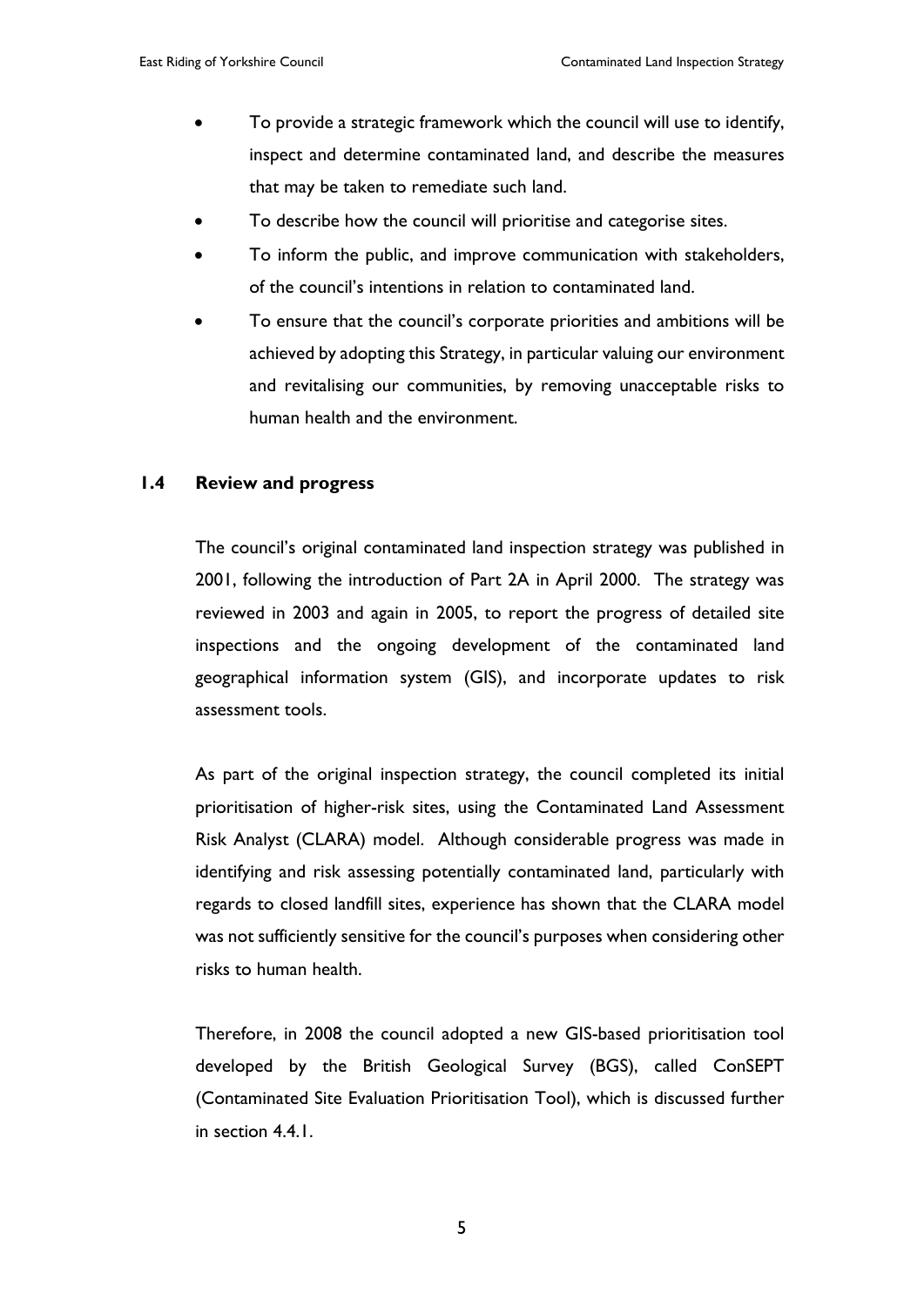By 2008/09, thirteen properties had been determined as contaminated land, and subsequently remediated, and around fifty detailed inspections of priority sites had also been completed where no evidence of significant risks were identified.

A full review of the strategy was undertaken in 2010, following changes in the council's approach to prioritisation, as well as changes in national policy. The 2010 strategy was amended in 2013 to reflect the government's revised Statutory Guidance and further changes to risk assessment methodologies.

This current Strategy replaces the 2013 publication, and will continue to be reviewed at least every five years. Where necessary, other services within the council will be consulted on the review of the Strategy, before it is approved and re-published. The review process may lead to amendments to the inspection plan, in light of existing workloads, available budgets and staffing resources.

#### **1.5 East Riding Council's vision and priorities**

When preparing its plans and strategies, the council aims to reflect its vision statement and broader corporate priorities, and to build on individual service standards.

In September 2018 the council launched a new vision statement – *Your East Riding… where everyone matters* – as well as revised priorities and new values and behaviours. The vision, priorities, values and behaviours help the council meet its challenges and make the most of opportunities, now and in the future. The following priorities show how the council will achieve this vision:

**Growing the economy** – working with others to support sustainable economic growth and strong communities, ensuring the East Riding is a great place to invest in, live, work and visit.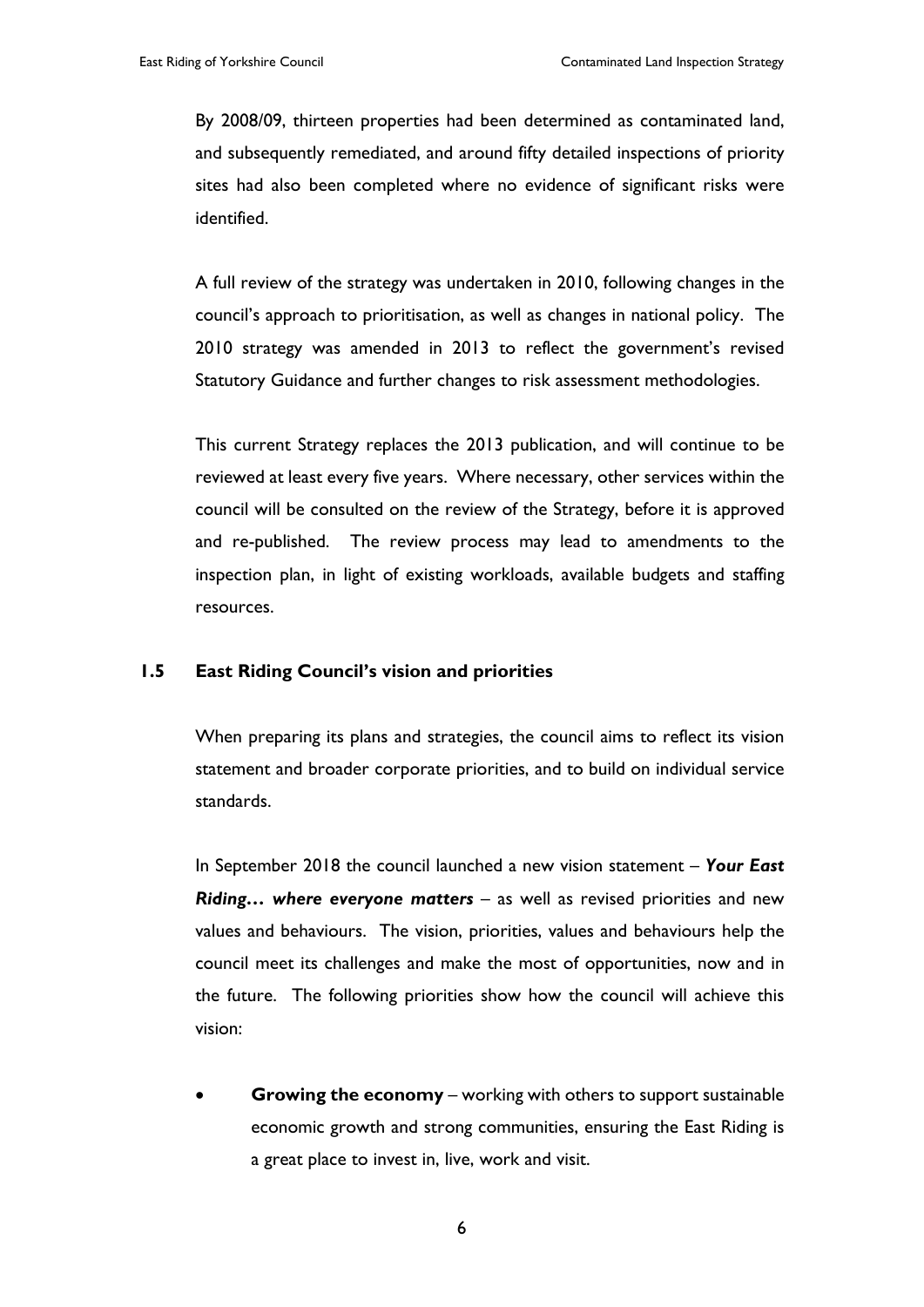- **Valuing the environment** responding to climate change, developing our infrastructure and safeguarding our heritage.
- **Promoting healthy lifestyles** helping people to stay healthy, strong and fit for the future.
- **Protecting the vulnerable** supporting in times of need, protecting from harm and improving the quality of life.
- **Helping children and young people achieve supporting and** inspiring children to raise their aspirations and reach their potential.

These are consistent with the government's objectives for the contaminated land regime, such as reducing health risks and improving environmental and economic sustainability. The emphasis of the legislation and Strategy is on the prioritisation of effort and resources being towards sites representing the greatest risk.

In undertaking its duties under Part 2A, the council will also follow its public protection enforcement policy, a copy of which is available on the council's website<sup>[4](#page-11-0)</sup>. This sets out the arrangements that the council has put in place for ensuring compliance with the laws enforced by public protection services, including environmental protection.

#### **1.6 Managing risks**

 $\overline{a}$ 

Risk can be defined as a combination of the likelihood of an event occurring and its potential impact. It's important that the council identifies and manages potential risks associated with achieving its objectives.

<span id="page-11-0"></span><sup>4</sup> https://www.eastriding.gov.uk/council/plans-and-policies/public-protection-enforcement-policy/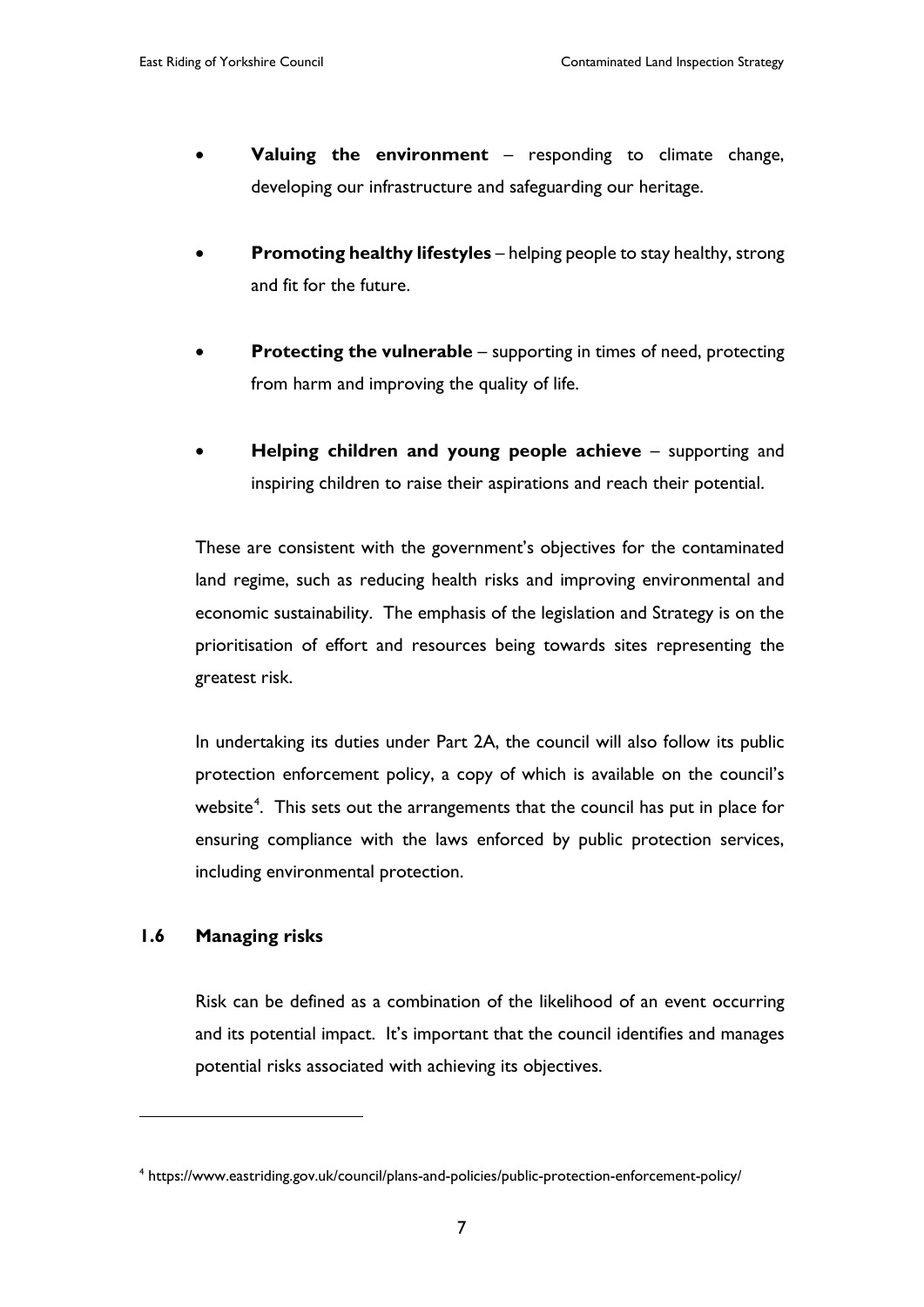In terms of this Strategy, examples of risks which could have a negative impact on its delivery include reduction of resources, such as budgets or staff, changes in law or statutory guidance, making decisions based on incomplete or wrong information, and potential legal challenges to the decisions or actions of the council when carrying out its duties under Part 2A. The identification and management of risk is key to a more informed and effective decision making process.

Risk cannot usually be eliminated completely, and so control measures need to be put in place to reduce identified risks to an acceptable level. A risk management analysis was previously undertaken for delivering the Strategy, to allow the relative ranking and prioritisation of identified risks, and to identify mitigating controls. The outcomes of the risk management process will be periodically reviewed alongside the Strategy. Risk analysis for the implementation of the Strategy will also be undertaken at a project specific level, and a risk register produced where necessary.

#### **1.7 Equality and human rights**

The Equality Act 2010 legally protects people from discrimination in the workplace and in wider society. The Act sets out the protected characteristics which are; age, disability, gender reassignment, marriage and civil partnership, pregnancy and maternity, race, religion or belief, sex and sexual orientation. The Public Sector Equality Duty (PSED) also means that public bodies have a duty to consider all individuals when carrying out their day-to-day work in shaping policy, in delivering services and in relation to their own employees. Public bodies must have due regard to the need to eliminate discrimination, advance equality of opportunity and foster good relations between different people.

The council is committed to fulfilling its role as an employer, service provider, purchaser of goods and services and community leader without discrimination.

8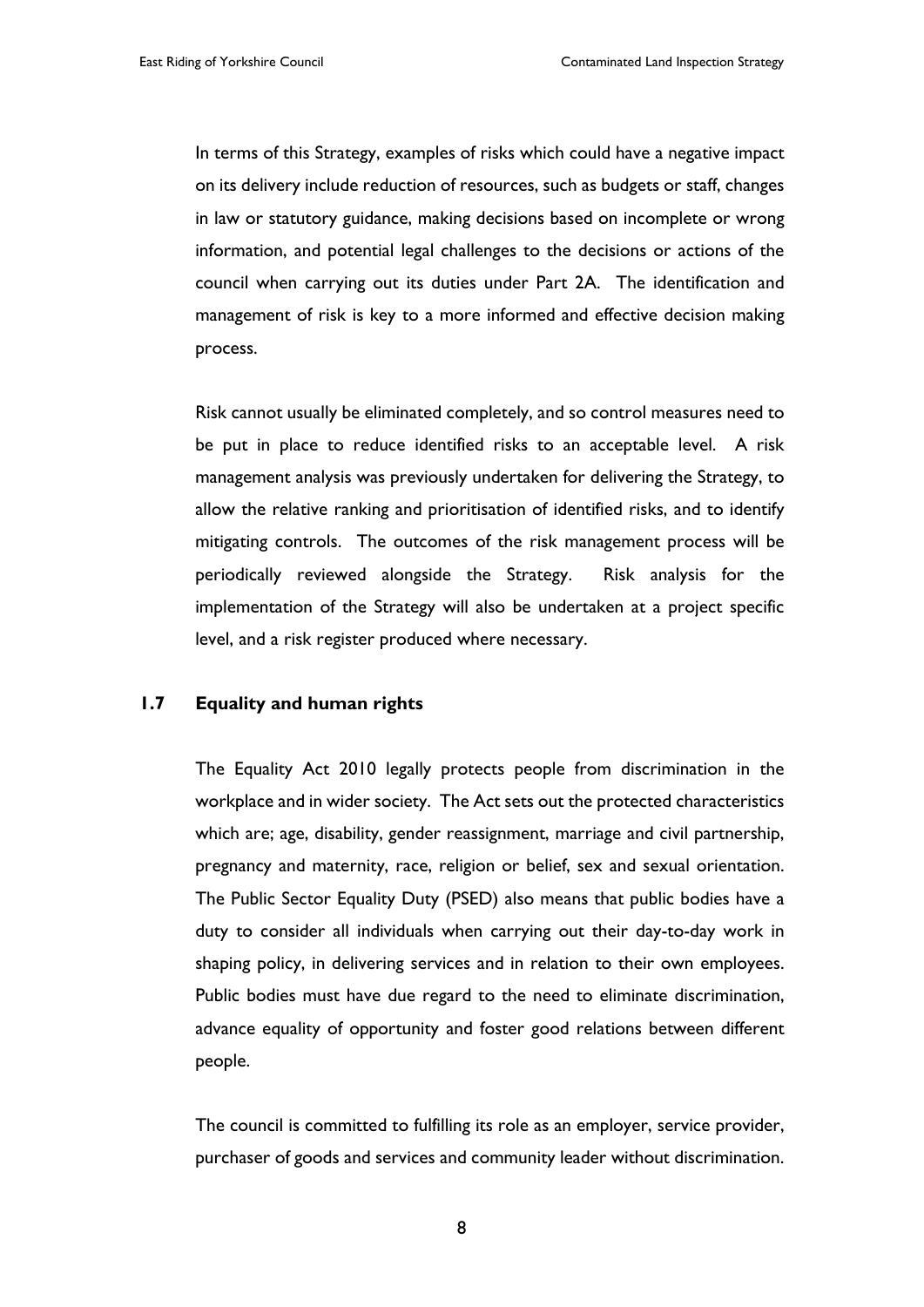Further details are provided in the council's equalities plan, which is available on the council's website<sup>[5](#page-13-0)</sup>.

The council has an updated 'Equality Analysis' process to identify if a proposed change (a change to a policy, strategy, service, or budget) could have a potential impact (create inequality or increase existing inequalities) for people with a protected characteristic. This includes service users, residents, and council employees. In developing this Strategy, an equality analysis screening assessment has been completed. A full equalities impact assessment was deemed not to be required for this Strategy, there being no specific adverse impacts on any protected characteristic group(s) identified. If, at any time, this Strategy is considered to be discriminatory in any way, the environmental control manager should be contacted immediately to discuss such concerns.

Under the provisions of article 8 of the Human Rights Act, everyone has the right to respect for their private and family life, their home and their correspondence. There shall be no interference by a public authority with the exercise of this right except such as is in accordance with the law and is necessary in a democratic society in the interests of national security, public safety, the economic wellbeing of the country, for the prevention of disorder or crime, for the protection of health or morals or for the protection of the rights and freedom of others.

The three main principles that the council will adhere to in order to comply with article 8 during the course of its investigations into contaminated land are:

The council will only undertake actions which are securely authorised by law. The rule under law authorising those actions will be sufficiently accessible by the subject of the council's actions and the manner of the

 $\overline{a}$ 

<span id="page-13-0"></span><sup>5</sup> https://www.eastriding.gov.uk/council/plans-and-policies/other-plans-and-policiesinformation/equalities-and-diversity/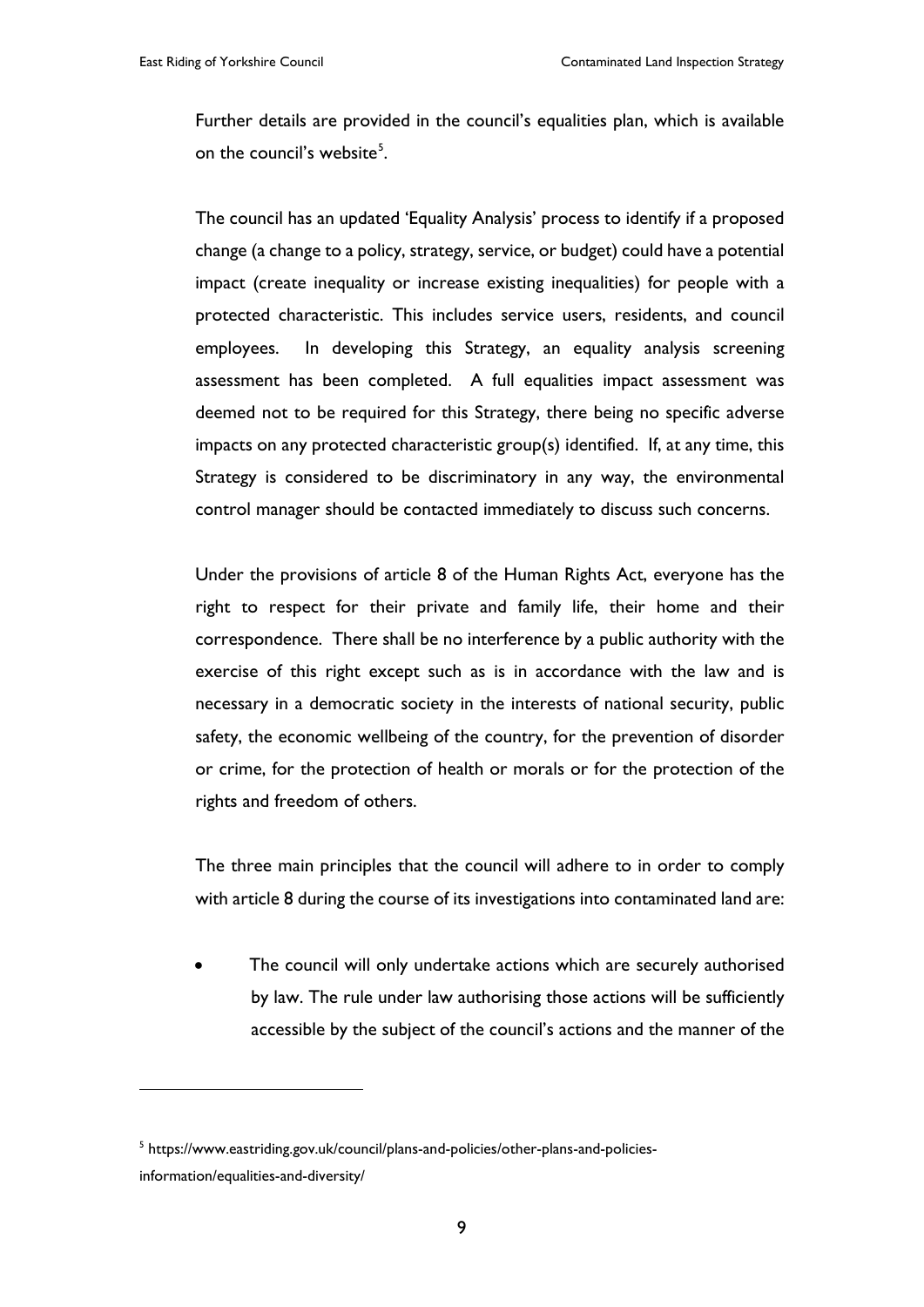exercise of those actions will have pre-determined limits to protect the public from arbitrary interference.

- The council will only act for a prescribed purpose and its actions will be proportionate.
- The council will only take action which it deems to be necessary in the interests of public safety, the economic wellbeing of the country, for the prevention of disorder or crime, for the protection of health or morals or for the protection of the rights and freedom of others.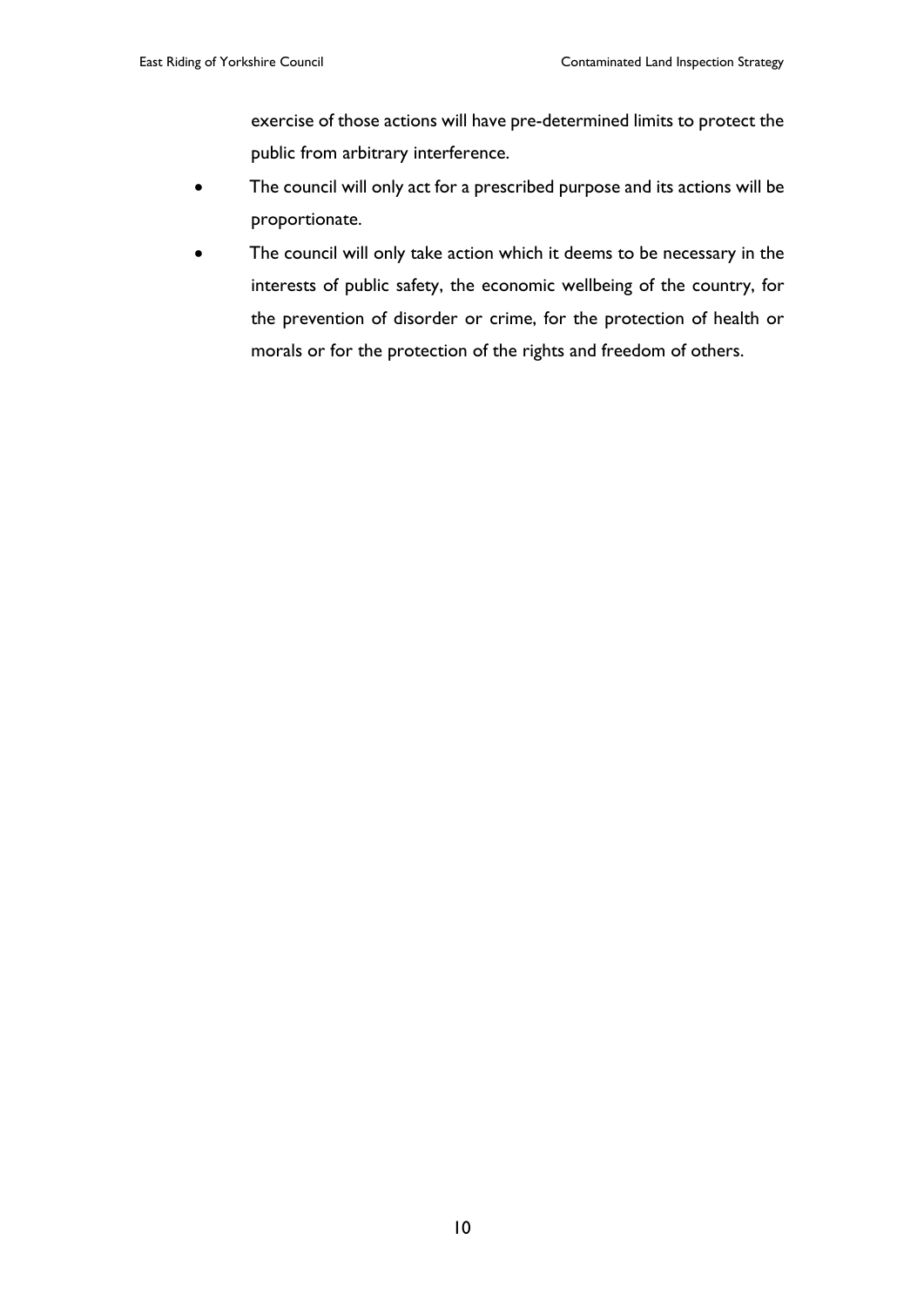# **2.0 THE EAST RIDING OF YORKSHIRE**

#### **2.1 Location and geography**

The East Riding of Yorkshire is situated in the northeast of England, on the North Sea coast. The area is bounded to the north and west by North Yorkshire, and to the south by Doncaster, North Lincolnshire and Hull. The rivers Derwent/Ouse and Humber form the western and southern boundaries respectively, with the eastern boundary forming the Holderness coastline with the North Sea.

Much of the area is low-lying, with some land at risk from flooding, but it also includes the upland rolling chalk hills of the Yorkshire Wolds. The Holderness coastline begins at the chalk cliffs of Flamborough Head and extends 85 km south to Spurn Point at the mouth of the Humber estuary. The coastline is mostly composed of clay, and exhibits some of the fastest rates of coastal erosion in Europe (on average between 1.5-2.5 metres per year). The council's policy for managing the coastline and responding to coastal erosion and flood risk is set out in the Shoreline Management Plan, which is available on the council's website<sup>[6](#page-15-0)</sup>.

The East Riding is connected to the motorway network via the M62, and there are two main railway lines from Hull to Doncaster and Leeds, and from Hull to Scarborough, which connect various towns and villages. There is a major port at Goole with shipping traffic using the Humber and Ouse rivers.

 $\overline{a}$ 

<span id="page-15-0"></span><sup>6</sup> https://www.eastriding.gov.uk/council/plans-and-policies/other-plans-and-policiesinformation/sustainable-environment-policies-and-strategies/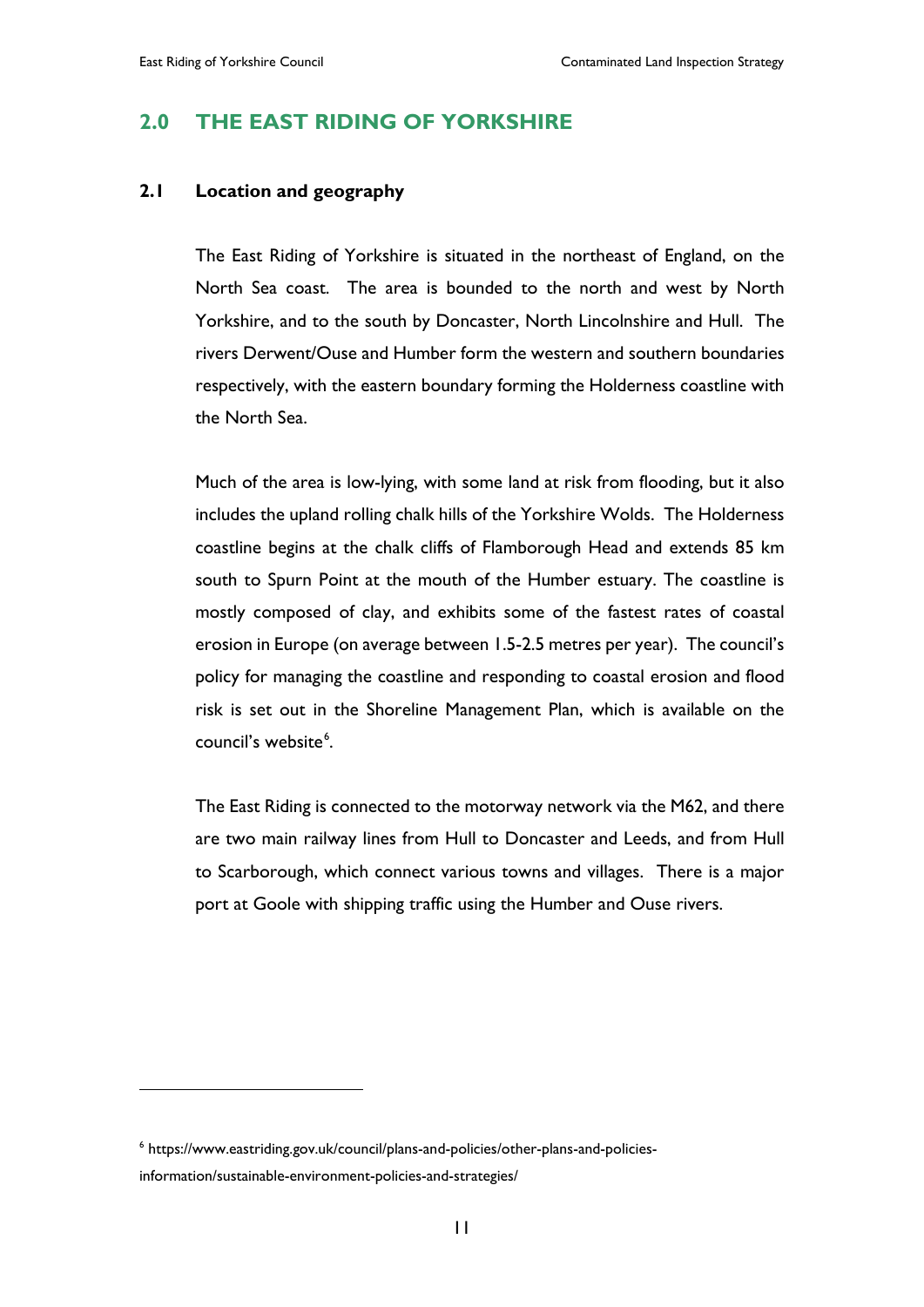

**Figure 1– Map of the East Riding**

#### **2.2 Size and population**

- The East Riding of Yorkshire covers approximately 930 square miles, making it one of the largest unitary authority areas in the country.
- It has a population of approximately 341,000.
- The East Riding is a predominately rural area with over half the population living in dispersed rural communities. In total, there are 333 settlements, ranging from large towns to small, isolated hamlets and farmsteads.
- The largest town in the East Riding is Bridlington, other major settlements are Beverley, Goole and the Haltemprice area to the west of Hull which includes Cottingham, Hessle, Anlaby, Willerby, and Kirk Ella.
- The East Riding is generally an affluent area and is ranked amongst the least socially deprived areas in England.
- There are pockets of deprivation in places such as Bridlington, Goole and south-east Holderness.
- Increasingly, the East Riding population is becoming older, in part due to migration by retired people, particularly to coastal resorts.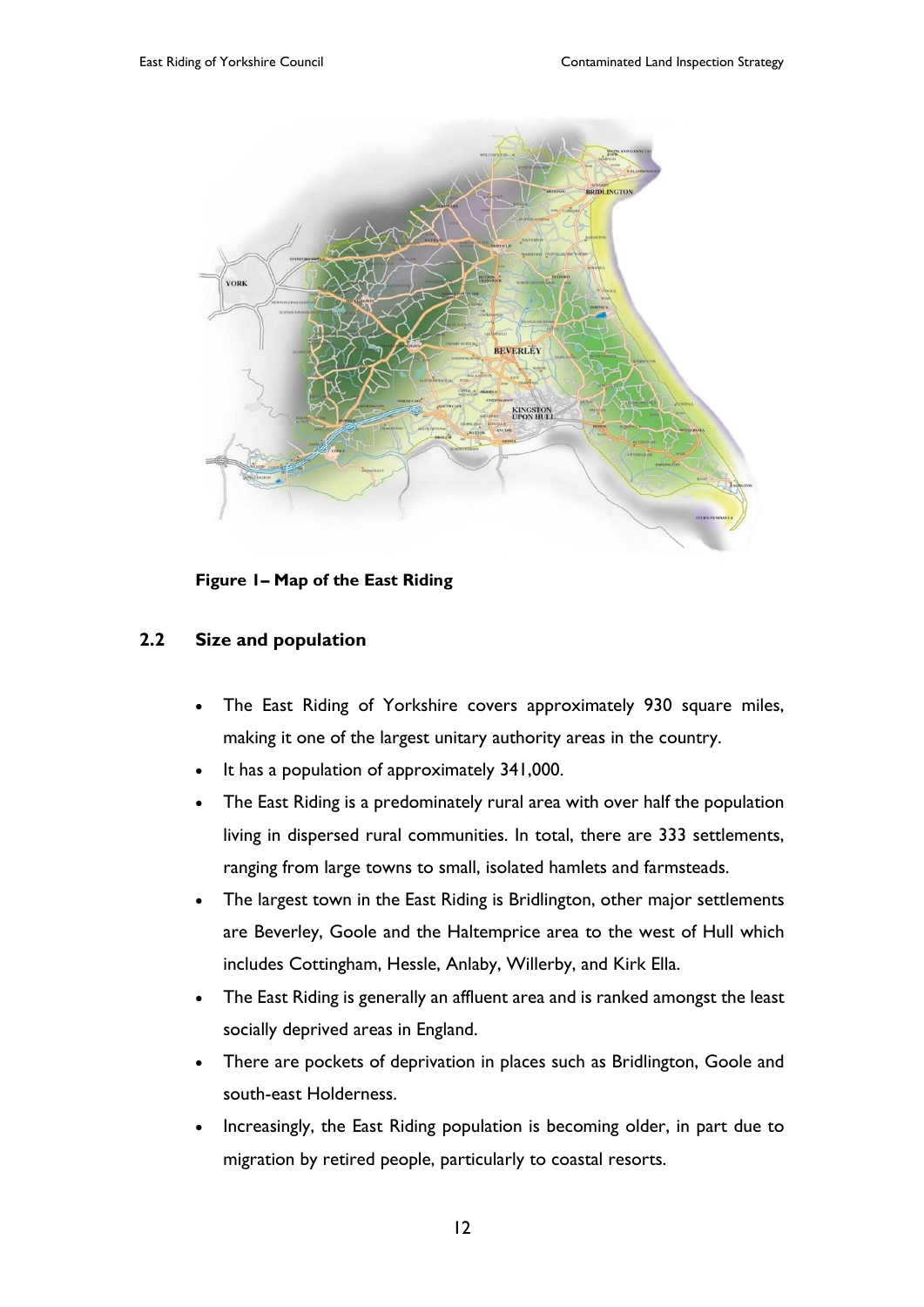• In terms of housing, the relative affordability of the area means a high proportion of households are owner/occupied.

#### **2.3 Industrial development**

Traditionally the area has been associated with agriculture – 90% of the land is still in some form of agricultural use. Fishing too has historically always been important to the area's identity and economy. Tourism is now an increasingly important part of the coastal and rural economy.

The river ports along the Humber and Ouse have long been associated with the handling of coal, timber and other raw materials, and various shipworks have existed in the Goole and Hull areas. Agriculture, associated industries and rural trades were widespread throughout the 19th and early 20th centuries, such as blacksmiths, millers, tanners, malters, brewers, abattoirs, rope makers, and agricultural engineers. Beverley, in particular, was historically a major centre for the tanning industry.

Limestone historically provided the only locally available durable building stone. The chalk uplands of the Wolds therefore became dotted with quarries, many of which have been subsequently used for the unregulated disposal of waste by landfill. As limestone gave way to brick as the principle building material, brickworks and tileworks became established in the areas of glacial clay deposits, the resulting excavations also being subsequently used for waste disposal in many instances. There are still operational sand and gravel pits in the area.

Chalk also provided the raw material for the manufacture of whiting, used in paints, and there are still operational whiting works located near Melton, Beverley and Middleton on the Wolds.

There are several former railway lines that previously crossed the East Riding, but which are now disused, including York to Beverley via Pocklington and

13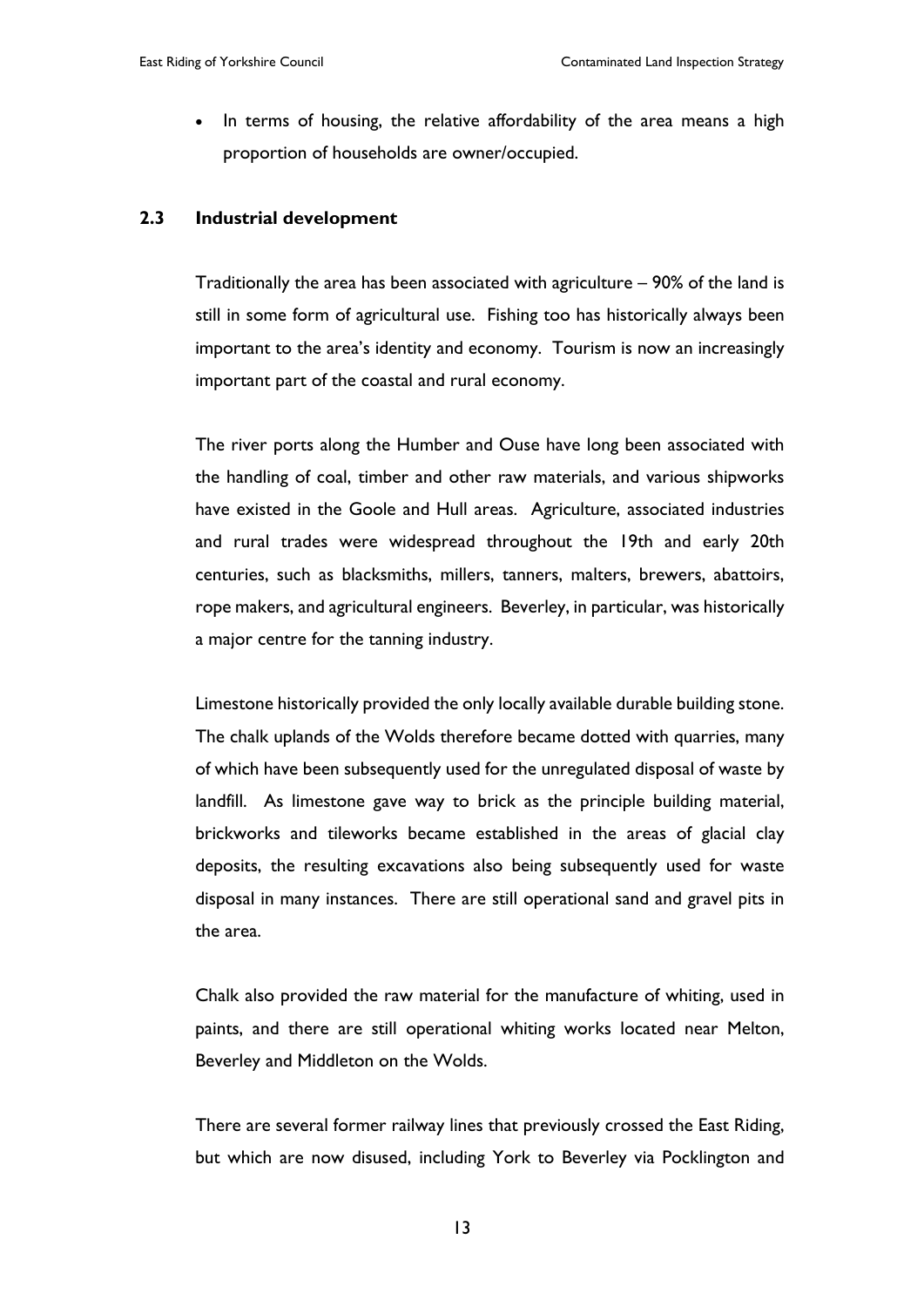Market Weighton, Selby to Beverley via Holme on Spalding Moor and Market Weighton, and Hull to Hornsea and Withernsea. Some disused lines have been adopted by the council for use as footpaths and cycle paths.

There are around 35 former gasworks in the East Riding, which manufactured and supplied gas to various settlements and private estates. However, since the arrival of piped natural gas, most of these sites became redundant. Some sites have been retained for gas storage or as gas valve compounds. Others have since been sold off and redeveloped, or voluntarily remediated by their current owners to make them suitable for use.

Industry is now found in pockets close to the main towns, with industrial estates often occupying former Second World War airfields and defence land, such as at Carnaby, near Bridlington, Driffield, Pocklington and Full Sutton. More recently, manufacturing and distribution hubs and business parks have been developed along the M62/A63 transport corridor at Goole, Newport, Melton and Hessle. The main industrial land uses today include food and drink manufacture, handling of raw materials such as timber, chemical manufacture, transport and distribution, agricultural and aeronautical engineering, mineral products, and natural gas refining.

Due to the nature of its landscape and its proximity to the North Sea, the East Riding has seen an increase in demand for development in the energy sector. This includes onshore and offshore windfarms and other renewable energy such as biomass, as well pipelines and storage facilities for natural gas.

#### **2.4 Geology and hydrogeology**

There are various geological characteristics found across the East Riding. The oldest rocks are the sandstones and mudstones located in the west of the area, which include the Sherwood Sandstone formation. Moving east, these were followed by shales, sandstone and limestone deposits, including the chalk which

14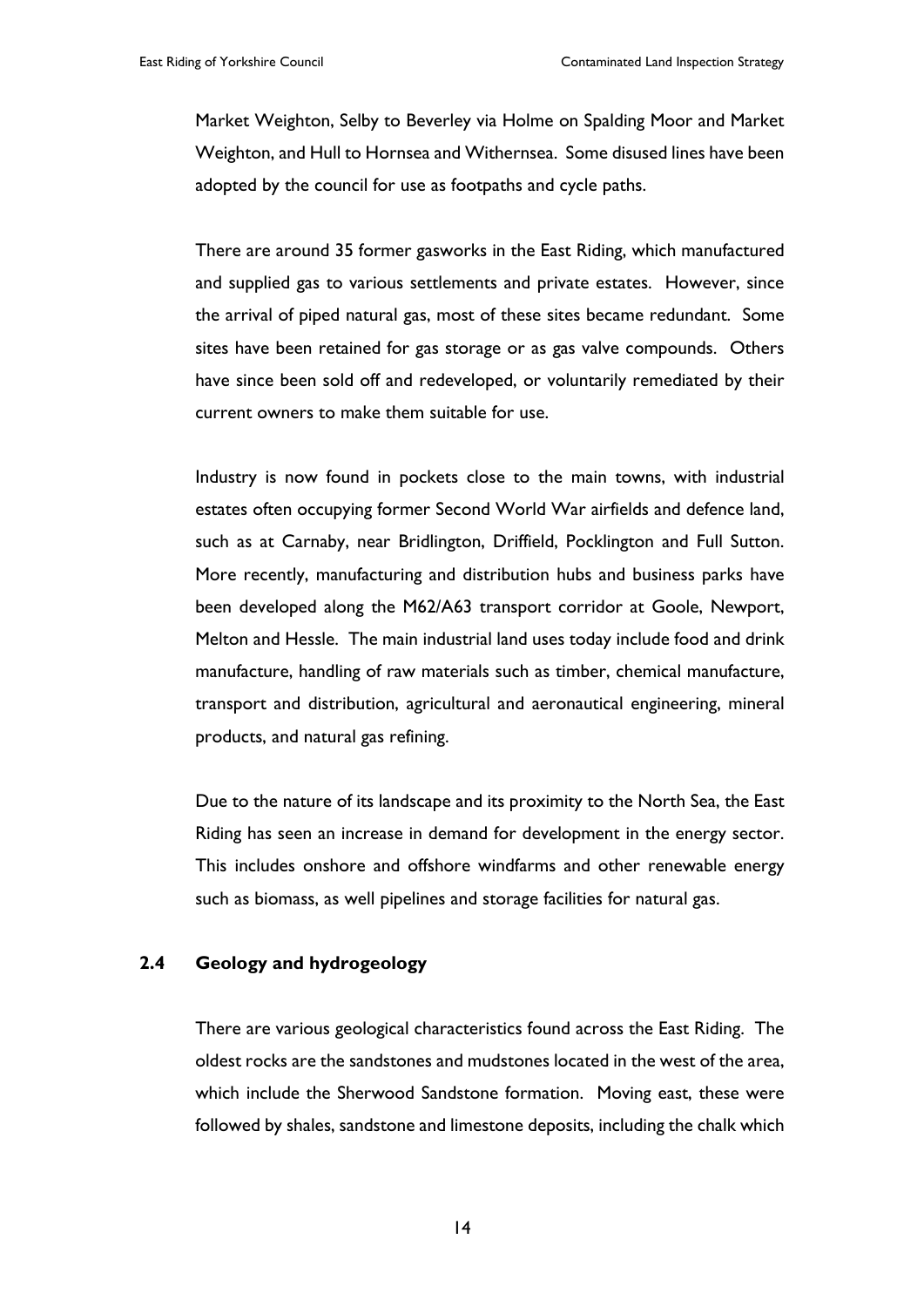forms the Yorkshire Wolds. More recent glacial and alluvial deposits can be found on the lower lying areas, and comprise sands, gravels, silts and clays.

Areas of naturally occurring metal enriched soils are identified in the British Geological Survey's Regional Geochemical Atlas, which includes arsenic, nickel, barium, and cadmium.

The main groundwater resources within the East Riding comprise the principal chalk aquifer, which runs in a broad sweep from Flamborough Head in the north to the Humber Estuary in the south, and the principal Sherwood Sandstone aquifer to the south west of Goole.

The region is entirely dependent upon groundwater for public water supplies and there are a number of groundwater source protection zones situated within the East Riding, where public supplies are considered to be particularly vulnerable to pollution. There are also many private water supplies currently in use, comprising boreholes, wells and springs.

#### **2.5 Ecology**

Part 2A enables local authorities to take action to prevent significant harm to protected species and ecological systems from land contamination. The East Riding has many nature conservation sites which are designated because of their international or national ecological or scientific importance. These include the Humber Estuary, Flamborough Head, and the Lower Derwent Valley, which have a number of nature conservation designations under UK and International law. There are also a number of local sites and nature reserves, as well as sites of special scientific interest, which provide important habitats for local wildlife.

The East Riding of Yorkshire Biodiversity Action Plan (ERYBAP) strategy was adopted in 2010, and sets out what is special about the biodiversity of the East Riding and what action will be taken, through partnership work, to conserve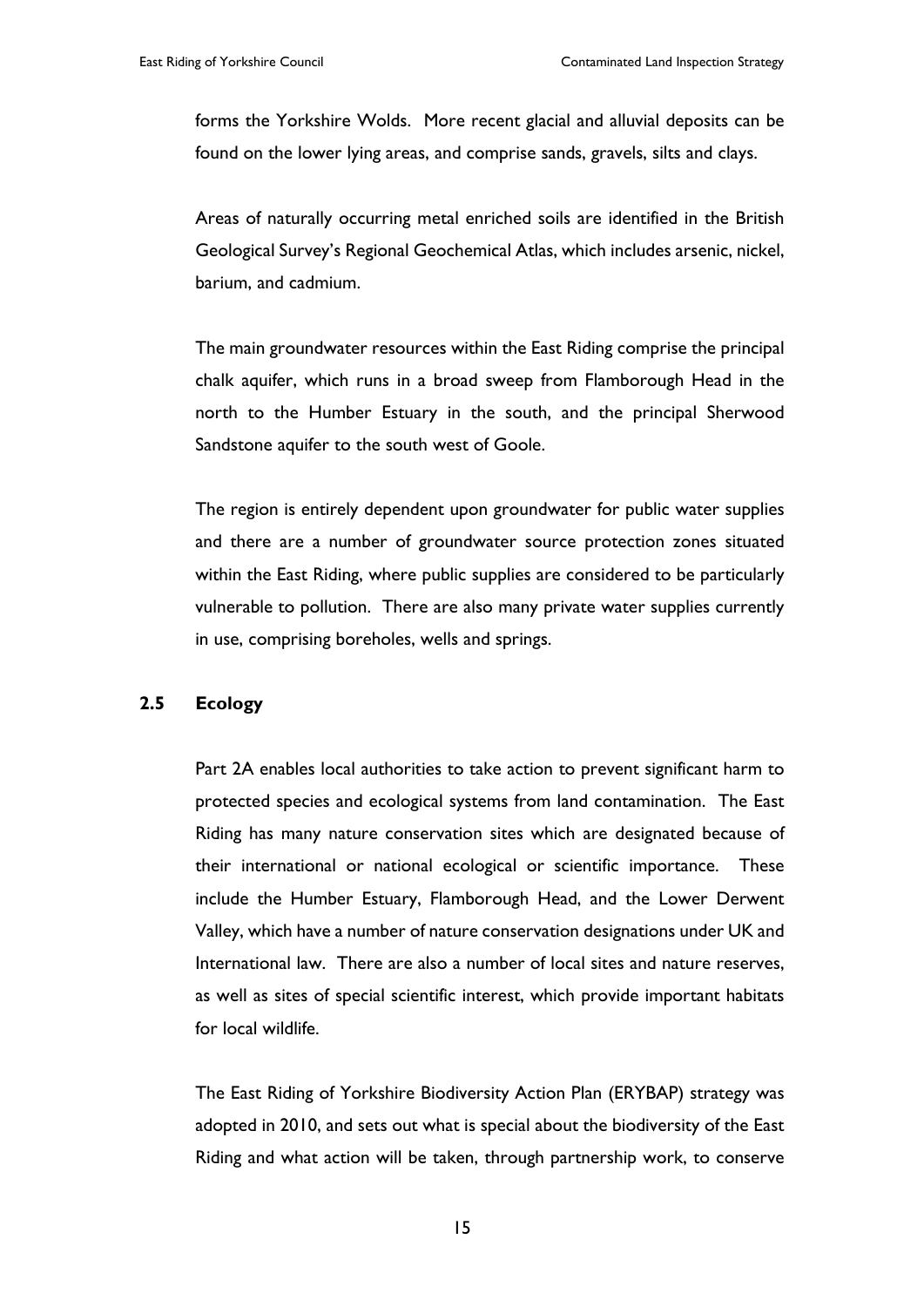priority species and habitats. A number of these species and habitats are already legally protected, and threatened. Natural England is the government advisor on the natural environment. When considering if land is contaminated, the council will consult Natural England in cases involving ecological systems, to determine what constitutes ecological harm, and will if necessary also liaise with the council's own biodiversity officers and other local conservation groups.

#### **2.6 Historic buildings, ancient monuments and archaeology**

Buildings, property, ancient monuments and important archaeological sites are also classed as 'relevant receptors' under Part 2A. The East Riding has an important and diverse built heritage. There are over 2,500 listed buildings within the East Riding and over 100 of these are listed as Grade I - buildings of outstanding or national architectural or historic interest. There are also 106 Conservation Areas within East Riding towns and villages, which require preservation and enhancement, and numerous parks, gardens and other sites of historic interest which appear on Historic England registers.

The Humber Historic Environment Record (HER) includes all known heritage assets and historic landscapes within the East Riding of Yorkshire, such as archaeological sites, historic buildings and landscape features that date from the prehistoric period through to the 20th century. When planning any intrusive site investigation or remediation work, the council will have due regard for such receptors, and where necessary will consult the Humber Archaeological Partnership, who manage the HER, and the council's building conservation team, in order to identify any constraints at an early stage.

16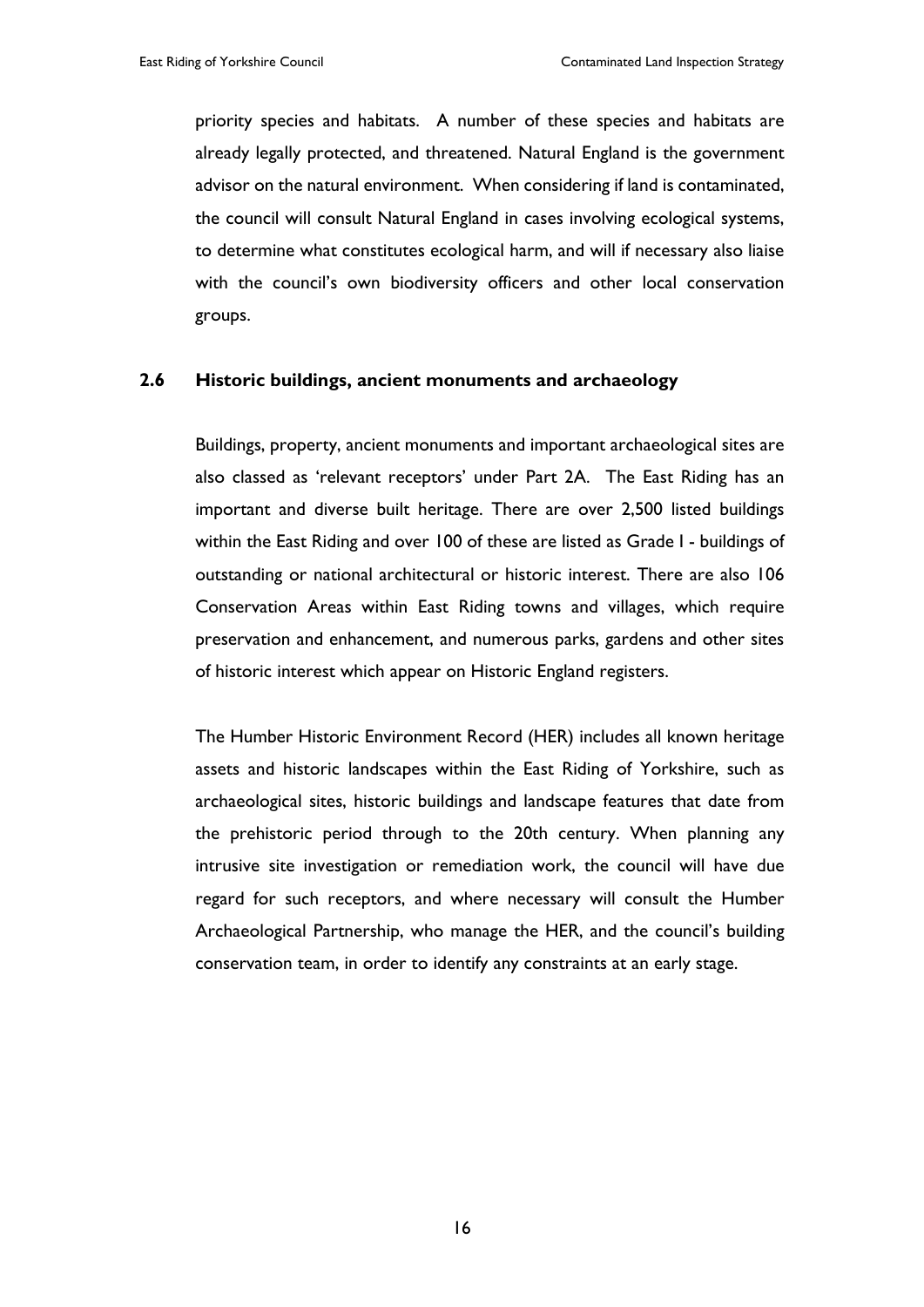# **3.0 THE CONTAMINATED LAND REGIME**

#### **3.1 Government guidance and regulations**

Part 2A is supported by statutory guidance, the Contaminated Land (England) Regulations 2006, and the Contaminated Land (England) (Amendment) Regulations 2012. Section 86 of the Water Act 2003, which was introduced in February 2012 by way of a commencement order, amended the definition of contaminated land in relation to pollution of controlled waters.

Revised contaminated land statutory guidance was published by the Department for Environment, Food and Rural Affairs (Defra) in April 2012. The Statutory Guidance sets out the Government's policy and provides guidance to local authorities which must be followed when implementing Part 2A. The regime was extended in 2006 to include radioactive contaminated land. Updated statutory guidance on radioactive contaminated land was published in April 2012 by the former Department of Energy and Climate Change (DECC).

The following non-statutory technical guidance is also considered to be relevant to Part 2A:

- Land Contamination Risk Management (LCRM) Environment Agency, 2020[7](#page-21-0)
- Local Authority Guide to the Application of Part 2A of the Environmental Protection Act 1990 - Defra/Chartered Institute of Environmental Health, 2007.
- Guidance on the Legal Definition of Contaminated Land Defra, 2008.

 $\overline{a}$ 

<span id="page-21-0"></span><sup>7</sup> https://www.gov.uk/government/publications/land-contamination-risk-management-lcrm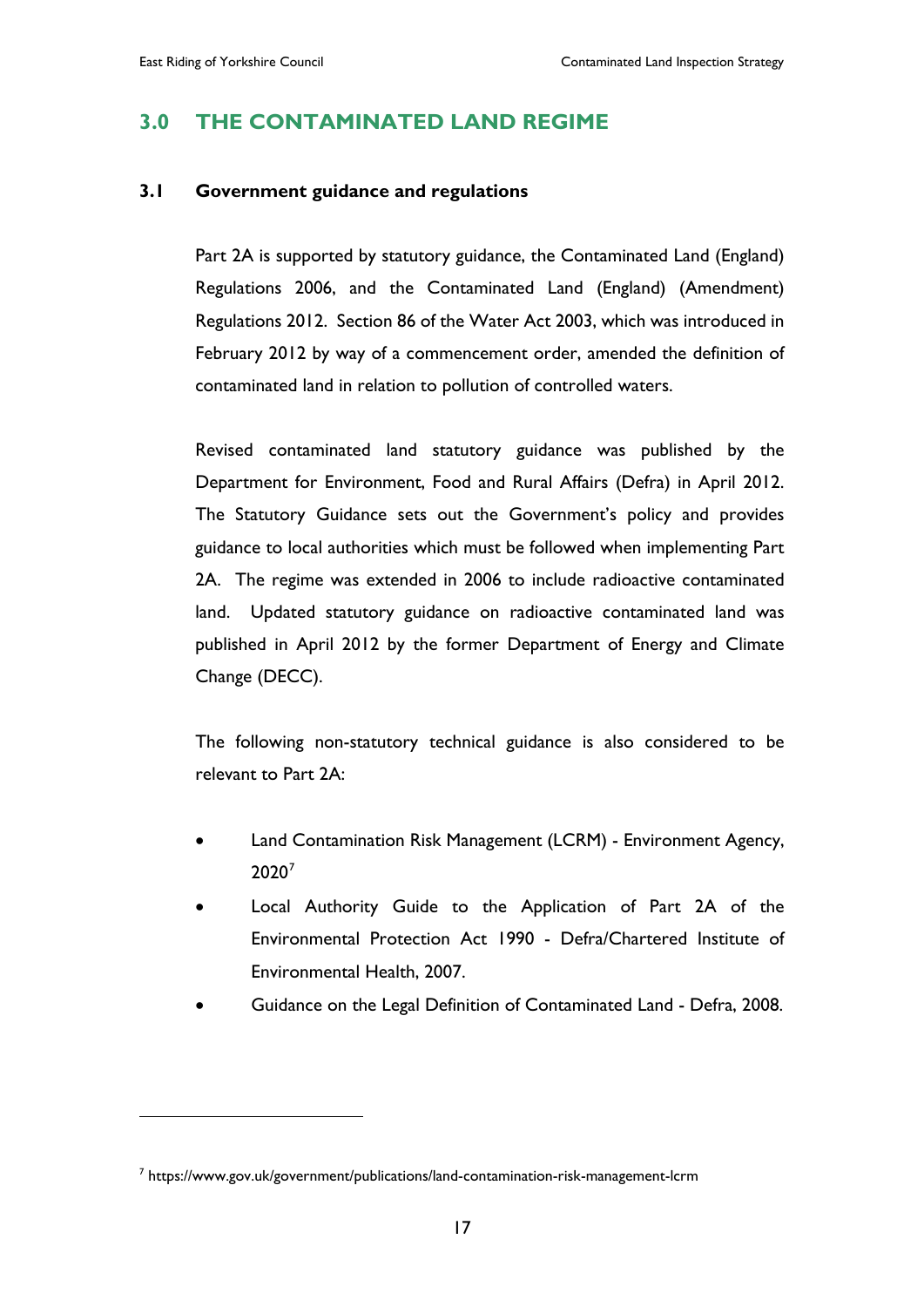- Managing and reducing land contamination: guiding principles (GPLC) Environment Agency, 2016<sup>[8](#page-22-0)</sup>.
- BS 10175:2011+A2:2017 Investigation of potentially contaminated sites: Code of Practice - British Standards Institute, 2011.
- National Planning Policy Framework Ministry of Housing, Communities & Local Government, 201[9](#page-22-1)<sup>9</sup>.

Current technical guidance on land contamination is available on the GOV.UK website $10$ .

### **3.2 Roles and responsibilities**

 $\overline{a}$ 

Local authorities are the lead regulators for Part 2A, but the Environment Agency also has some responsibilities under the contaminated land regime.

The key responsibilities of the council for Part 2A are:

- To prepare an inspection strategy setting out how the council intends to inspect its area for the purpose of identifying contaminated land, or identify land where there are reasonable grounds for inspection for land contaminated by radioactive substances.
- Determine whether particular areas of land are contaminated land in accordance with statutory guidance, in consultation with the Environment Agency in relation to pollution of controlled waters or land contaminated by radioactive substances, and with Natural England for eco-system effects.
- Decide whether any contaminated land should be designated a 'special site'.

<span id="page-22-0"></span><sup>8</sup> https://www.gov.uk/government/publications/managing-and-reducing-land-contamination

<span id="page-22-1"></span><sup>9</sup> https://www.gov.uk/government/publications/national-planning-policy-framework--2

<span id="page-22-2"></span><sup>&</sup>lt;sup>10</sup> https://www.gov.uk/government/collections/land-contamination-technical-guidance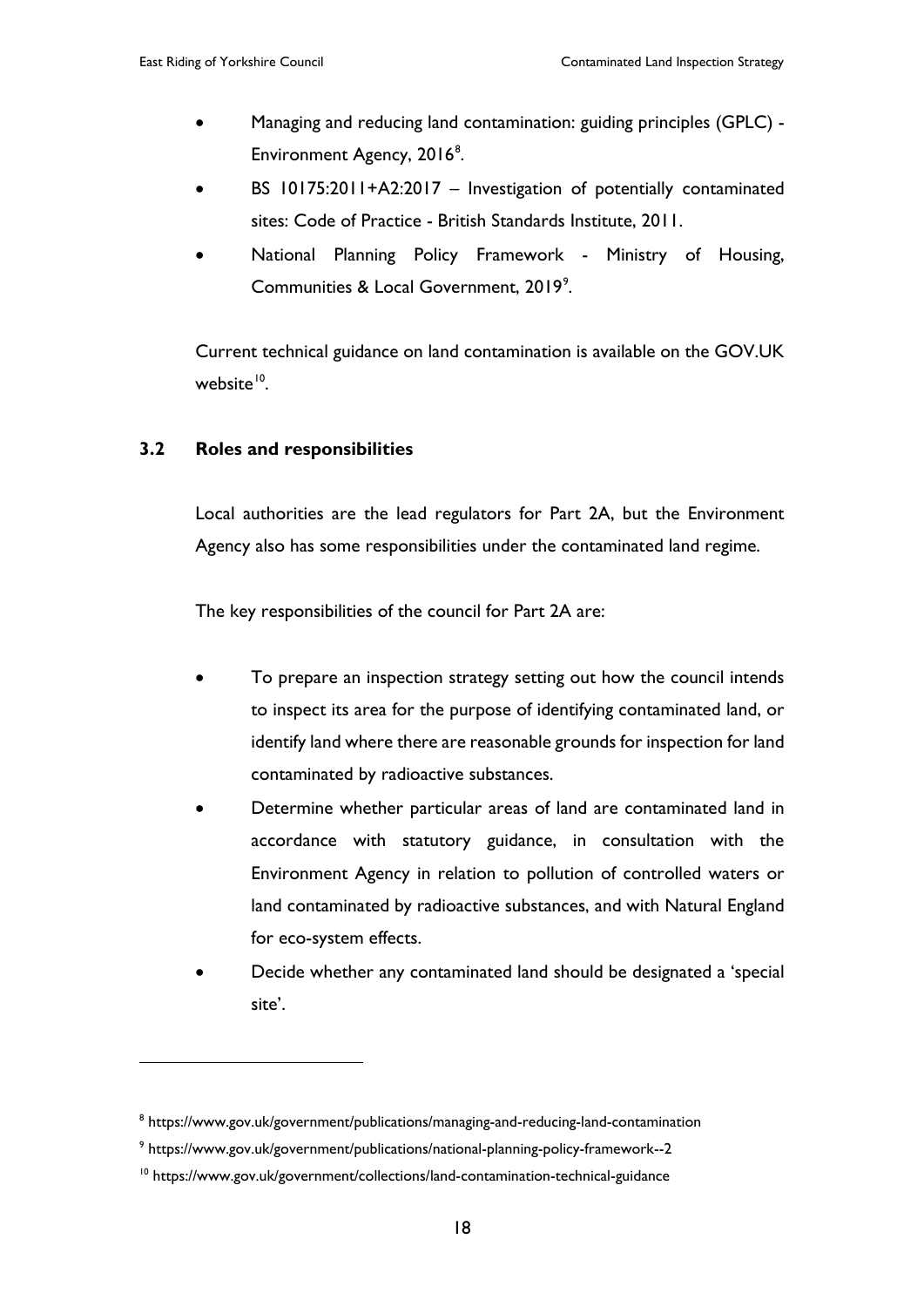- Identify and notify owners and occupiers of the land, those who may be liable, and if necessary the Environment Agency.
- Undertake urgent remediation action where there is imminent danger of serious harm.
- Determine who may be liable for remediation and apportion costs.
- Ensure that appropriate remediation takes place either through voluntary action or by serving a remediation notice on those responsible, and take further action if remediation is not achieved.
- Maintain a public register detailing regulatory action under Part 2A.
- Provide a copy of this information to the Environment Agency if required.

The key responsibilities of the Environment Agency for Part 2A are:

- Provide information and formal advice to the council in connection with its inspection, identification and determination process.
- Arrange detailed inspection of 'special sites', and in particular, in the case of land where contamination by radioactive substances is suspected, carry out intrusive investigation.
- Provide site-specific advice regarding remediation.
- Regulate 'special sites'.
- Enforcement of remediation of radioactive contaminated land.

# **3.3 Underlying principles of the contaminated land regime**

3.3.1 Contaminant linkage

In determining what is significant harm or significant pollution, the council will have regard to the Statutory Guidance, which describes the concept of a significant 'contaminant linkage'. Before determining that any land appears to be contaminated land, the council will identify a significant contaminant linkage comprising each of the following: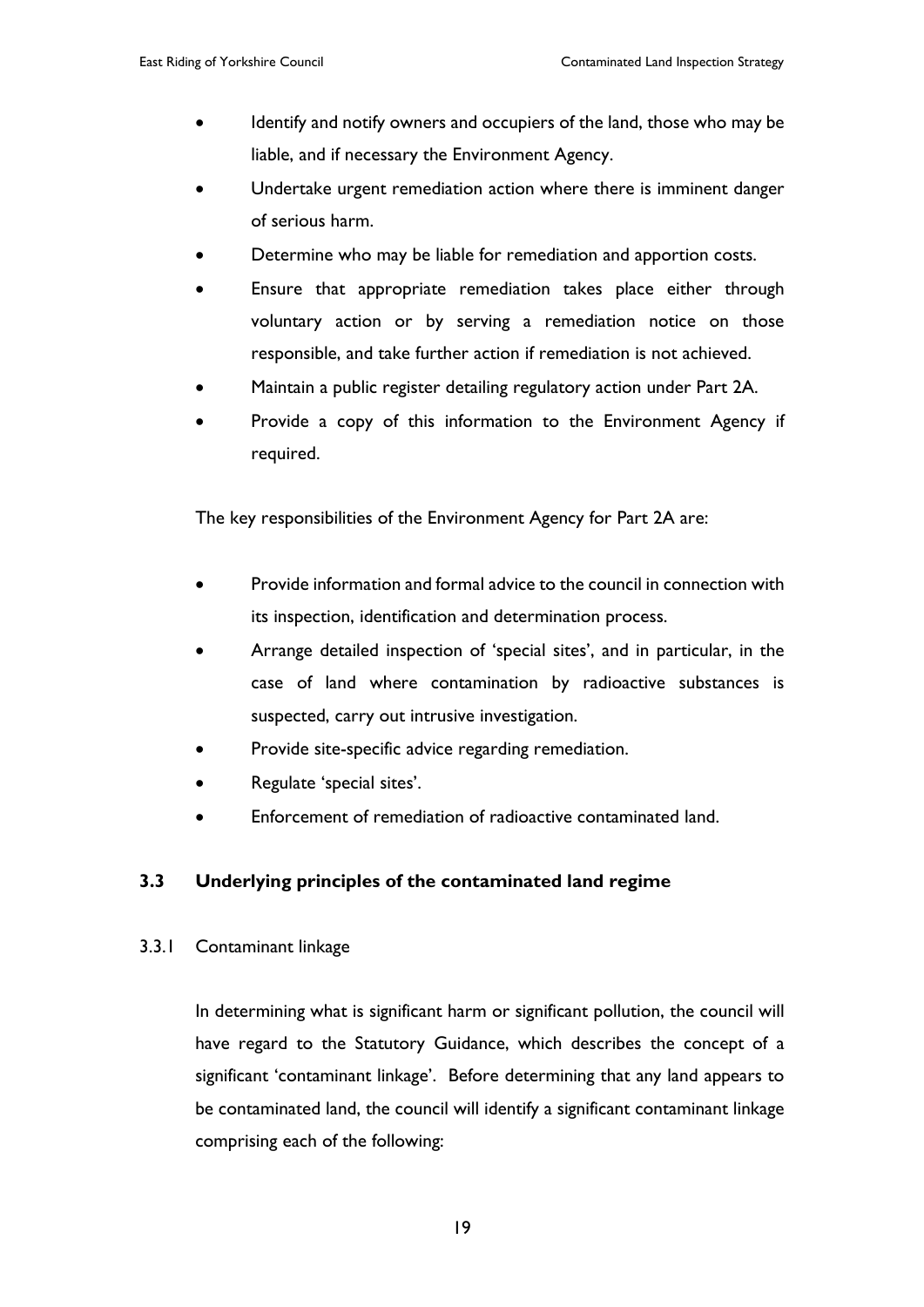$\overline{a}$ 

- A contaminant source
- A relevant receptor
- A pathway by which either the contaminant is causing significant harm to the receptor or there is a significant possibility of such harm being caused.

Examples of land uses where sources of contamination are likely be found include factories, mines, gas works, farms, steel mills, refineries, scrap yards, timber works and landfills. However, there are numerous potential sources of contamination which could result in a contaminant linkage. Further guidance on potential sources of contamination is provided in the Department of Environment (DoE) Industry Profiles<sup>11</sup>.

Relevant receptors for the purposes of Part 2A are defined in the Statutory Guidance, and include humans, controlled waters, certain protected ecological systems, ancient monuments, buildings, crops and home-grown produce, livestock, pets, and game.

Contaminant linkages are brought together to form a 'conceptual site model' (CSM), often represented as a diagram (see Figure 2). The CSM shows the possible relationships between contaminants, pathways and receptors. The CSM is critical in the risk assessment process, and should be refined as more information is gathered about a site.

<span id="page-24-0"></span><sup>11</sup> https://www.claire.co.uk/useful-government-legislation-and-guidance-by-country/198-doe-industryprofiles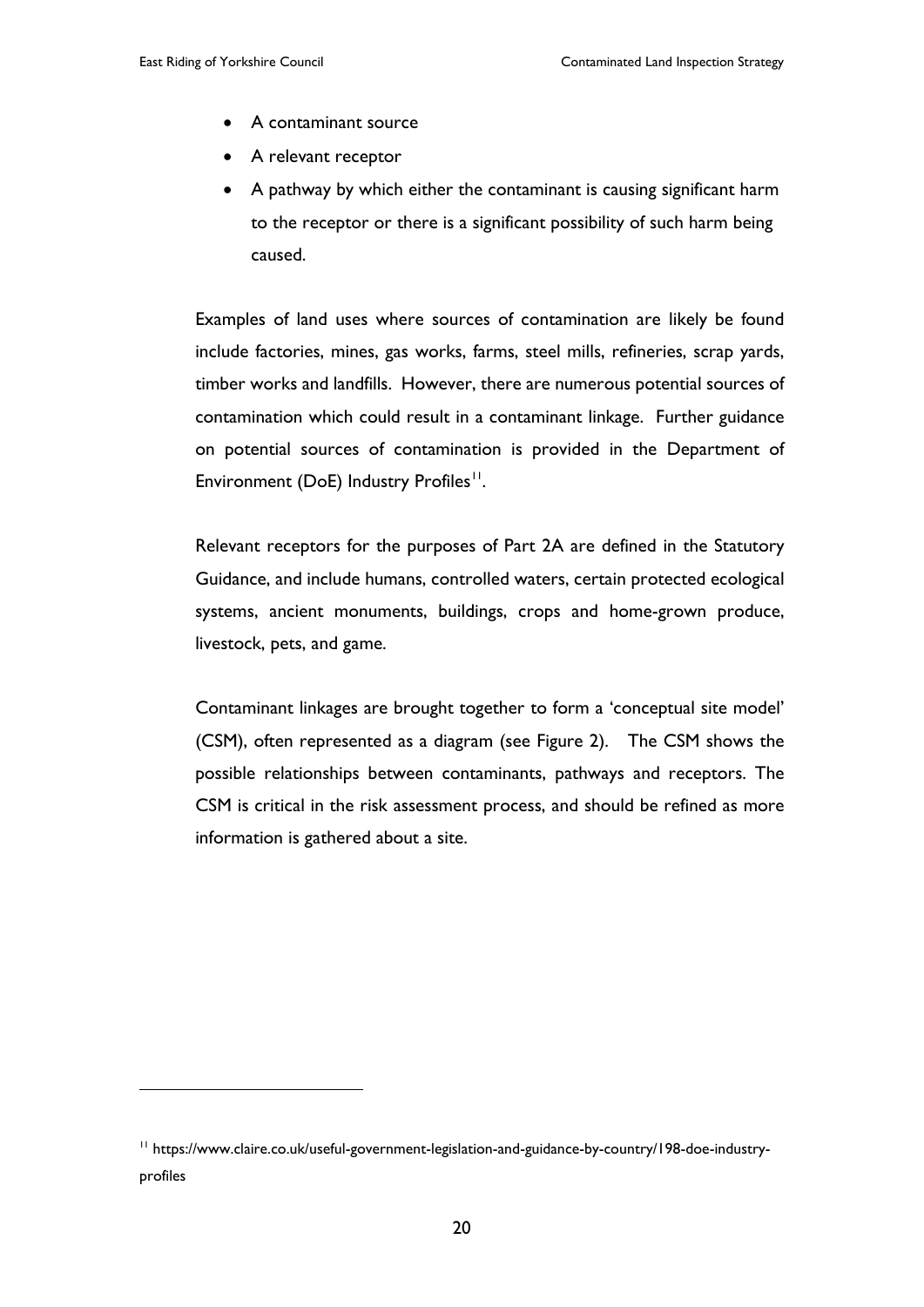

**Figure 2 – An example of a conceptual model of contaminant linkages**

When determining whether significant pollution of controlled waters is being, or is likely to be, caused, the council will follow statutory guidance. Prior to determining that any land appears to be contaminated on the basis that significant pollution of controlled waters is being, or is likely to be, caused, the council will have identified a significant contaminant linkage where controlled waters form the receptor.

#### 3.3.2 Suitable for use

The government's objectives with respect to contaminated land underlie the 'suitable for use' approach to the assessment and management of risk. This approach comprises three elements:

- Ensuring that, in terms of risk to human health, land is suitable for its current use.
- Ensuring that land is made suitable for any new use as planning permission is given for that new use.
- Limiting requirements for remediation to the work necessary to prevent unacceptable risks to human health or the environment.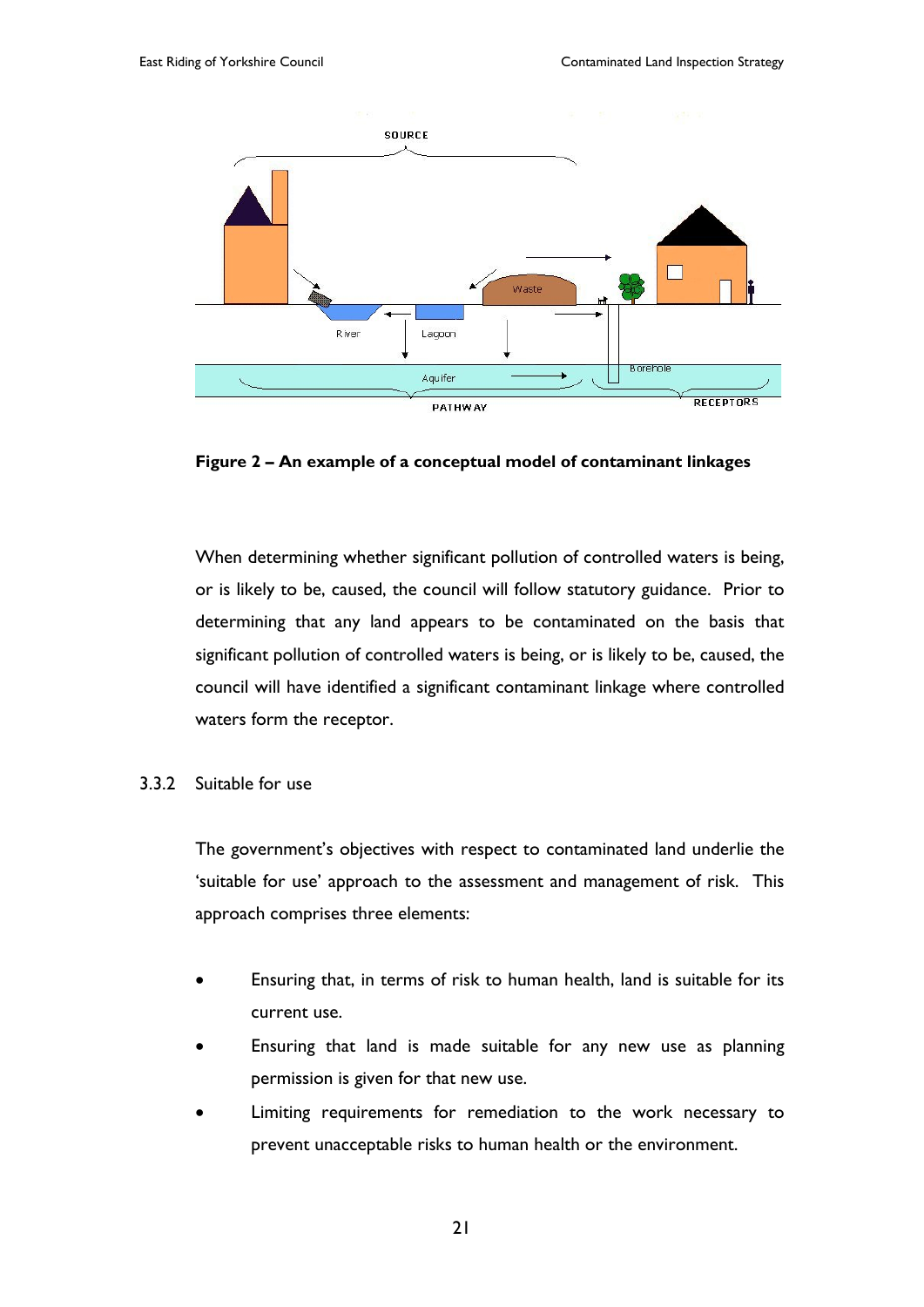The 'current use' is any use which is currently being made or likely to be made of the land, including likely informal use such as children playing on the land, and any use which has planning permission or is otherwise lawful under the planning regime. The 'suitable for use' approach balances the various environmental, social, and economic factors in relation to contaminated land.

#### 3.3.3 Risk assessment

Risk assessment involves understanding the risks from contamination, and the associated uncertainties. Under Part 2A, risks should be considered only in relation to the current use of the land, or any likely future use which would not require new planning approval, and this should be demonstrated in the conceptual site model.

When identifying significant contaminant linkages, the council will carry out an appropriate risk assessment, following relevant technical guidance. The basic approach to risk assessment involves identifying the hazards (possible contaminant linkages) and the consequences, and evaluating the risk (estimating the impact and likelihood of those consequences).

This requires a phased approach:

- 1. **Preliminary risk assessment** (*desk study, site history, conceptual site model, qualitative risk assessment*)
- 2. **Generic quantitative risk assessment** (*intrusive investigation, compare site data to generic assessment criteria, refine risk assessment*)
- 3. **Detailed quantitative risk assessment** (*derive site specific assessment criteria for key contaminant linkages, refine risk assessment further to determine remedial measures).*

This process is set out in the government's Land contamination risk management guidance.

22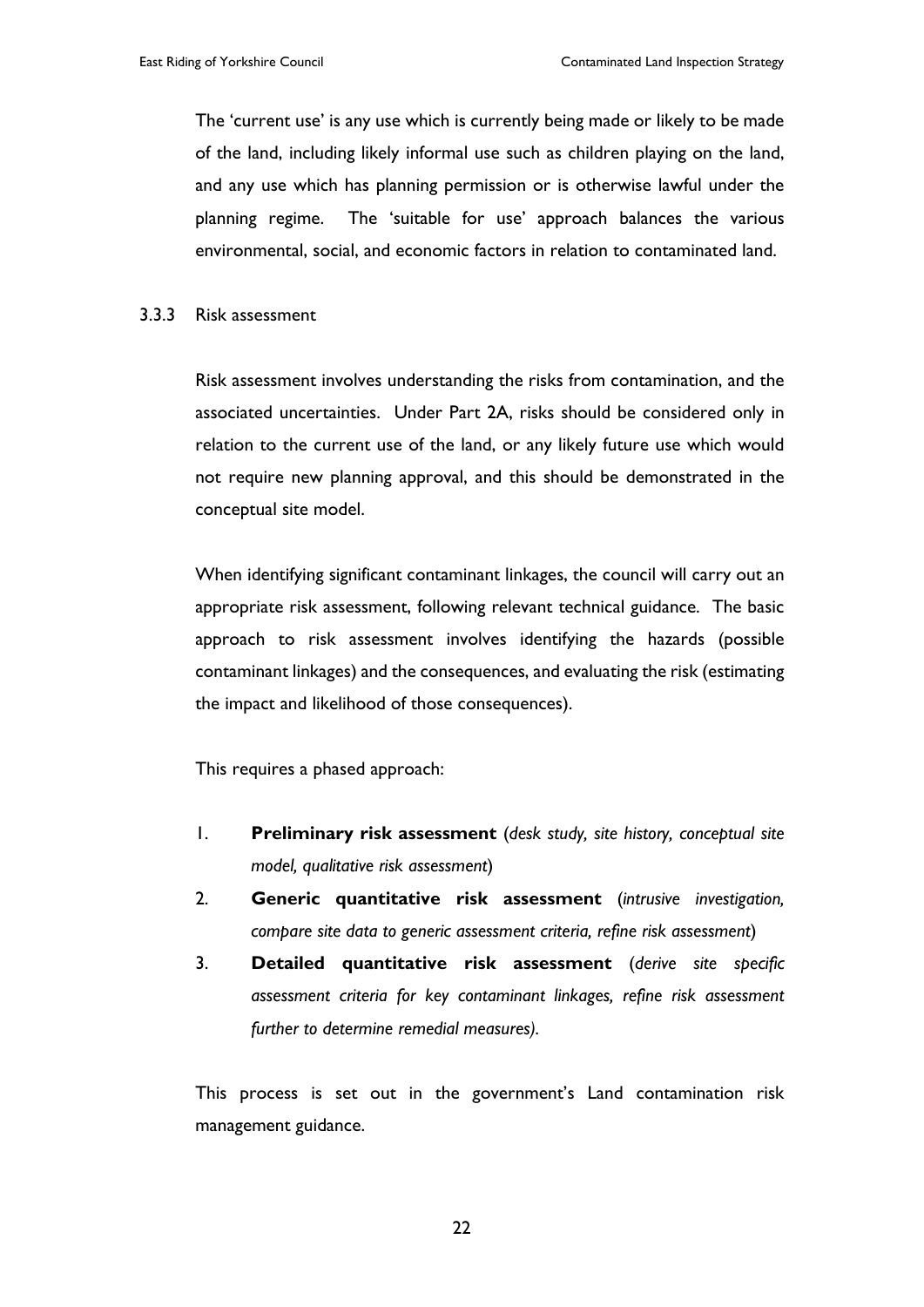#### 3.3.4 Generic assessment criteria

The Environment Agency has developed a methodology for estimating longterm risks to people from contaminants in soil, known as the Contaminated Land Exposure Assessment tool (CLEA). This software has been used to derive government-supported generic assessment criteria, such as soil guideline values (SGVs) and category 4 screening levels (C4SLs), which can be compared with concentrations of contaminants in soil. Further details on current C4SLs and ongoing work to develop C4SLs for other contaminants is available on the CL:AIRE website<sup>12</sup>. They can be used to indicate when land is very unlikely to pose a significant possibility of significant harm to human health. Other generic assessment criteria (GAC), derived by competent land contamination practitioners are also widely used in risk assessment. As with any generic assessment tool, the limitations and assumptions must be clearly understood and defined.

#### 3.3.5 Background contamination

 $\overline{a}$ 

Many contaminants are naturally occurring and are commonly found in soils, due to soil forming processes and the nature of the underlying geology. Other substances are also widespread in the environment due to low level diffuse pollution and common human activities, such as the historic use of leaded petrol and the spreading of ash in domestic gardens.

The Part 2A regime was introduced to help deal with land which poses unacceptable levels of risk. For the large majority of sites where there are naturally occurring contaminants, or levels of contamination which might be considered 'normal' in a particular area, there is usually no reason to consider this land as contaminated land. The Statutory Guidance makes it clear, that where land is at or close to 'normal' levels of contamination, it should usually

<span id="page-27-0"></span><sup>&</sup>lt;sup>12</sup> https://www.claire.co.uk/projects-and-initiatives/category-4-screening-levels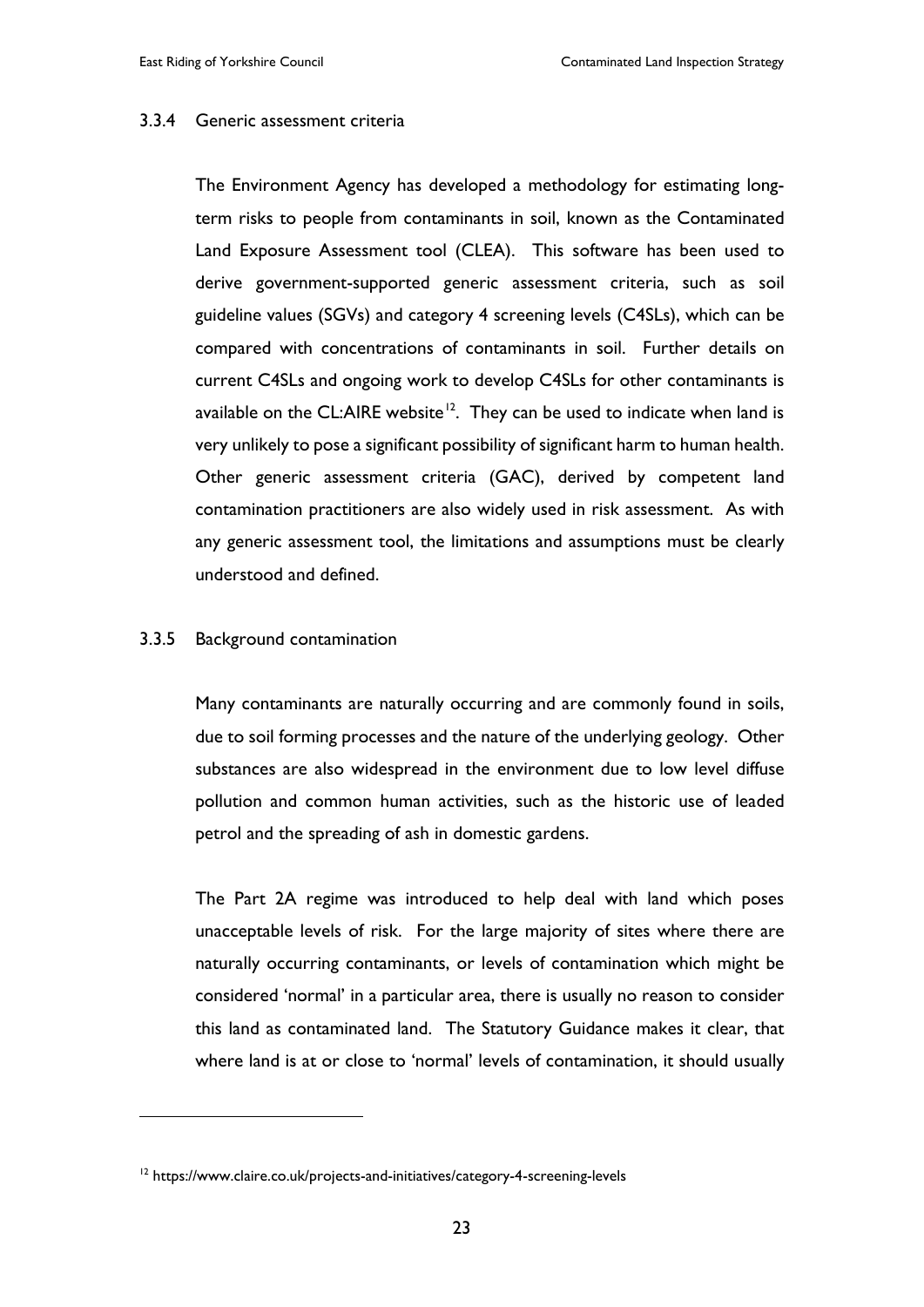not be considered further under Part 2A, unless there is a particular reason to do so. In such cases the council would need to carefully explain the reasons for taking that decision based on robust scientific evidence.

The British Geological Survey has developed technical guidance on behalf of the government, to help clarify what constitutes normal background concentrations (NBC's) for certain contaminants in soil, in accordance with the Statutory Guidance.

#### 3.3.6 The 'polluter pays' principle

Once land is determined to be contaminated land, the enforcing authority must establish who is responsible for remediating it. In general, this will follow the 'polluter pays' principle, where the person who caused or knowingly permitted the contamination will be the appropriate person to cover the cost of remediation. However, if it is not possible to find such a person, it will fall to the owner or occupier of the land. More detail on determination and remediation is provided in section 6.

In reality, much of this land will be investigated and remediated voluntarily, either through the planning process, by developers looking to bring a contaminated site back into beneficial use, or by landowners wanting to manage their liabilities, or even as part of the conveyance, to make land more attractive to potential buyers.

#### **3.4 Related regulatory and other regimes**

#### 3.4.1 Planning and building control

The Town and Country planning legislation will continue to be the major resource to influence the clean-up of contaminated sites. Part 2A was intended to work alongside the established role of planning and building control in those cases where the land is suitable for or scheduled for redevelopment. The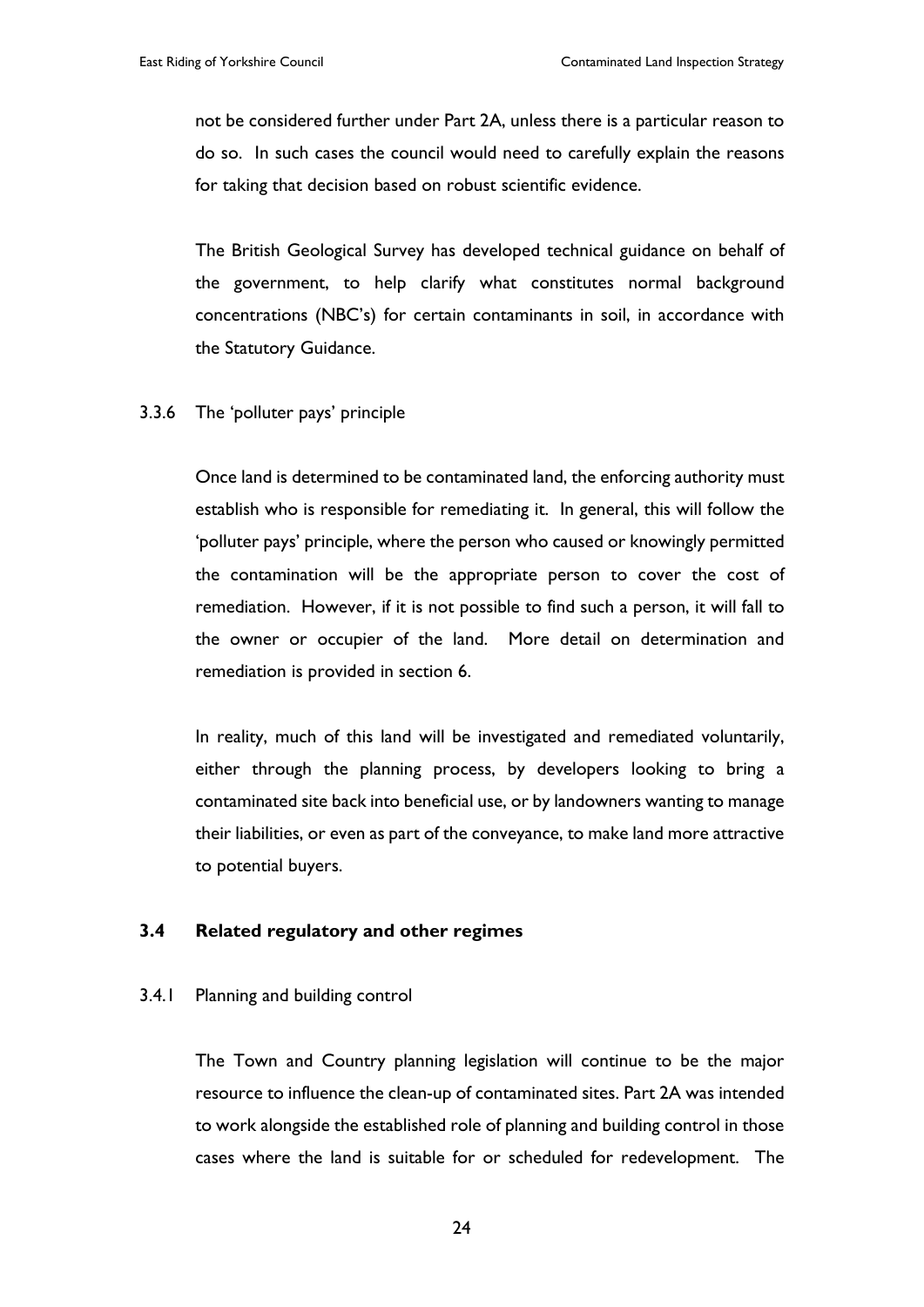strong emphasis on urban regeneration and 'brownfield' re-development means this process will inevitably deal with much of the historical legacy of contaminated land, and will be the primary driver for risk assessment and remediation.

As the local planning authority, the council is responsible for regulating development and land use in the public interest. It has extensive powers to halt or reverse development carried out in the absence of relevant permissions or in contravention of planning conditions. When considering development proposals, the council is obliged to ensure that all material planning considerations, including pollution control and land contamination, are satisfactorily addressed. The council has the power to require the applicant to provide such information as is needed to determine an application for planning permission, which may include environmental assessments and reports on the investigation and remediation of land contamination. Planning officers will take advice from the environmental control team as necessary.

The National Planning Policy Framework (NPPF) sets out that the government's planning system is central to bringing land affected by contamination back into use. The NPPF places the responsibility for ensuring developments are safe and land is suitable for its proposed use, onto developers and landowners. Adequate site investigation by a competent person is required to show that the effects of pollution on health, the natural environment and general amenity have been taken into account. As a minimum, land should not be capable of being determined as contaminated land under Part 2A, after it has been remediated through the planning process.

25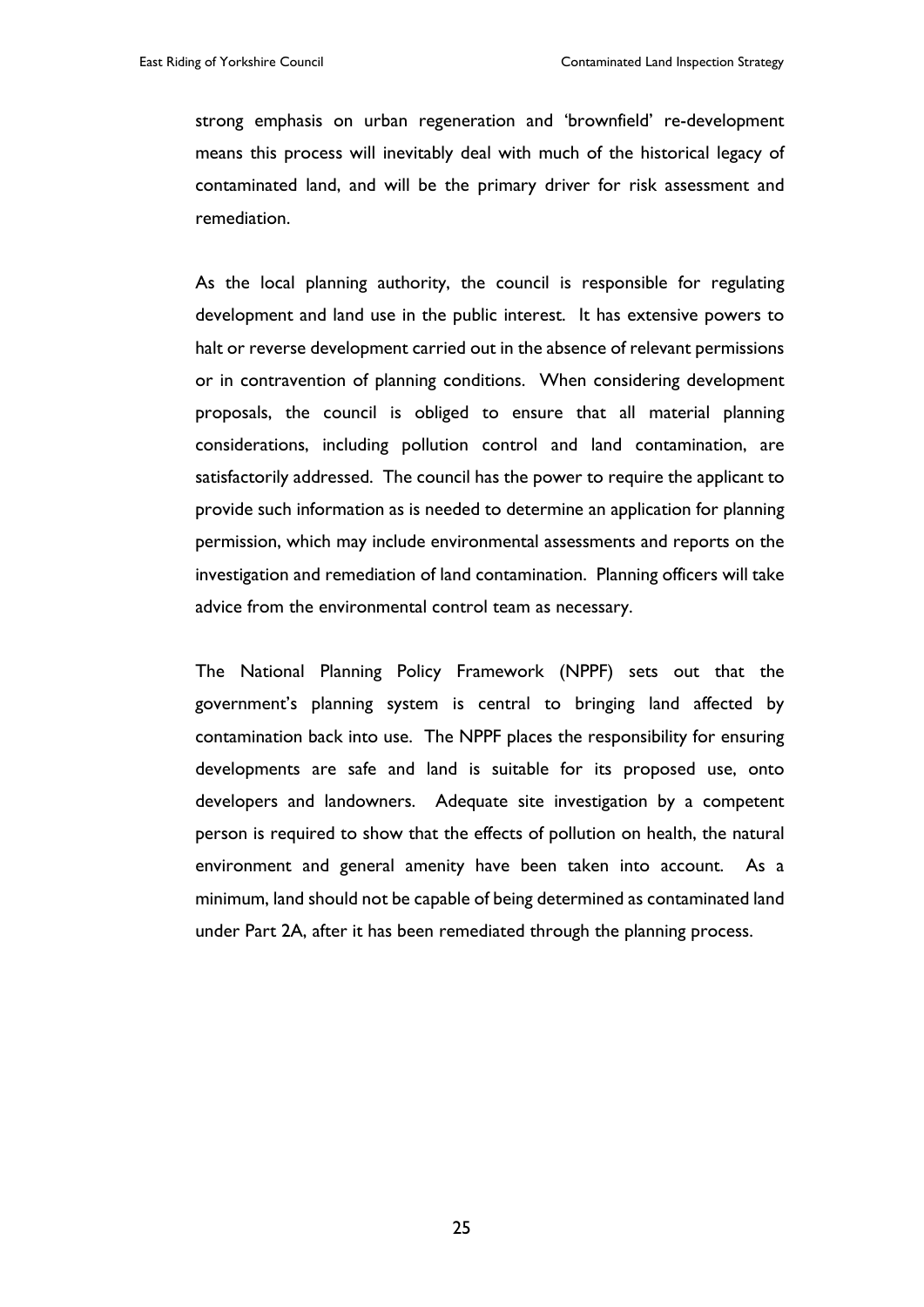The Building Regulations 2010 Part C, C1(2) and 'Approved Document C – Site preparation and resistance to contaminants and moisture'<sup>[13](#page-30-0)</sup>, contains specific requirements regarding land contamination. The regulations outline the necessary precautions required to protect new buildings and their future occupants from the effects of contaminants, for example by providing adequate protection from hazardous ground gases, including radon.

#### 3.4.2 Environmental Permitting

The Environmental Permitting Regulations (EPR) 2016 requires the operators of industrial sites involving particular processes to obtain a 'permit' from the EA or the Local Authority (depending on the nature and scale of the process). EPR is designed to minimise the impact of potentially polluting commercial activities. Many industrial installations and landfill sites require an environmental permit to operate. Regulation is split between the Environment Agency and local authorities. Permits are issued to operators to control potentially harmful processes on their sites, and therefore reduce their environmental impact. Operators must comply with legally binding conditions set within the permit, for Environment Agency regulated A(1) sites, and local authority regulated A(2) sites, this includes controlling possible emissions to land and controlled waters, as well as to atmosphere. Failure to adhere to the conditions within the permit can lead to enforcement action.

#### 3.4.3 Water Resources Act (WRA)

The Environment Agency is the lead regulator for protecting controlled water resources in England at risk of harm as a result of contaminated land. This includes regulating abstractions and discharges to surface water and

13

 $\overline{a}$ 

<span id="page-30-0"></span>https://assets.publishing.service.gov.uk/government/uploads/system/uploads/attachment\_data/file/4319 43/BR\_PDF\_AD\_C\_2013.pdf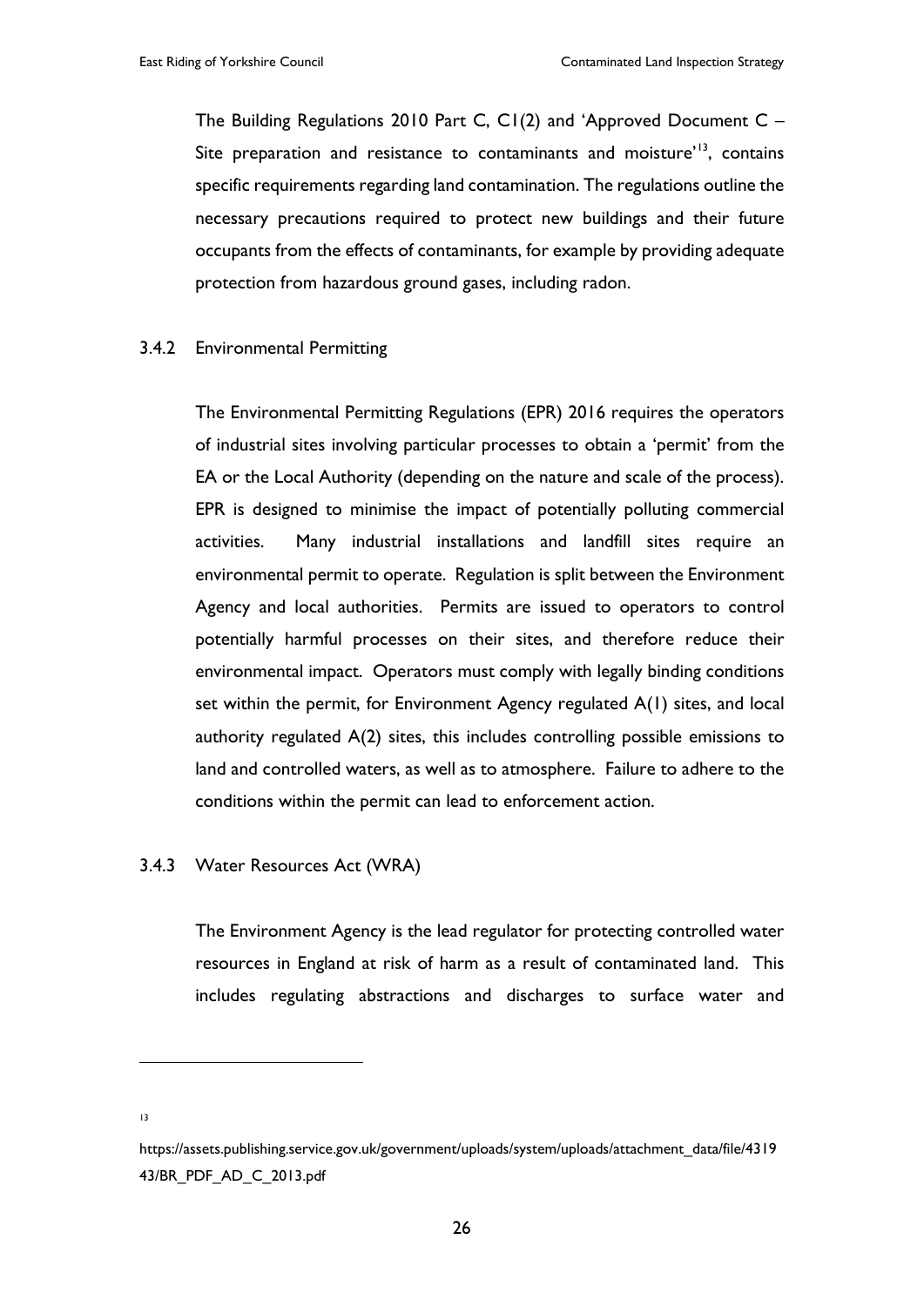groundwater. The principal legislation for protecting water resources in the UK are the Water Resources Act 1991, the Water Act 2014, and the Environmental Permitting Regulations 2016. The Environment Agency has produced technical guidance on protecting groundwater, which is available on the GOV.UK website<sup>14</sup>. Where significant pollution of controlled waters is being caused by substances in, on, or under the land, Part 2A may apply, and the council will work closely with the Environment Agency in such cases.

#### 3.4.4 The Environmental Damage (Prevention and Remediation) Regulations 2009

The Environmental Damage (Prevention and Remediation) Regulations 2009 (EDR) provide additional powers for the prevention and regulation of land contamination. They only apply to damage caused after the regulations came into force, on 1 March 2009 and they are intended to deal with the most serious cases of environmental damage caused by economic activities and, like Part 2A, they are based on the 'polluter pays' principle. However, the emphasis is on preventing and remedying environmental damage, and not enforcement. Environmental damage as defined by the regulations includes contamination of land that results in a significant risk of adverse effects on human health, as well as damage to species and habitats and damage to water. Local authorities are the enforcing authority for damage to land.

The order in which these regimes should be considered when dealing with land contamination is:

- 1. The Environmental Damage Regulations (where applicable)
- 2. Remediation under the planning system (where appropriate)
- 3. Remediation under Part 2A (where there is no alternative)

 $\overline{a}$ 

<span id="page-31-0"></span><sup>&</sup>lt;sup>14</sup> https://www.gov.uk/government/collections/groundwater-protection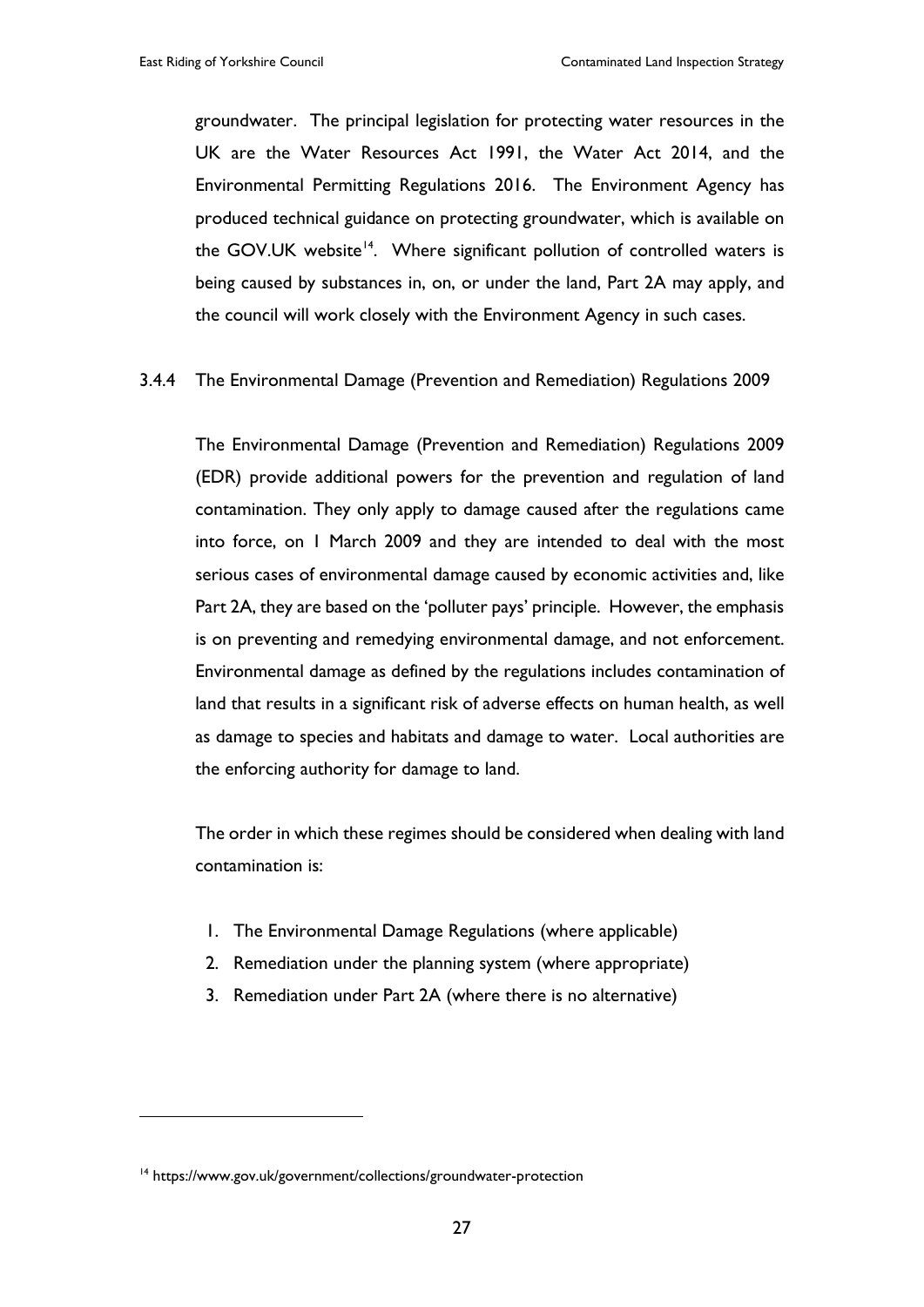#### 3.4.5 Statutory Nuisance

The Part 2A regime replaces the statutory nuisance provisions of the Environmental Protection Act 1990 for nuisance that consists of, or is caused by 'land in a contaminated state'. That refers to all land where there are substances in, on or under the land which are causing harm or where there is a possibility of harm being caused. Where land is causing offence to human senses, for example odours, the statutory nuisance provisions of the EPA 1990 will still apply.

#### 3.4.6 Health and Wellbeing Strategy

This Strategy supports the council's key priorities to improve the health and wellbeing of people in the East Riding of Yorkshire. By working together with public health colleagues and other partners, this Strategy will help deliver the council's wellbeing vision:

# **An East Riding where all residents are supported to enjoy their maximum potential for health, wellbeing and participation, throughout their lives.**

The Health and Wellbeing Strategy has been developed by a number of organisations working in partnership with the council to improve the lives of residents in the East Riding through wellbeing, health and care. It reflects the multi-agency approach to managing the wellbeing, health and care system, and recognises the importance of prevention to avoid health and wellbeing problems, for example by changing the environment and the community to reduce or remove risk factors.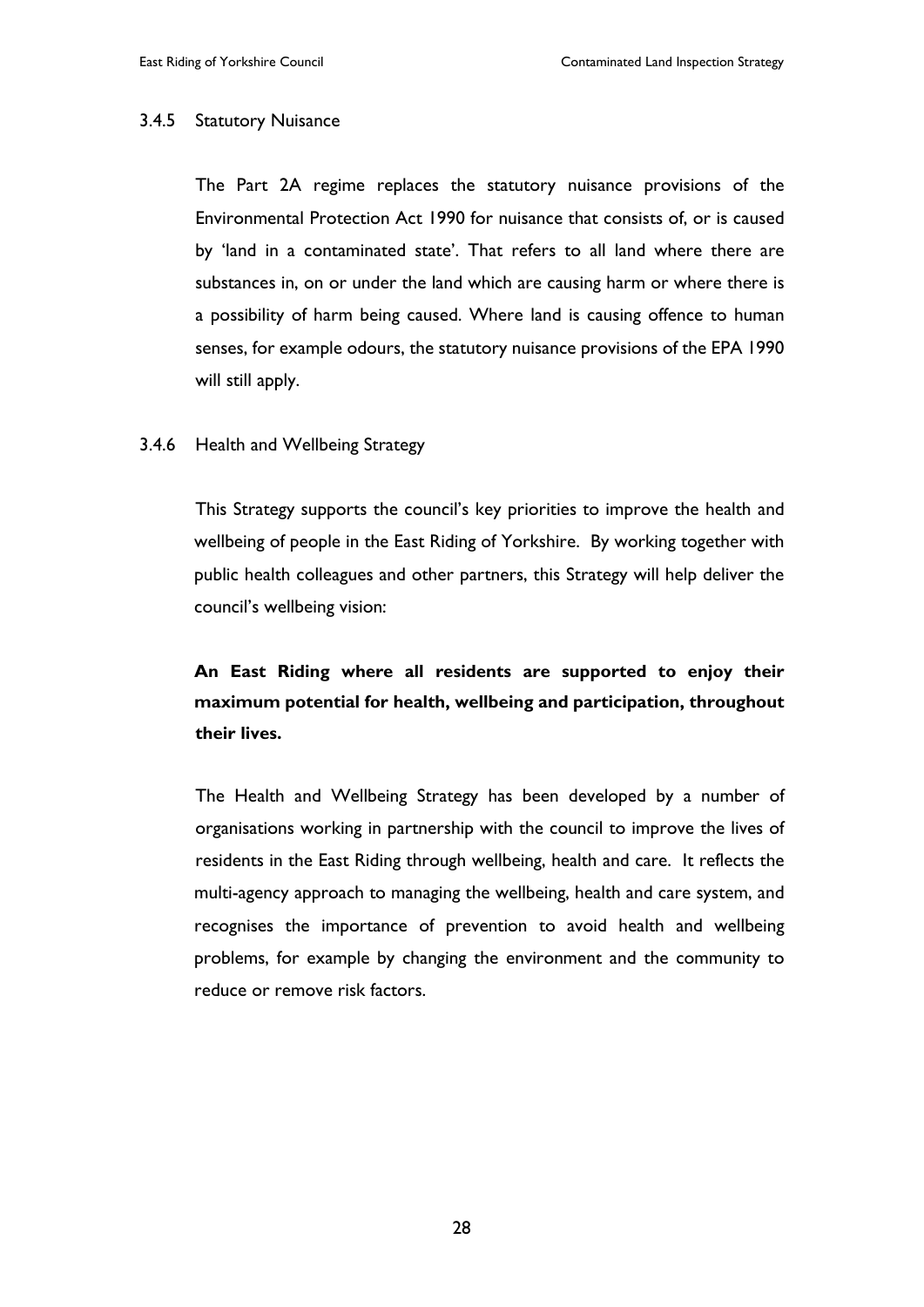# **4.0 IDENTIFICATION AND PRIORITISATION**

In order to identify potentially contaminated land, it is first necessary to identify those land uses, past and present, which have the potential to give rise to contamination. It is also necessary to identify relevant receptors, so that contaminant linkages can be assessed with regard to the current use of the land.

When developing its initial inspection strategy, the council built up an extensive database of current and previous land-use information, which is constantly reviewed and updated as new information becomes available. So far, over 32,000 records of potential contaminated land use (i.e. sources of potential contamination) have been identified. Over half of these are infilled areas of land, such as closed landfill sites, and potentially infilled areas such as former pits, ponds and ditches which no longer appear on present day maps. There will be many sites which have multiple records of potentially contaminated land within their boundary, due to various historical uses, and these would usually be investigated as one site.

#### **4.1 Information on the possible presence of contaminants**

In order to assist in the identification of potentially contaminated land the following data has been collated:

| <b>Dataset</b>           | <b>Source</b>                              |
|--------------------------|--------------------------------------------|
| Maps (historical)        | Landmark Information Group/Ordnance Survey |
| Maps (present day)       | <b>Ordnance Survey</b>                     |
| Pre-1974 landfill sites  | <b>British Geological Survey</b>           |
| Post-1972 landfill sites | <b>Environment Agency</b>                  |
| Part A and B Industrial  | East Riding of Yorkshire Council           |
| <b>Processes</b>         |                                            |

#### **Table 1 – Sources of information on land use**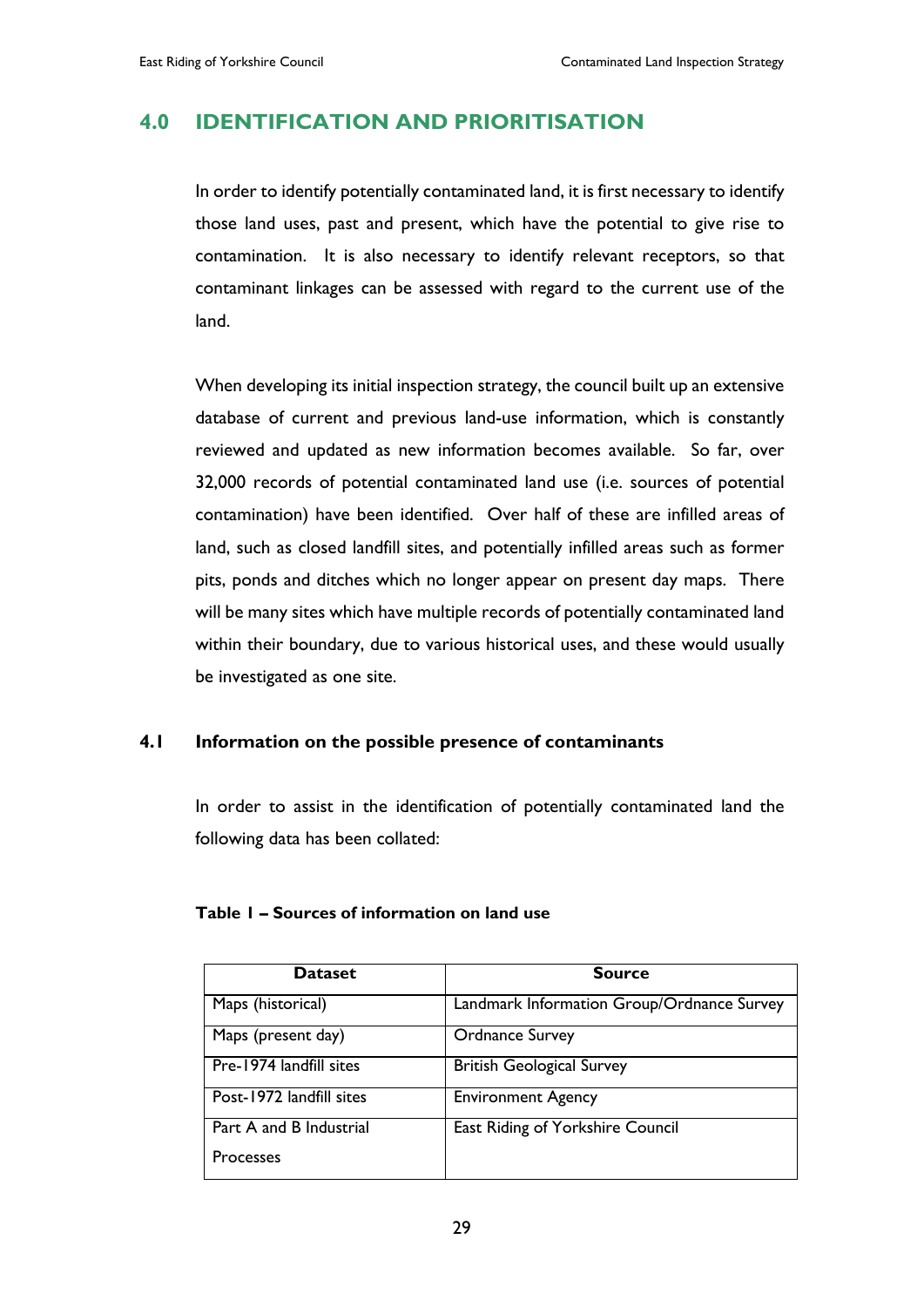| <b>Abattoirs</b>           | East Riding of Yorkshire Council     |
|----------------------------|--------------------------------------|
| <b>Trades 1855-1982</b>    | <b>Trade Directories</b>             |
| Airfields                  | Yorkshire Air Museum, Elvington      |
| <b>Brownfield Sites</b>    | National Land Use database           |
| General works              | Historic Maps/O.S/Trade Directorates |
| Cemeteries                 | Historic Maps/Ordnance Survey        |
| Sewerage works             | Historic Maps/O.S/British Gas        |
| Gas works                  | Historic Maps/O.S/Trade Directorates |
| <b>Tanneries</b>           | Historic Maps/Trade Directories      |
| Timber yards               | Historic Maps/O.S/Trade Directorates |
| Shipyards                  | Historic Maps/O.S/Trade Directorates |
| Scrapyards                 | Historic Maps/O.S/Trade Directorates |
| Metal works                | Historic Maps/O.S/Trade Directorates |
| Hospitals                  | Historic Maps/O.S                    |
| Cooperages                 | Historic Maps/O.S/Trade Directorates |
| Ministry of Defence Land   | <b>Ordnance Survey</b>               |
| <b>Geochemical Surveys</b> | <b>British Geological Survey</b>     |

#### 4.1.1 Planning records

The council holds information submitted as part of the development control and building control processes. If development has been proposed on areas of land where past use may have resulted in contamination, the council may have requested a site investigation as part of a planning condition. If development has proceeded on such sites, remedial works may have been carried out to improve the site condition.

It is not feasible to carry out a comprehensive search of the many historic planning records held by the council. However, details of recent applications are stored on the council's GIS, and archived planning records would be requested as part of the detailed inspection of individual sites.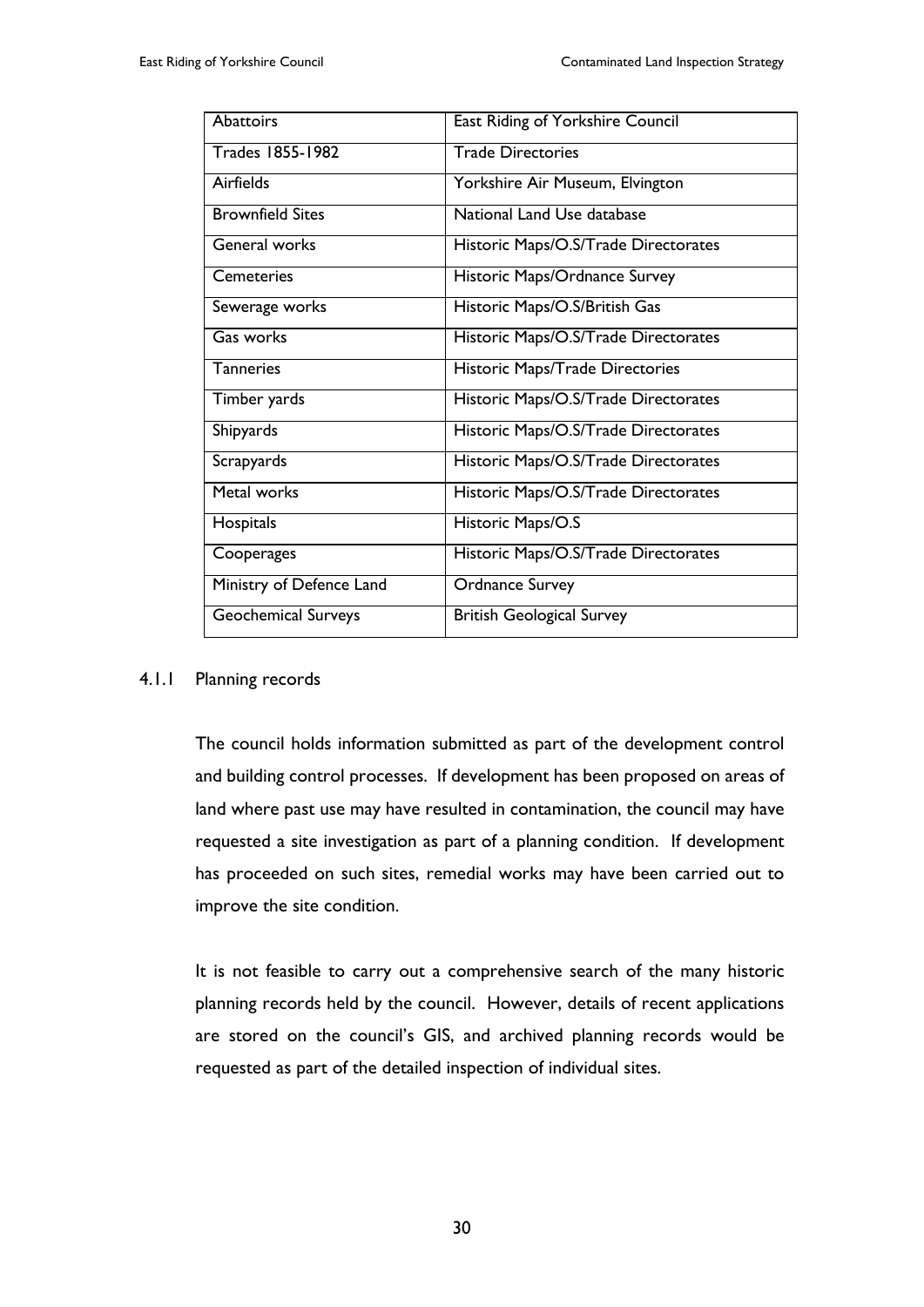#### **4.2 Information on receptors**

Receptors for the purposes of Part 2A are defined in the Statutory Guidance. In order to assist in the identification of potential receptors the following information sources have been reviewed:

| <b>Dataset</b>                       | <b>Source</b>                     |
|--------------------------------------|-----------------------------------|
| Maps (present day)                   | <b>Ordnance Survey</b>            |
| Solid geology                        | <b>British Geology Survey</b>     |
| Superficial deposits                 | <b>British Geology Survey</b>     |
| Boreholes and wells                  | <b>British Geology Survey</b>     |
| <b>Water courses</b>                 | Institute of Hydrology / Ordnance |
|                                      | Survey                            |
| Licensed water abstractions          | <b>Environment Agency</b>         |
| Aquifer vulnerability                | <b>Environment Agency</b>         |
| Sites of Special Scientific Interest | Natural England                   |
| <b>Special Protection Areas</b>      | Natural England                   |
| Special Areas of Conservation        | Natural England                   |
| Ramsar sites                         | Natural England                   |
| <b>National Nature Reserves</b>      | Natural England                   |
| <b>Schools</b>                       | East Riding of Yorkshire Council  |
| <b>Allotments</b>                    | <b>Parish Councils</b>            |
| Archaeology                          | Humber Archaeology Partnership    |
| <b>Ancient Monuments</b>             | English Heritage                  |
| Woodlands                            | <b>Forestry Commission</b>        |

**Table 2 – Sources of information to identify receptors**

Potential pathways by which a receptor may be exposed to a contaminant are assessed from the following site-specific characteristics:

- Geology
- Hydrogeology
- Licensed water abstractions and borehole records
- Current land-use.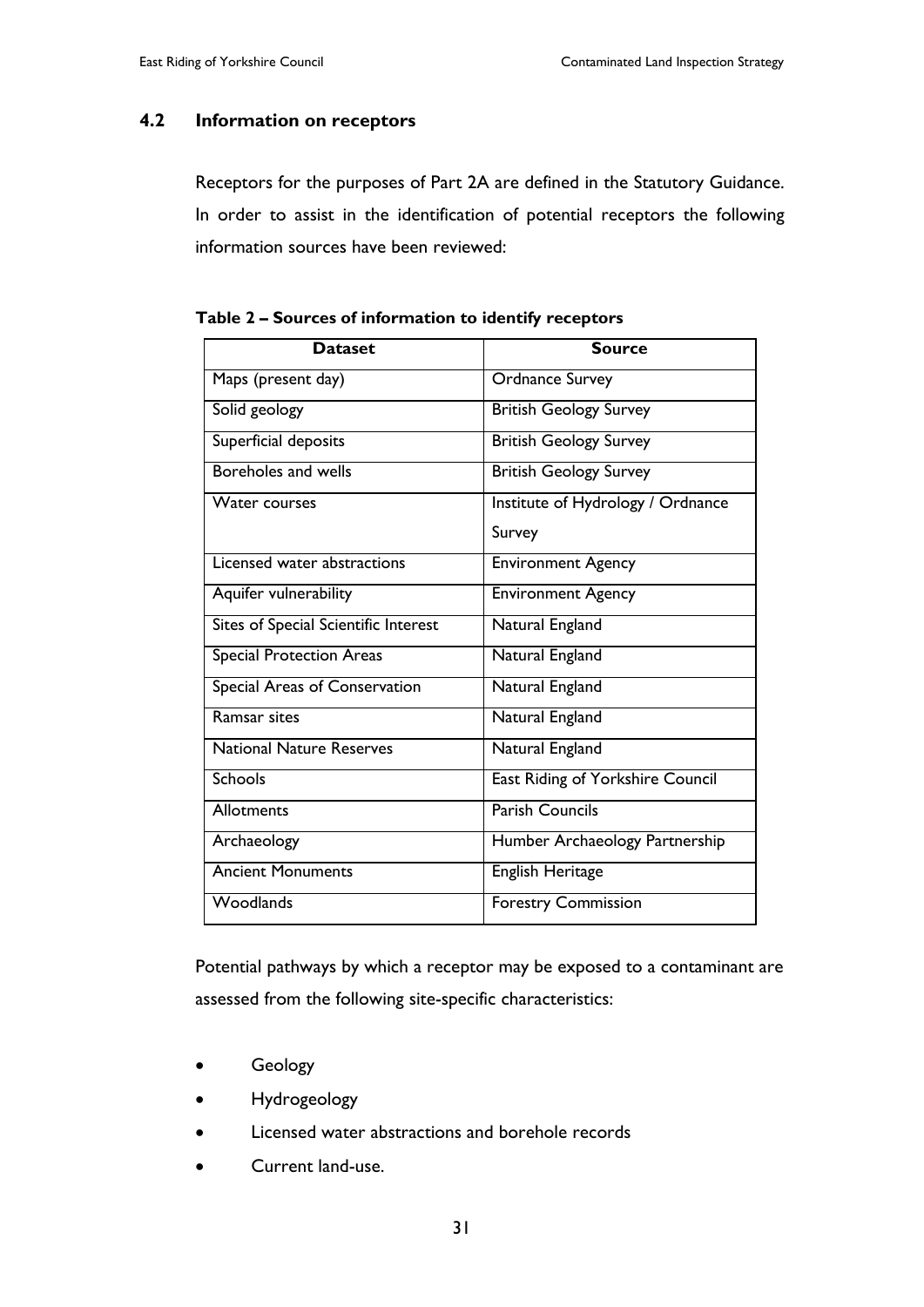#### **4.3 Geographical Information System (GIS)**

A GIS is a digital system for the storage, manipulation, analysis and visualisation of spatial data. As part of the strategic inspection process, the council uses a GIS to help identify the presence of sources and receptors of contaminated land, and the likelihood that a pathway may exist between the two, for example due to the site use or the local geology.

At the heart of the GIS is a database that allows spatial data, such as maps, to be linked to attribute data to produce a powerful tool for analysing the environment. Datasets containing both spatial and attribute data can be drawn together and overlaid. For land contamination investigations, different layers can be overlaid on a map to display the potential sources, pathways and receptors that may be present.

#### **4.4 Prioritisation**

The information gathered in creating the contaminated land GIS has enabled the council to identify potentially contaminated land within its areas, together with information on possible pathways and receptors. More detailed inspection is then required in order to establish the actual presence, or otherwise, of a contaminant linkage.

In accordance with the Statutory Guidance, the council will take a strategic approach to this task which will be rational, ordered and efficient, be proportionate to the seriousness of any actual or potential risk and will seek to ensure that the most pressing and serious problems are dealt with first. As part of the strategic inspection, it is necessary to first categorise sites into priority groups using a rapid assessment of the potential contaminant linkages.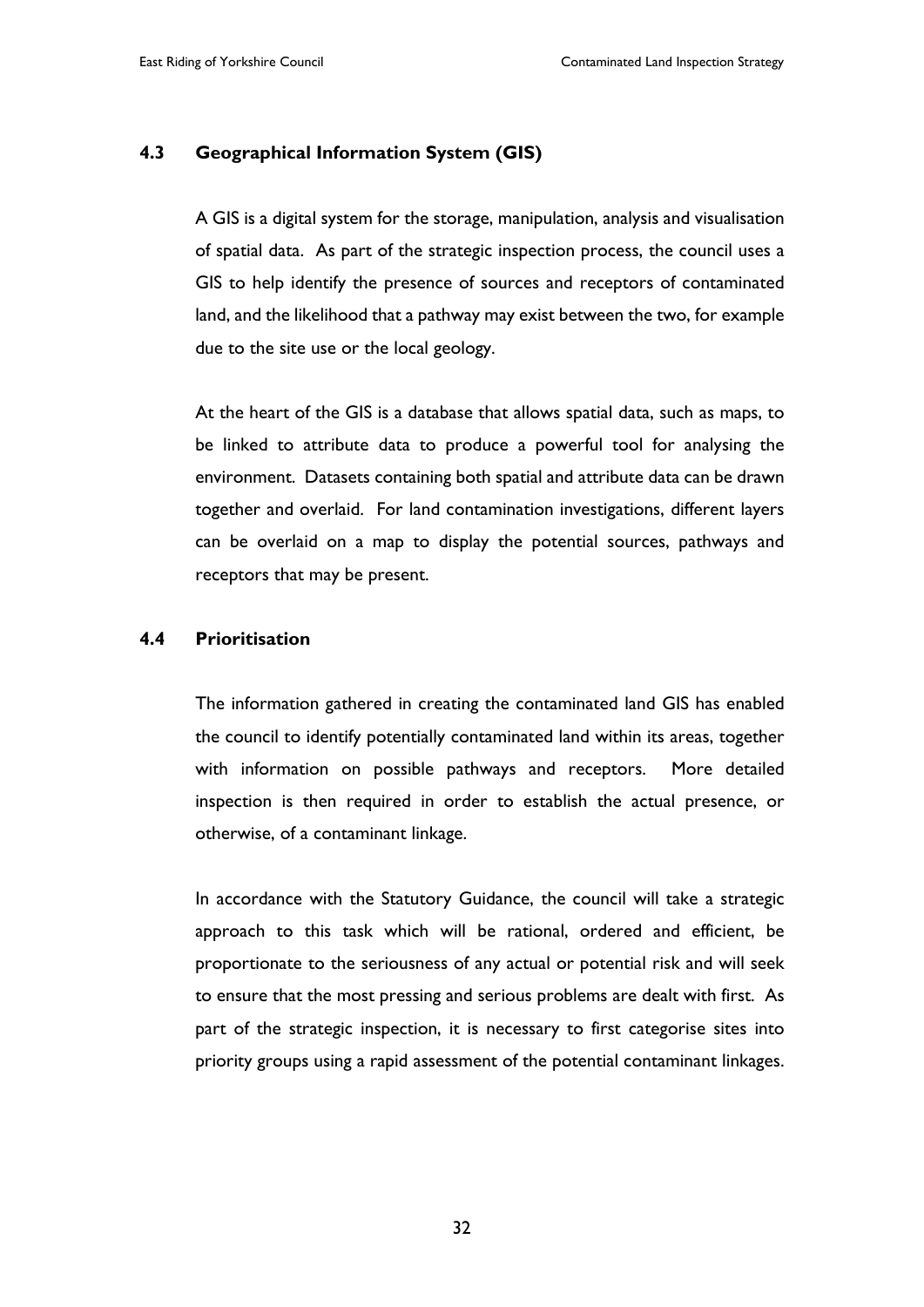#### 4.4.1 ConSEPT (Contaminated Site Evaluation Prioritisation Tool)

ConSEPT was developed by BGS as a mechanism for categorising potentially contaminated land, based on previous land use and the likely susceptibility of designated receptors. The methodology is based on a review of techniques available elsewhere, and the relevant statutory requirements. ConSEPT does not designate land as being contaminated land. It is used to prioritise land for further more detailed inspection under Part 2A. It is intended to be used as a screening tool by suitably qualified persons, using their professional judgement and supported by other lines of evidence.

The ConSEPT software integrates with the council's GIS, bringing together existing data sets, which it can then systematically interrogate. The resulting categorisation of sites is very much 'live' and subject to change as knowledge improves and the data sets evolve. The method of assessment used in ConSEPT is designed specifically for Part 2A, and was developed using appropriate existing prioritisation techniques, published by government.

ConSEPT uses potential contaminant linkages as a framework for assessment of potentially contaminated sites as stipulated by Part 2A. The starting point for assessment of contaminant linkages is identification of sites containing potential sources of contamination, based on current and historical land use. The contaminative potential is then determined on the basis of potential contaminants generally associated with those specific land uses (taken from DoE 'industry profiles', and literature searches). Further source evaluation factors, including site area and duration, are also taken into account. These are scored and combined with the contaminant potential score to give a source classification. The pathways on a site are generally deduced by proximity to, or interception with sources, rather than actual knowledge of their existence.

There are three sub-categories of pathway used:

Direct contact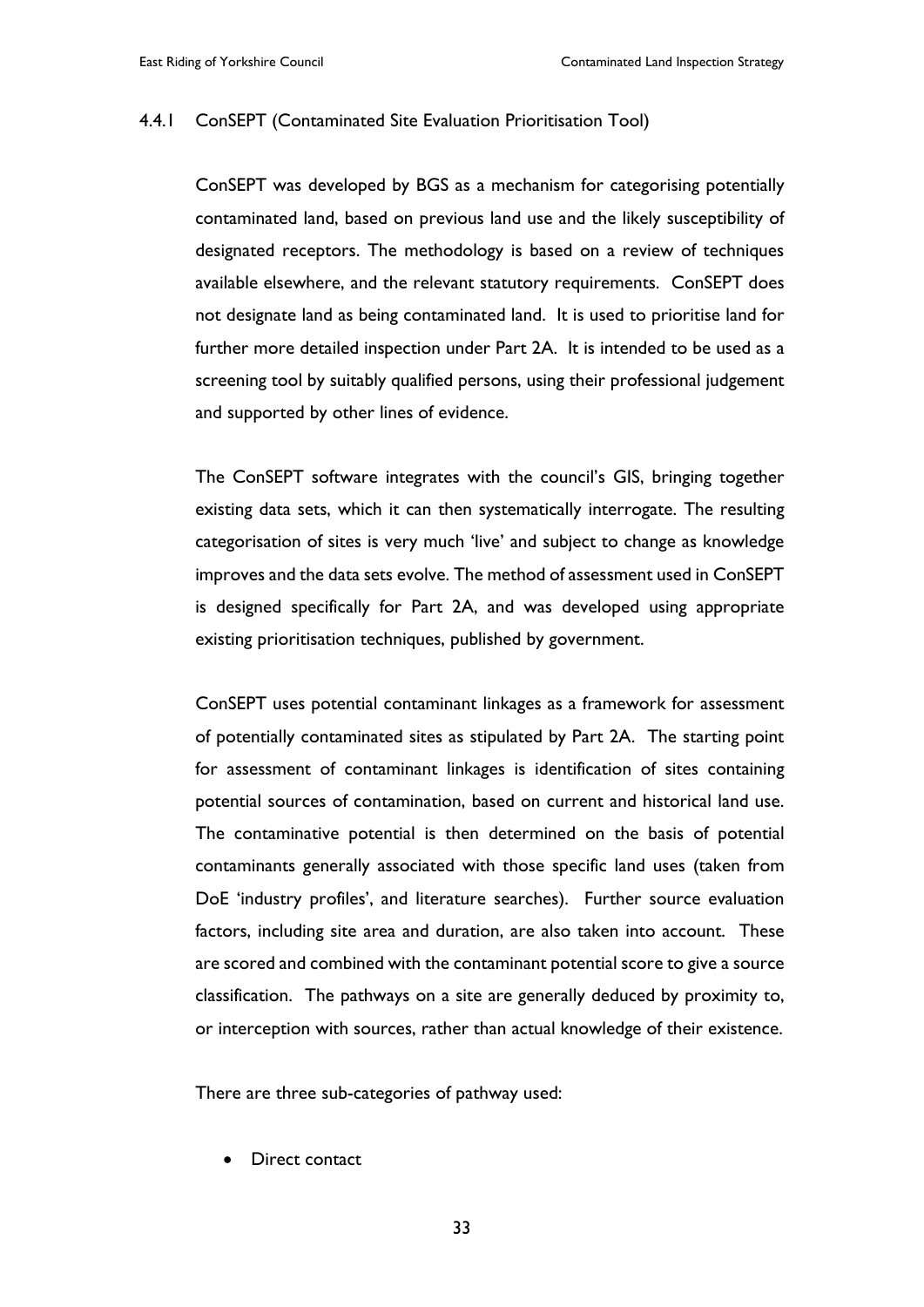- Groundwater
- Surface water.

Evaluation factors for each of these three sub-categories are scored and the scores are combined to give pathway sub-category classifications. Finally the source, pathway and receptor sub-category classifications are combined according to seven likely contaminant linkage scenarios. The four relevant receptor groups are:

- 1. Human health
- 2. Controlled waters (surface water and groundwater)
- 3. Ecology
- 4. Property.

The output from the assessment of each contaminant linkage is given in terms of five output classifications, 'A' through to 'E', with 'A' indicating the highest priority for further investigation and 'E' indicating the lowest. These are then combined to give a single categorisation for each site.

The council has decided to concentrate initially on those sites categorised as 'A(1)' based on a human health receptor. When planning detailed inspections, priority will usually be given to those sites where potentially the largest number of receptors is present. However, this may not necessarily reflect the order that intrusive investigations are carried out, as this will be determined by various factors such as the findings of the preliminary risk assessment, available resources, and specific site constraints.

As with any computer modelling technique, there are occasions where mapping errors or limitations on how the model works will lead to inaccurate prioritisation scores. It is therefore essential that all outputs are reviewed in light of actual knowledge of a site and professional judgement, to ensure the classification of sites reflects the objectives and underlying principles of the Part 2A regime.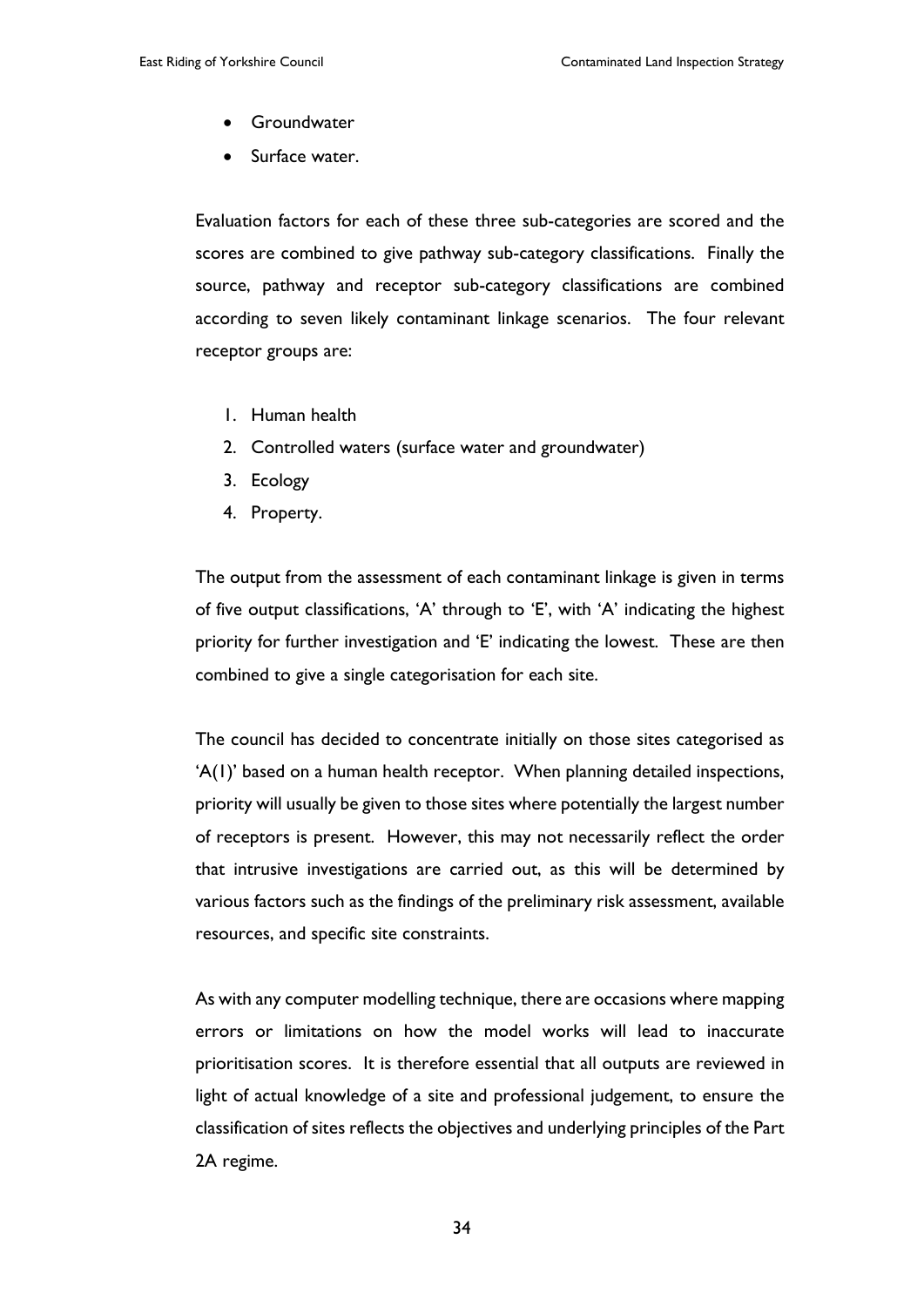#### 4.4.2 Deviating from the inspection plan

It is likely that land may come to the attention of the council that is suspected of causing significant harm, but that was not given a high priority classification or was not previously identified as potentially contaminated. In such cases these sites may take priority.

Sites may also be referred to the council by the Environment Agency for detailed inspection, or the council may receive a complaint regarding potentially contaminated land or pollution of controlled waters from a member of the public, business or community group. These referrals and complaints will be assessed on a case by case basis to determine whether it requires an immediate response, in accordance with the council's existing procedures and this Strategy.

Interested residents may also voluntarily supply information relating to land contamination that is not directly affecting themselves, their families or their property. Any anecdotal evidence provided to the council relating to contaminated land will be recorded, and every effort will be made to resolve complaints quickly and efficiently. However, intrusive investigations will not normally be undertaken without corroborative evidence and no designation of contaminated land will occur without robust scientific reasoning. Inspection and determination will be carried out in accordance with this Strategy and the Statutory Guidance.

#### 4.4.3 Changes in land-use

The council's planning and development management service often deal with planning applications for development on or adjacent to potentially contaminated land. The presence of contamination is a material planning consideration. It is appropriate to address contaminated land issues at the development stage, irrespective of the planned inspection programme.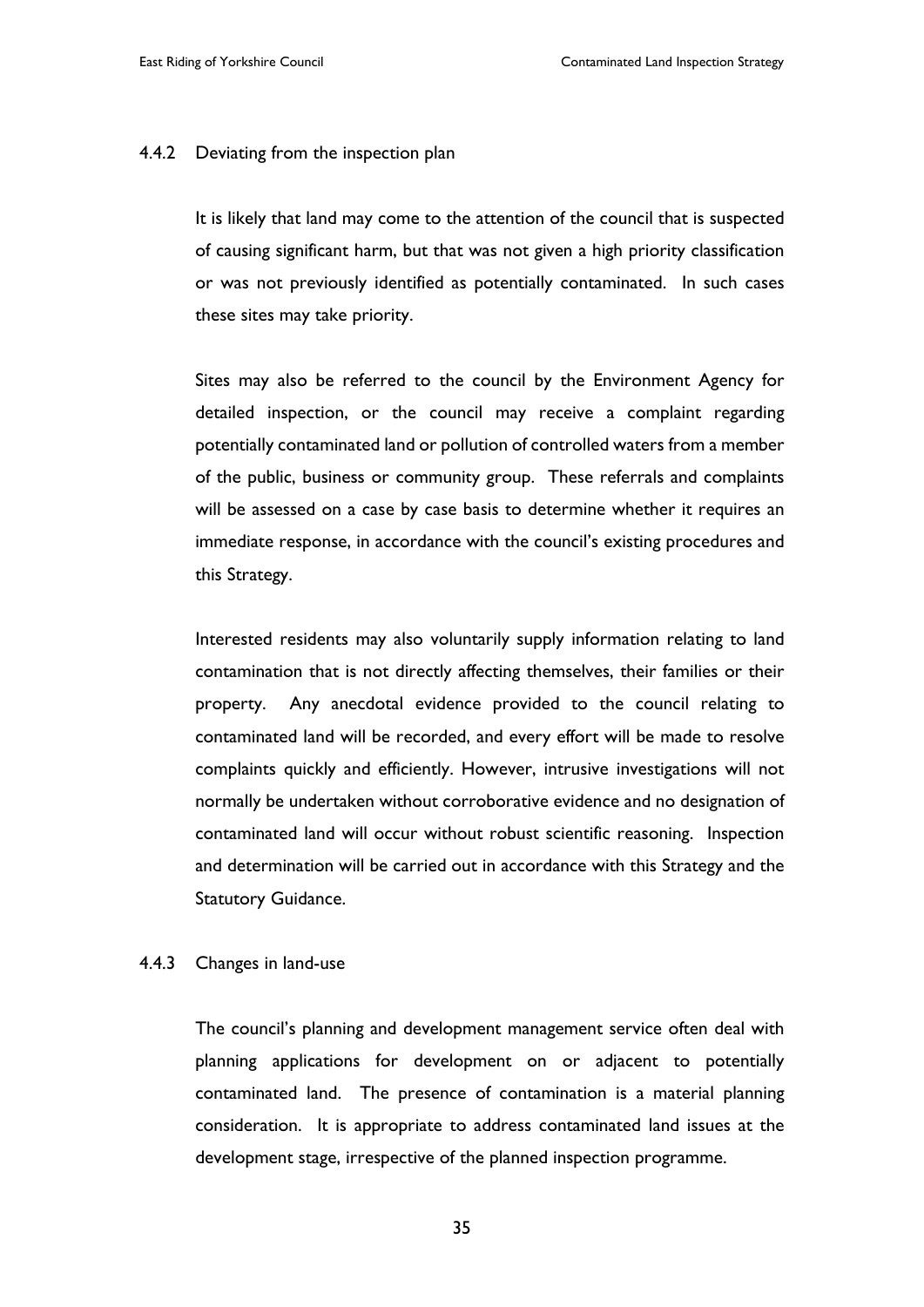Where proposals are put forward to redevelop land which has been identified as potentially contaminated, but not yet subjected to any risk assessment or investigation under Part 2A, the environmental control team will act as consultees in the planning process and will ensure that a suitable risk assessment is carried out by the applicant. Any remediation proposals will need to ensure the site cannot be determined as contaminated land at a later stage under Part 2A, based on the proposed future use. Once remediation work is complete, the council will usually require a post-remediation verification report confirming that the agreed works have been carried out. Depending on the site, this information may be required before the application is determined, or as a condition of planning permission.

Pre-application discussions help establish at what stage in the planning process the investigation will need to be carried out, and are encouraged in the NPPF. Investigations and risk assessments should be undertaken by a suitably qualified and competent person, as stipulated by the NPPF. It is recommended that a tiered approach to site investigation and risk assessment is followed, as set out in the government's Land contamination risk management guidance.

The council is a member of the Yorkshire and Lincolnshire Pollution Advisory Group (YALPAG), who have produced technical guidance for developers, landowners and consultants for 'Development on Land Affected by Contamination'. YALPAG guidance documents are available on the council's land pollution web page<sup>15</sup>.

 $\overline{a}$ 

<span id="page-40-0"></span><sup>15</sup> https://www.eastriding.gov.uk/environment/pollution/land-pollution/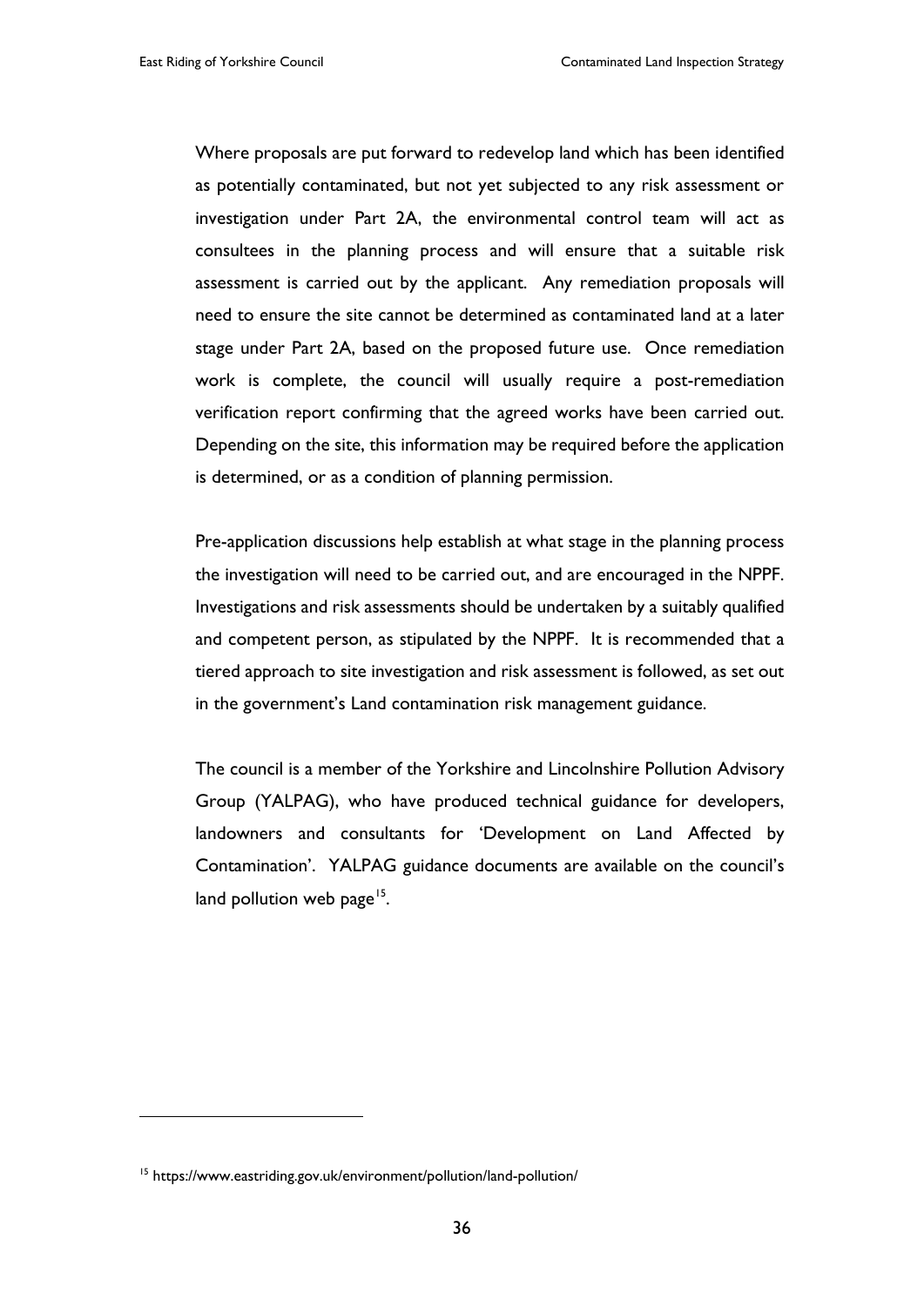# **5.0 DETAILED INSPECTION OF CONTAMINATED LAND**

#### **5.1 Detailed site inspections**

The Part 2A legislation places a duty on local authorities to inspect their areas 'from time to time' for the purposes of identifying contaminated land. The council's present approach will be to address such sites under the planning regime. Therefore the majority of investigations are likely to take place retrospectively, as and when a planning application is submitted for development on land which has been identified as potentially contaminated land, or where any relevant new sites are identified during re-development.

The council will inspect its area in a rational, ordered and efficient manner, when looking to identify contaminated land. This begins with the strategic inspection process to identify the most pressing and serious problems first and to concentrate resources on the areas where contaminated land is most likely to be found.

Once sites have been categorised according to the likely risk of harm, detailed inspection is then required to establish the presence, or otherwise, of a contaminant linkage. The aim of the detailed inspection is to gather site specific information on ground conditions and carry out appropriate risk assessments, to help determine whether there is significant harm or a significant possibility of significant harm occurring, or significant pollution of controlled waters.

Detailed inspections may include the following activities:

• A review of all documentation relevant to the site, including information held by the council, the Environment Agency and other appropriate organisations, as well as the site owners/occupiers, and a thorough review of the site history and activities on site, past and present ('desk study').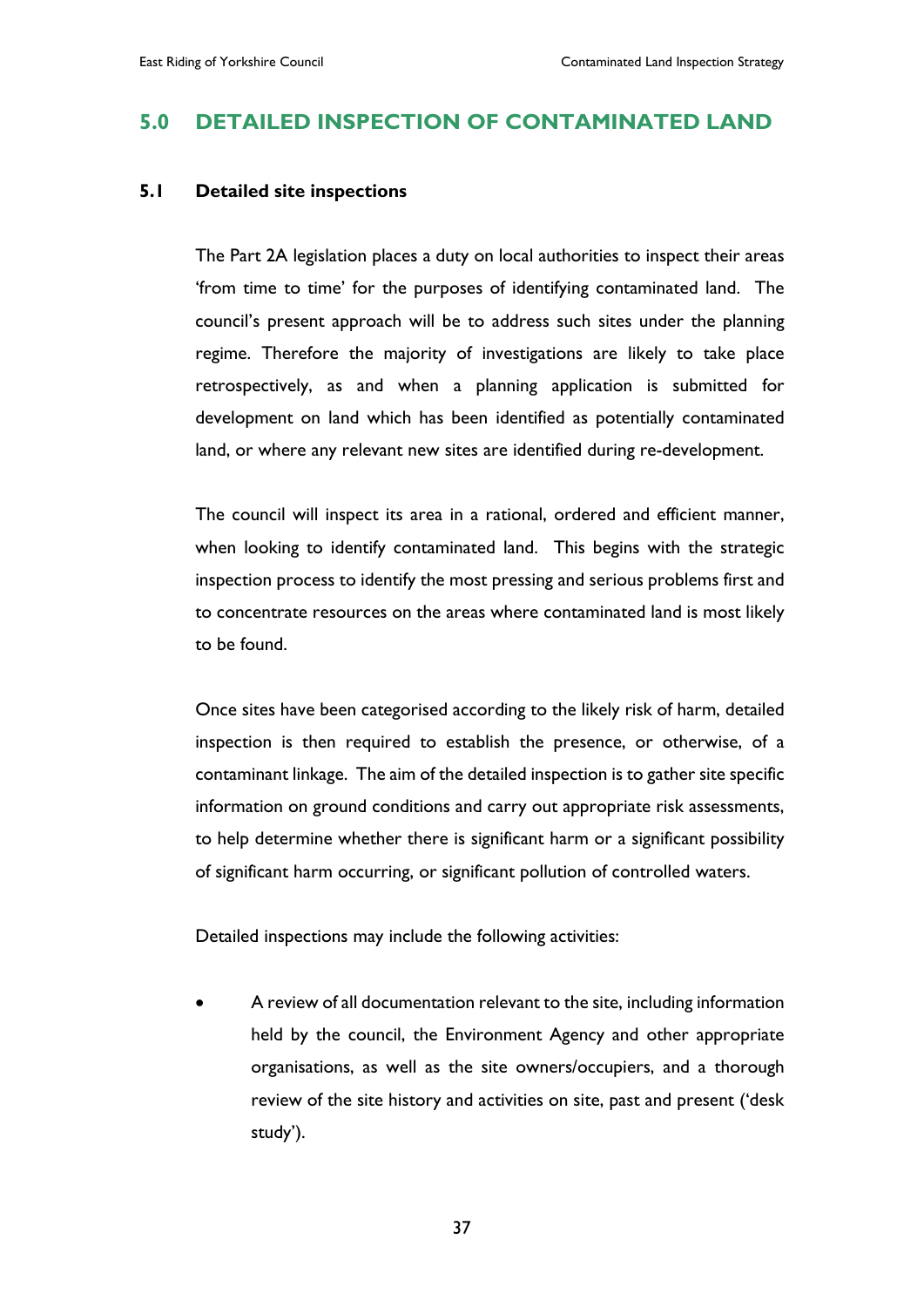- Liaison with statutory consultees and investigation of any past pollution incidents.
- A site visit and walkover survey to assess any visual problems on site and identify the proximity of sources and receptors.
- Undertake a preliminary risk assessment, and develop a conceptual site model to determine what further investigations are necessary.
- Collection of soil, water and ground gas samples as required, in accordance with relevant British Standards and good practice technical procedures.
- Where necessary, conduct a more detailed risk assessment to determine if a significant contaminant linkage is present, following a tiered approach as set out in section 3.3.3.
- Produce a report to summarise the findings of the desk study and preliminary site investigation, recommending what further actions, if any, are necessary.
- Where land is not considered to be contaminated land, a written statement to that effect will be issued to the owners of the land.
- Where land is likely to be determined as contaminated land, a risk summary will be produced, explaining the reasons for this decision.

Intrusive investigation will only be carried out where there is a reasonable possibility that a significant contaminant linkage exists. The council will liaise with the affected persons and relevant stakeholders at the earliest opportunity, and continue to communicate its activities and progress throughout the project. The council will aim to conduct its investigation as quickly, and with as little disruption and stress to affected persons, as is reasonably practical, without compromising the robustness of the assessment.

The council will also seek to minimise property blight issues as far as possible, and will be open to landowners or other interested parties taking their own steps to resolve the status of land which has been identified as potentially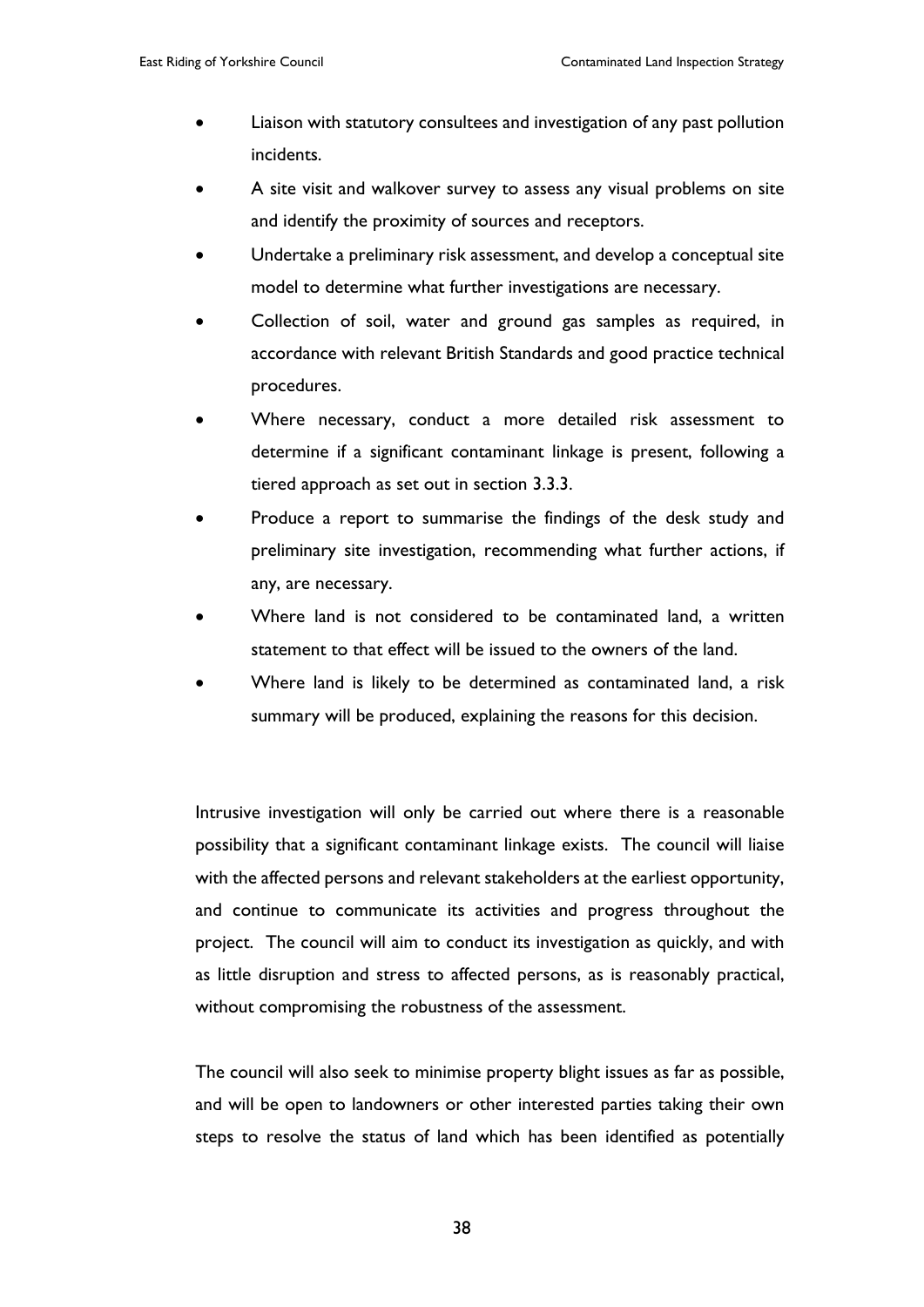contaminated land. Sufficient information will need to be provided to satisfy the council that a robust assessment has been undertaken.

Where contaminated land is identified, it will be determined in accordance with the Statutory Guidance. If, at any stage of the process, evidence reveals a need for urgent action in order to alleviate an imminent threat to health, controlled waters or protected areas of the environment, then such action will be taken as soon as possible, following statutory procedures. If, during the inspection of a particular site, it becomes clear that the land is unlikely to be contaminated land, the council will bring its inspection and risk assessment to an end, and redirect its efforts to the inspection of other land, in line with this Strategy.

The legislative framework for contaminated land does not always lend itself to the speedy resolution of such problems, for the following reasons:

- The council must follow a strategic approach and prioritise its inspections of contaminated land.
- Proof of a viable contaminant linkage is required before any formal designation of contaminated land is permissible.
- The council must consult with interested parties before designating contaminated land.
- A minimum of 3 months must be allowed between designation and serving a remediation notice.
- The council must make every effort to identify the original polluter of the land.

Although the council will aim to carry out the initial inspection of sites to determine the likelihood of a significant contaminant linkage, there may subsequently be a need to carry out more detailed and specialist investigations and assessments. As this can be costly, it will be subject to appropriate costbenefit analysis and available resources, taking into consideration the wider objectives of the Part 2A regime.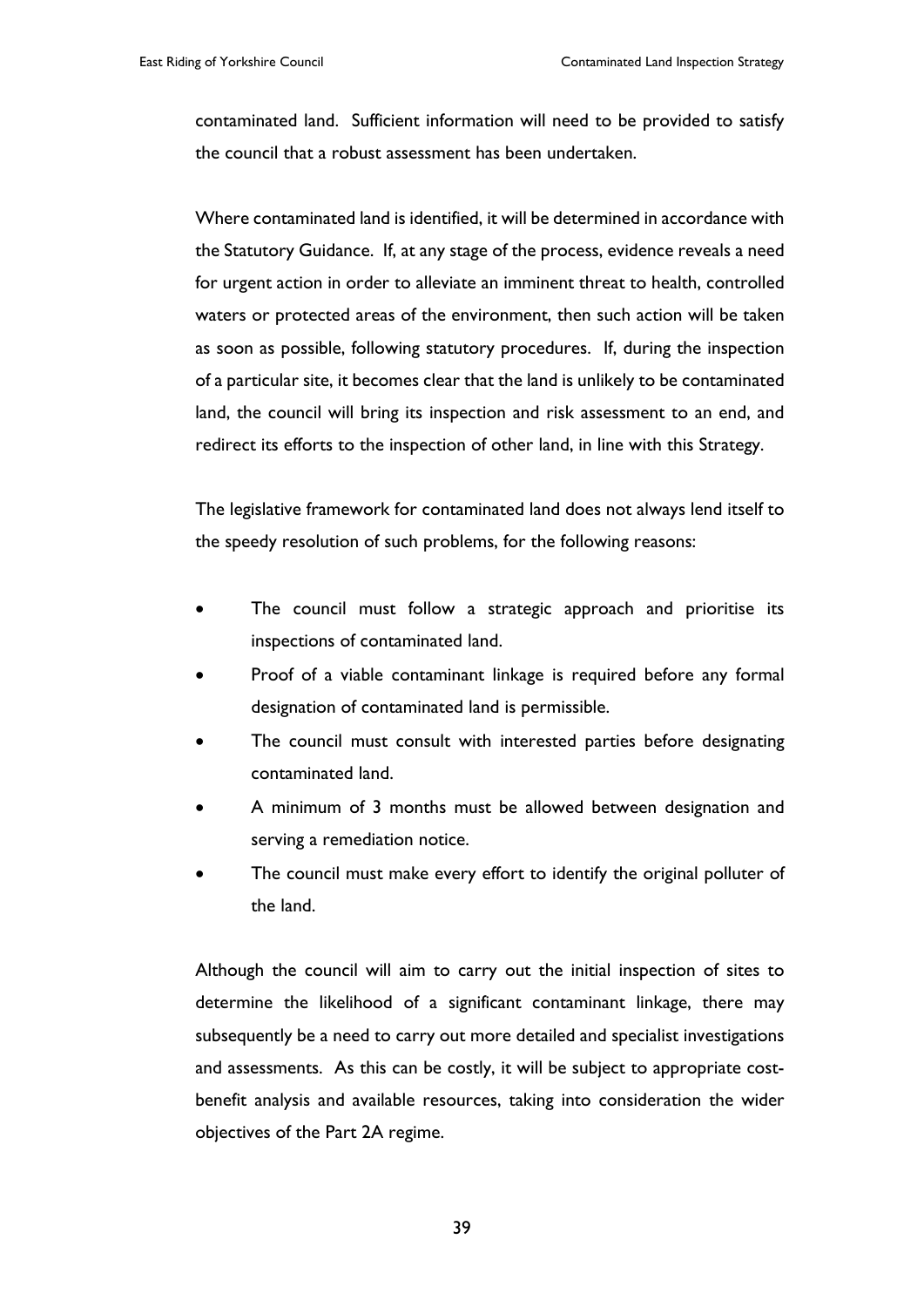#### **5.2 Powers of entry**

For the purposes of identifying contaminated land, the council is granted powers of entry for the purpose of inspection by section 108 of the Environment Act 1995. Any person authorised in writing by the council may:

- Enter any premises at any reasonable time.
- Take any other duly authorised person.
- Take any equipment or materials required for the purpose.
- Make any examination or investigation as may be necessary.
- Take measurements or photographs.
- Take samples of articles, substances, air, water, or soil on or in the vicinity of the premises.
- Carry out experimental borings.
- Install or maintain monitoring or other apparatus.

In the case of residential premises, or where it is proposed to take heavy equipment on to any premises, the council must give 7-days notice of its intention and then may enter the premises with the consent of the occupier.

Where entry to premises is refused or, where the council has reasonable grounds to believe that entry is likely to be refused or that force may be necessary to effect entry, then the council may gain entry under the authority of a warrant issued by a magistrate.

In all cases the council will normally consult with the occupier prior to entry on to the premises, particularly so that any necessary health and safety precautions can be identified.

In an emergency, the council may exercise its powers of entry forthwith. For this purpose a case may be considered an emergency if it appears to the council that: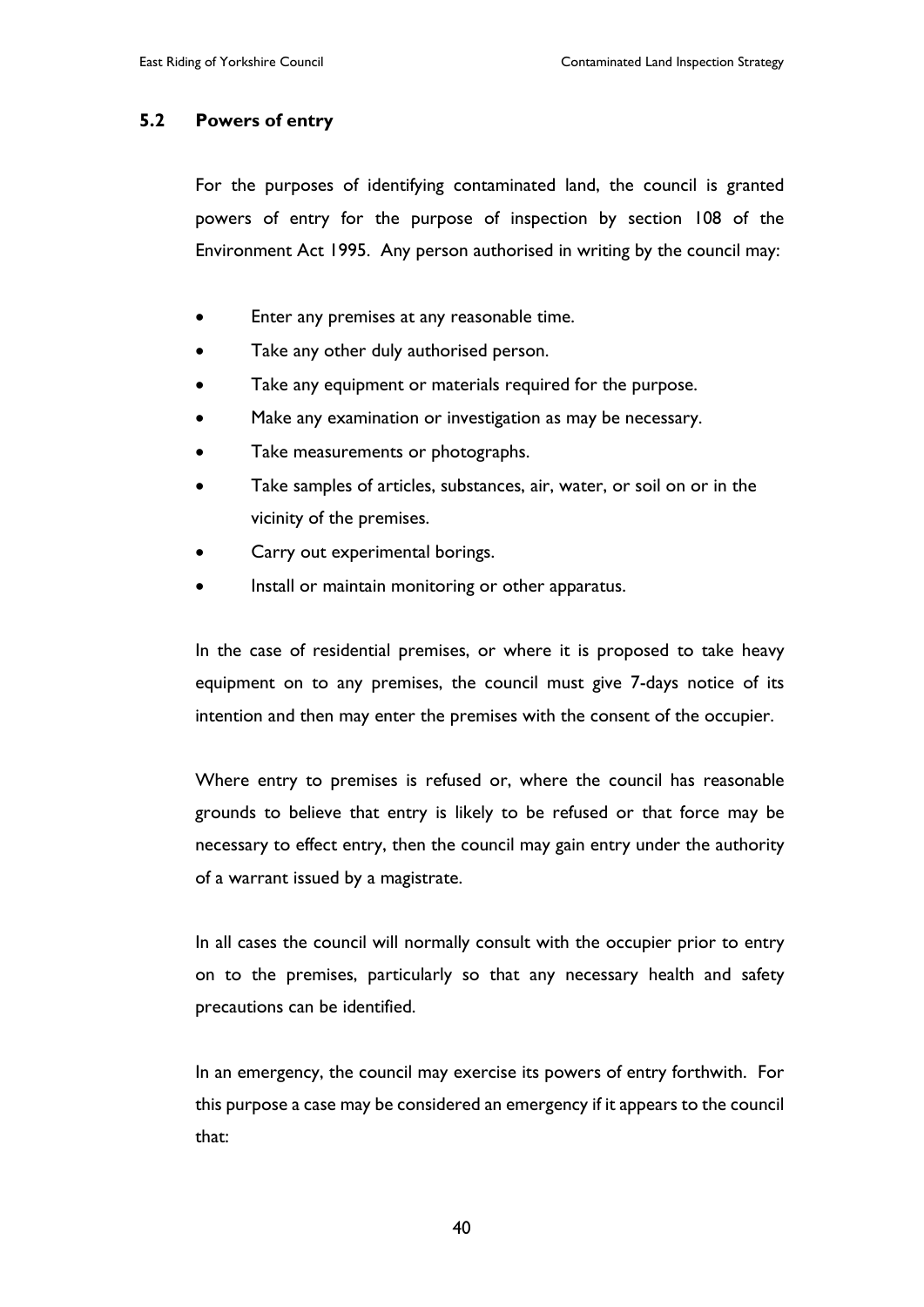- There is an immediate risk of serious pollution of the environment or of serious harm to human health, or
- Circumstances exist which are likely to endanger life or health.

Compensation may be payable by the council for any disturbance caused by an inspection using statutory powers of entry.

#### **5.3 Review of inspection plan**

The inspection plan will be constantly reviewed in order for any new information to be taken into account, so that the classification of sites can be amended accordingly. There are likely to be specific circumstances which will prompt the review process including the following:

- Proposed changes in the use of land itself or surrounding land.
- Unplanned changes in the use of land, particularly where this increases the risk to human receptors.
- Unplanned events which cannot be addressed through other relevant environmental legislation.
- Reports of localised health effects which appear to relate to a particular area of land.
- Reports from third parties, including the public.
- Changes in knowledge or guidance in relation to particular contaminants, pathways or receptors.

#### **5.4 Timescales**

The Strategy does not lend itself to the setting of fixed timescales as the progress of individual sites cannot be accurately predicted. However, considerable progress with identifying and risk assessing sites has already been made since publication of the original document.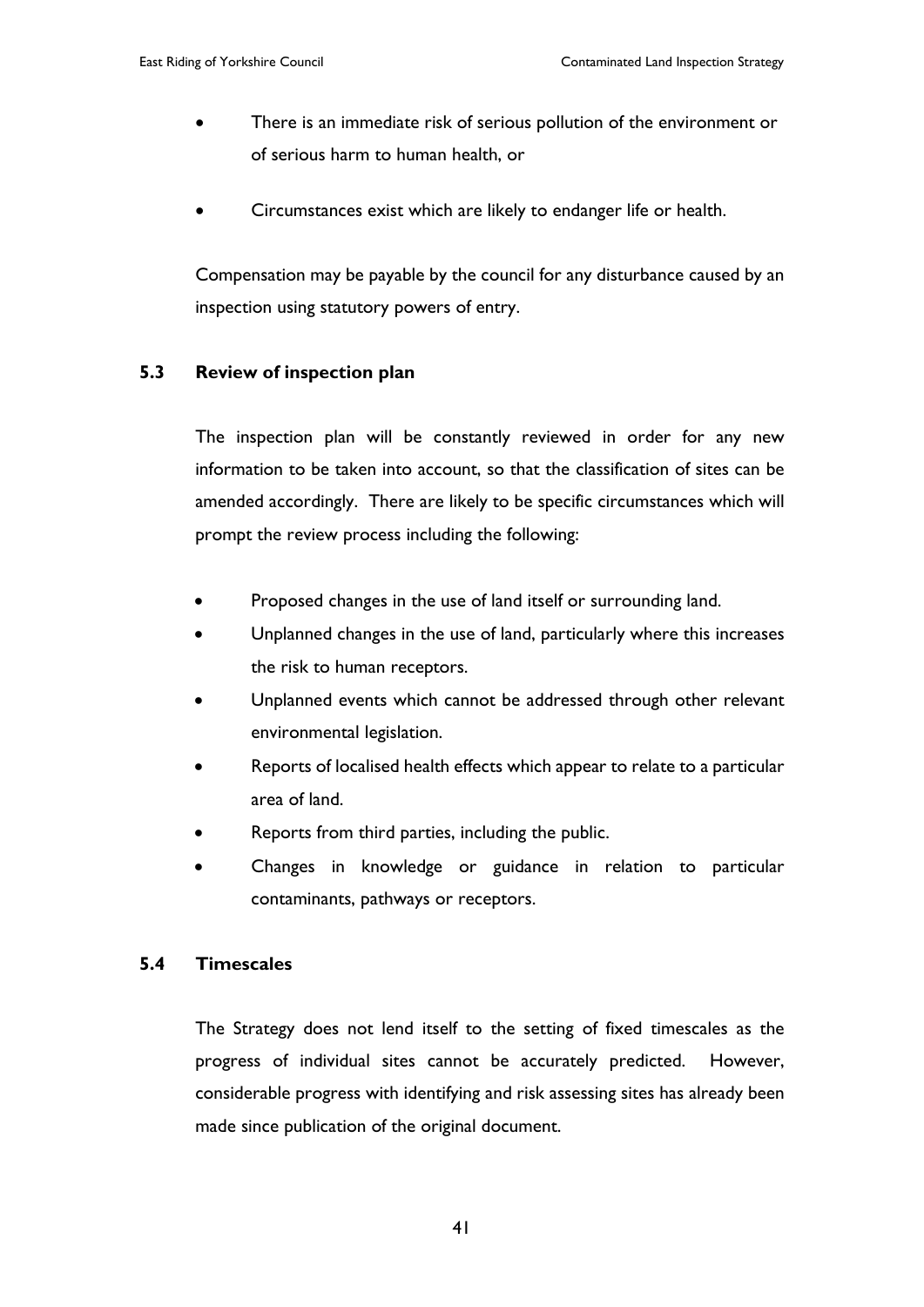Although it is not possible to set a timescale for the determination of contaminated land, the council will determine sites as and when they are identified as contaminated land, and will always give due regard to statutory guidance. There is a need for flexibility in the inspection process to allow for new information coming to light, as well as changes to legislation, statutory guidance and the allocation of resources.

A significant number of potentially contaminated sites identified will, following preliminary investigation, be deemed suitable for their current use, or will already have been satisfactorily dealt with through the planning process, and are therefore unlikely to require detailed inspection under Part 2A.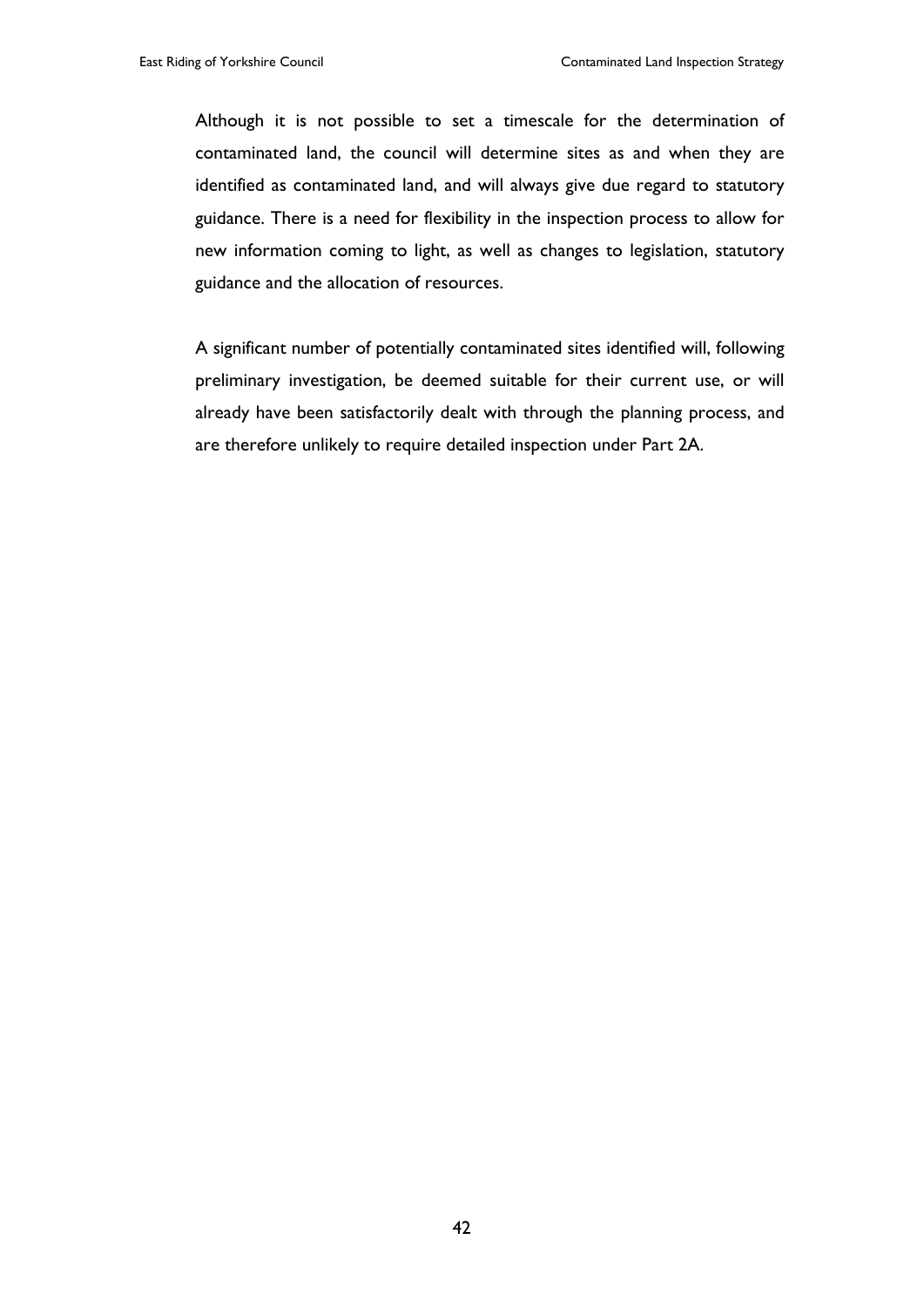# **6.0 DETERMINATION AND REMEDIATION OF CONTAMINATED LAND**

#### **6.1 Determination of contaminated land**

Where, as the result of a detailed site inspection, the council is satisfied that one or more significant contaminant linkages exist, it will determine that the land is contaminated land under Part 2A, and will make a written record of that determination.

In deciding whether or not a significant possibility of significant harm to human health or a non-human receptor exists, the council will first decide if there is a possibility of significant harm, within the bounds of the current use of the land. Although it will remain a regulatory decision as to whether the possibility of significant harm is significant, the council will have regard to the Statutory Guidance on this matter.

In determining whether there is significant pollution of controlled waters, or a significant possibility of significant pollution, the council will have strong regard to the Environment Agency's advice.

Further explanation of what constitutes 'significant harm' is provided in the Statutory Guidance.

Having determined that land is contaminated land, the council will, in accordance with section 73B (3) of the Act, give written notice of that determination to the following people:

- The owner of the land
- Any person appearing to the council to be in occupation of the land
- Any person appearing to the council to be an 'appropriate person'
- The Environment Agency.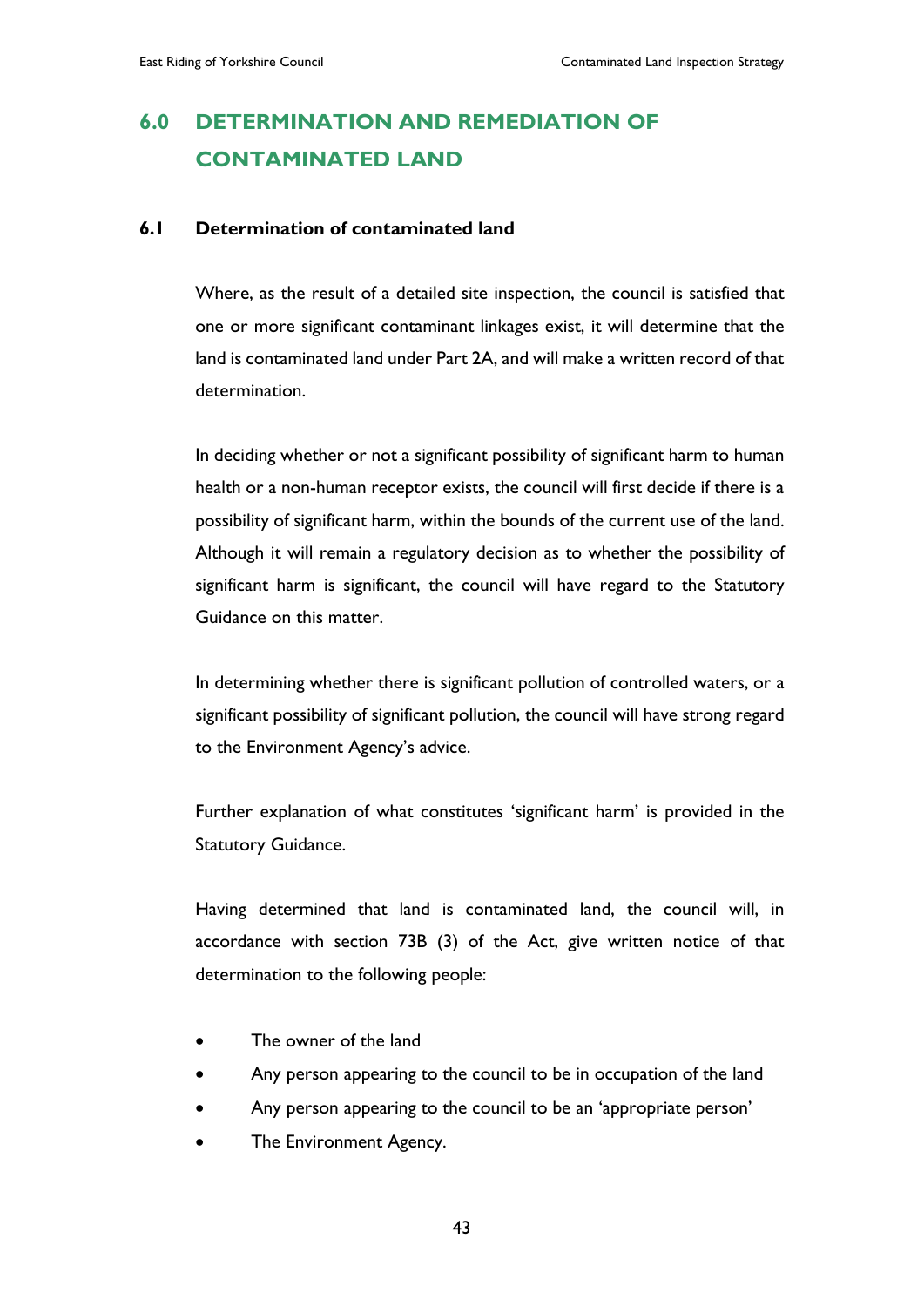#### **6.2 Designation of special sites**

Certain classes of contaminated land are required to be designated as 'special sites', as set out in Regulation 2 of the Contaminated Land (England) Regulations 2006<sup>[16](#page-48-0)</sup>.

If it appears to the council that land which has been determined as contaminated land is required to be designated a 'special site' it will give written notice of that decision to the relevant persons. Where such a notice is given, the Environment Agency is required to respond within 21 days indicating whether or not it agrees with the council's decision. In cases where the Environment Agency and the council disagree, the matter will be referred to Defra who may agree with or reverse the council's decision with respect to all or part of the land. The council will, in all cases, consult with the Environment Agency prior to giving formal notice.

#### **6.3 Categorisation of contaminated land (human health)**

To help the council decide whether or not land is contaminated land on the grounds of a significant possibility of significant harm to human health, it will use the system of categorisation set out in the Statutory Guidance. This describes 4 categories of land, with categories 1 and 2 being land which is capable of being determined as contaminated land, and categories 3 and 4 which is not capable of being determined on such grounds. A similar system can be used to help determine whether or not a significant possibility of significant pollution exists for controlled waters, and is described in detail in the Statutory Guidance. The categories with regard to a human health receptor are defined as follows:

 $\overline{a}$ 

<span id="page-48-0"></span><sup>16</sup> https://www.legislation.gov.uk/uksi/2006/1380/contents/made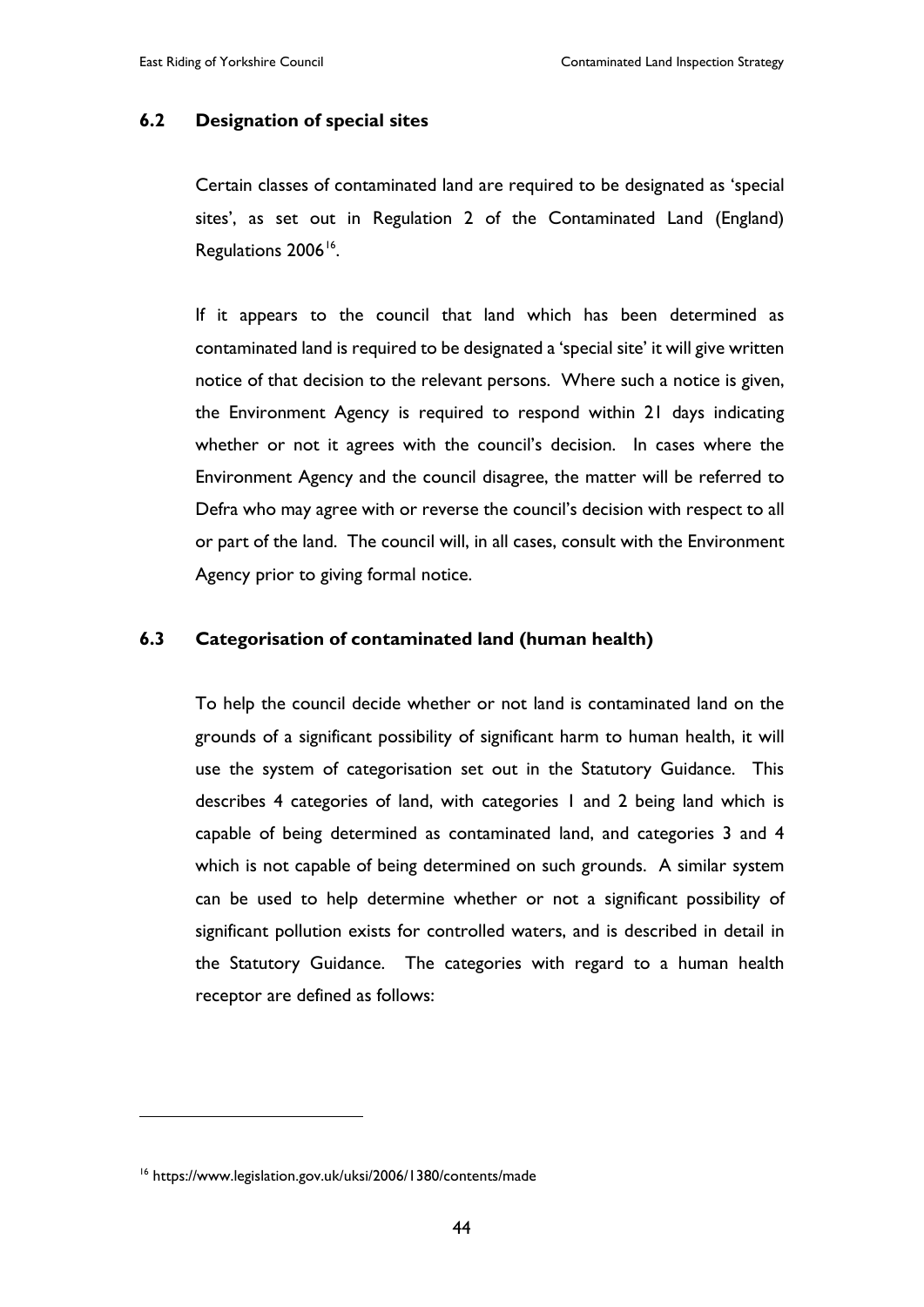- **Category 1**: Land which is clearly contaminated land. These are the worst case sites, where there is a very strong argument that significant harm would occur if no action is taken to stop it, for example, due to similar land or situations having caused such harm before, or because significant harm has already been caused due to exposure to contaminants, and is likely to continue to do so. Any decision will still need to be supported by robust evidence, but the council will seek to avoid any unreasonable delay, cost or stress caused by having to demonstrate this.
- **Category 2:** This would include land where there is little or no direct evidence that similar land, situations or levels of exposure have caused harm before, but the council still feels that there is a strong case for taking action under Part 2A on a precautionary basis, having regard to the Statutory Guidance.
- **Category 3:** This would include land where there may still be risks posed by contaminants, but a strong case described above does not exist, and so the positive legal test cannot be met. In such cases, regulatory intervention would be unjustified. In deciding whether land falls into category 2 or category 3, the council will first consider its risk assessment, including the estimated likelihood and impact of such harm and the timescale over which it might occur. If the council still cannot make a decision whether or not there is a strong case based on this assessment alone, then the Statutory Guidance expects other factors to be taken into account, such as the likely direct and indirect health benefits and impacts of regulatory action, including the stress caused by disruption, and the potential for mobilising contaminants during any remediation work. If the health benefits of remediation do not outweigh the health impacts the land should be placed in category 3. The council will also have to consider whether the benefits would outweigh the financial and economic costs.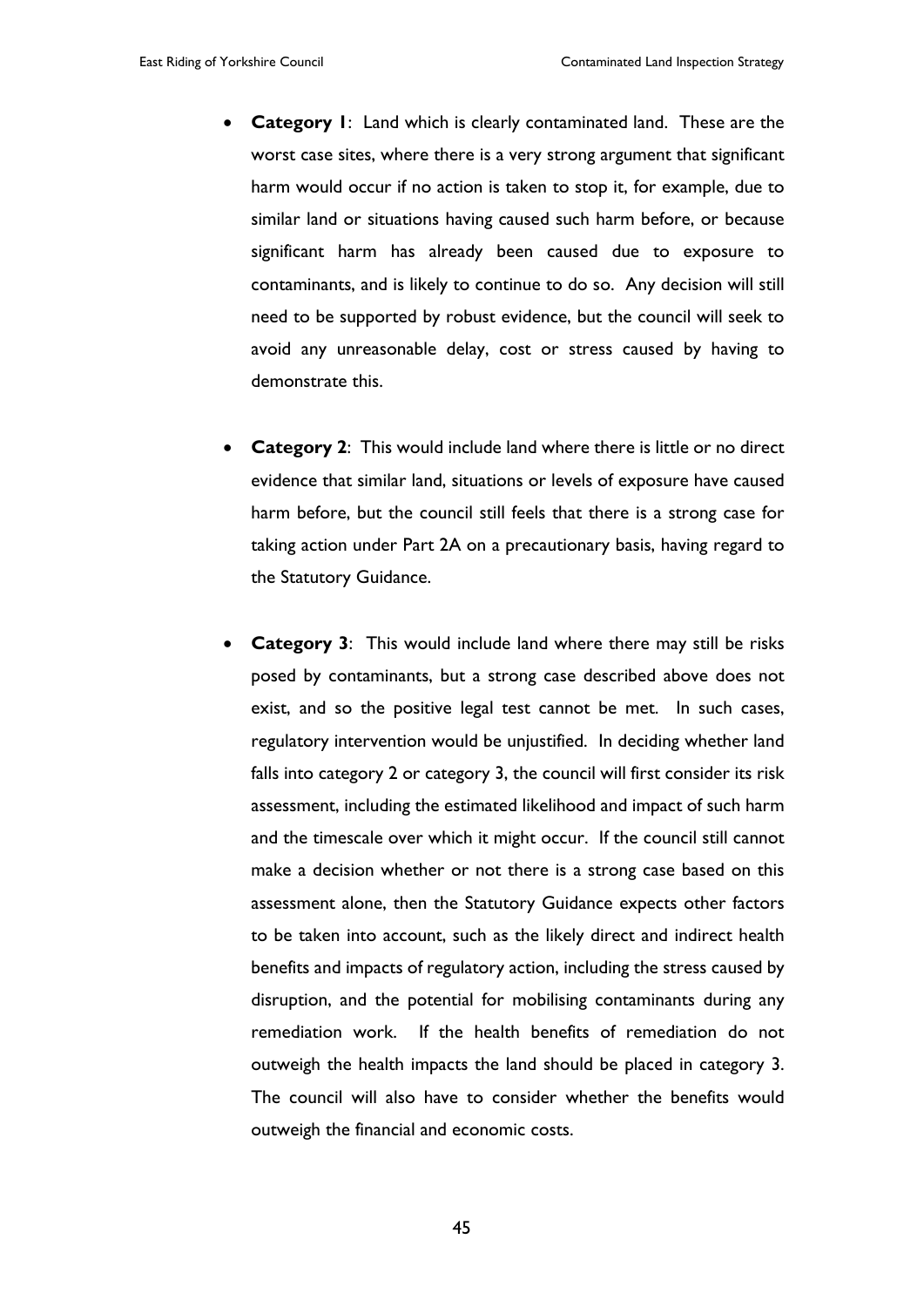• **Category 4**: Land which is clearly not contaminated land. This would include land where no relevant contaminant linkage has been established; or where there are only normal levels of contaminants in soil; or where contaminant levels do not exceed relevant generic assessment criteria, or other relevant technical tools; or land where levels of exposure to contaminants in soil only form a small proportion of what a receptor might be exposed to from other sources.

The government has published category 4 screening levels (C4SLs) for human health, for six priority contaminants. C4SLs are designed to help regulators identify land which is within Category 4 (suitable for use and clearly not contaminated land). They may also be used as a remediation standard for development of brownfield land. An additional twenty C4SLs are to be developed as a collaborative project, through the Soil and Groundwater Technology Association (SAGTA). Contaminant concentrations that fall below minimal risk screening levels, such as the Environment Agency's soil guideline values (SGVs), would also indicate land is well within Category 4.

#### **6.4 Deciding that land is not contaminated land**

As stated in the Statutory Guidance, under Part 2A the starting point should be that land is not contaminated land unless there is reason to consider otherwise. Where it is clear, following an inspection, that land does not meet the legal definition of contaminated land, the council will issue a written statement to the owners of the property and other interested parties, to that effect. The statement will be qualified, for example that the risk assessment is only relevant for the current use of the land. A copy of this statement will be kept on file, along with the reasons for making the decision. The council will not formally publish the information, but will keep a record of it in the event of receiving future enquiries or requests for information.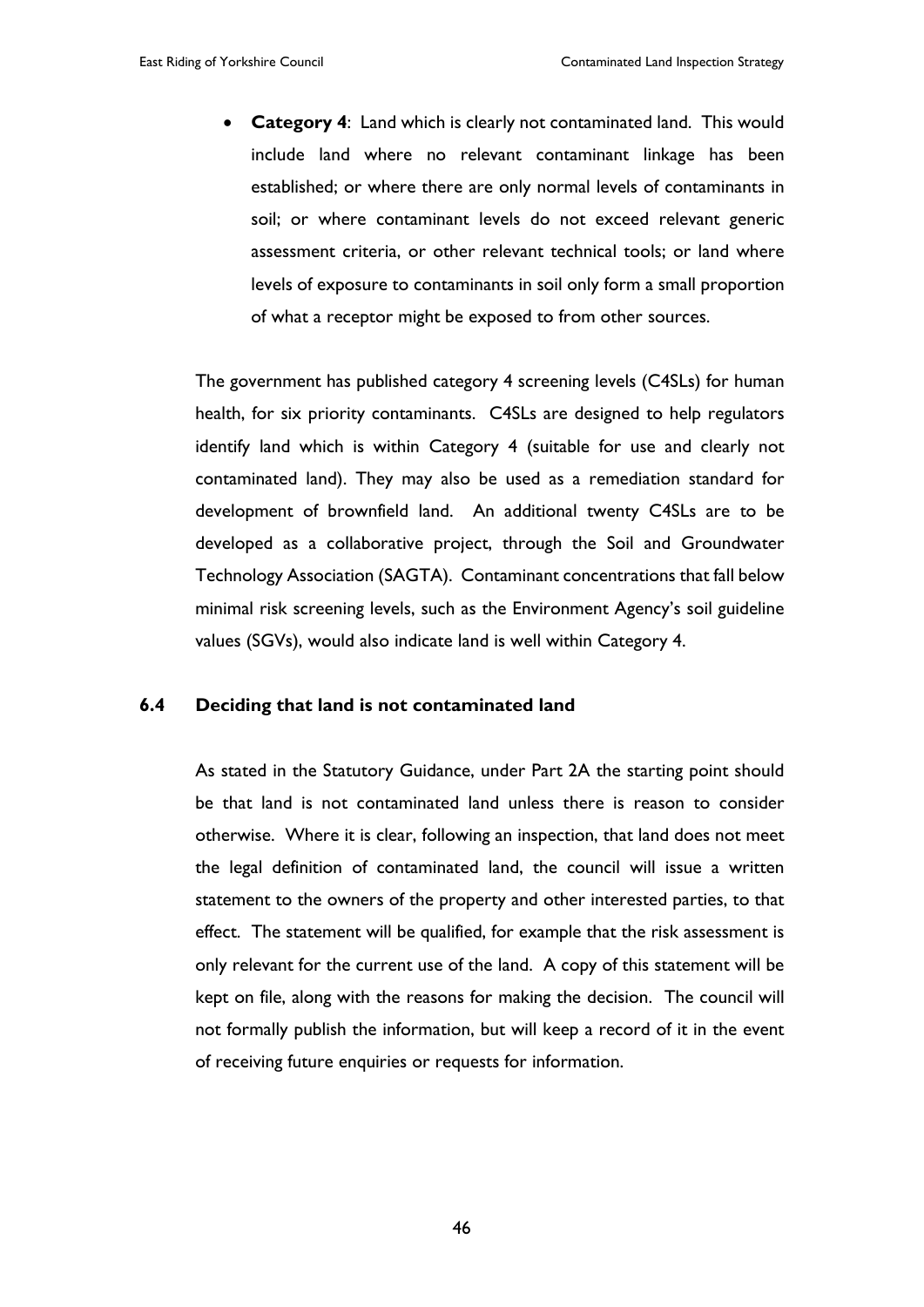#### **6.5 Risk summaries**

For sites which are likely to be determined following a thorough risk assessment, the council will produce a risk summary, in a simple and easy to understand format, which will form part of the record of determination. This will include:

- A summary of our understanding of the risks, including the identified contaminant linkages, and potential impacts
- A description of the uncertainties behind the risk assessment
- A description of the local or national context of the risk assessment findings, in a way that is understandable to the layperson
- Initial thoughts on possible remediation options and what impact this is likely to have
- Any other factors which may be relevant and support the council's decision making process.

#### **6.6 Review of inspection decision**

Occasions may arise where the criteria on which a decision is made to determine or not determine land as contaminated, or to designate or not designate land as a 'special site', may subsequently change.

In such cases the council may choose to revoke or vary its determination. The council will record its reasons for doing so alongside the original determination. The council will also issue a written statement if remediation action has been taken which stops the land being contaminated land, and a copy of this will be kept with the public register (see section 7.1).

The council may decide to postpone determination if the land owner or some other person proposes to take their own action to deal with the problem, and the council is satisfied with the measures proposed. The council may also decide to keep the status of any land under review, in the event that a change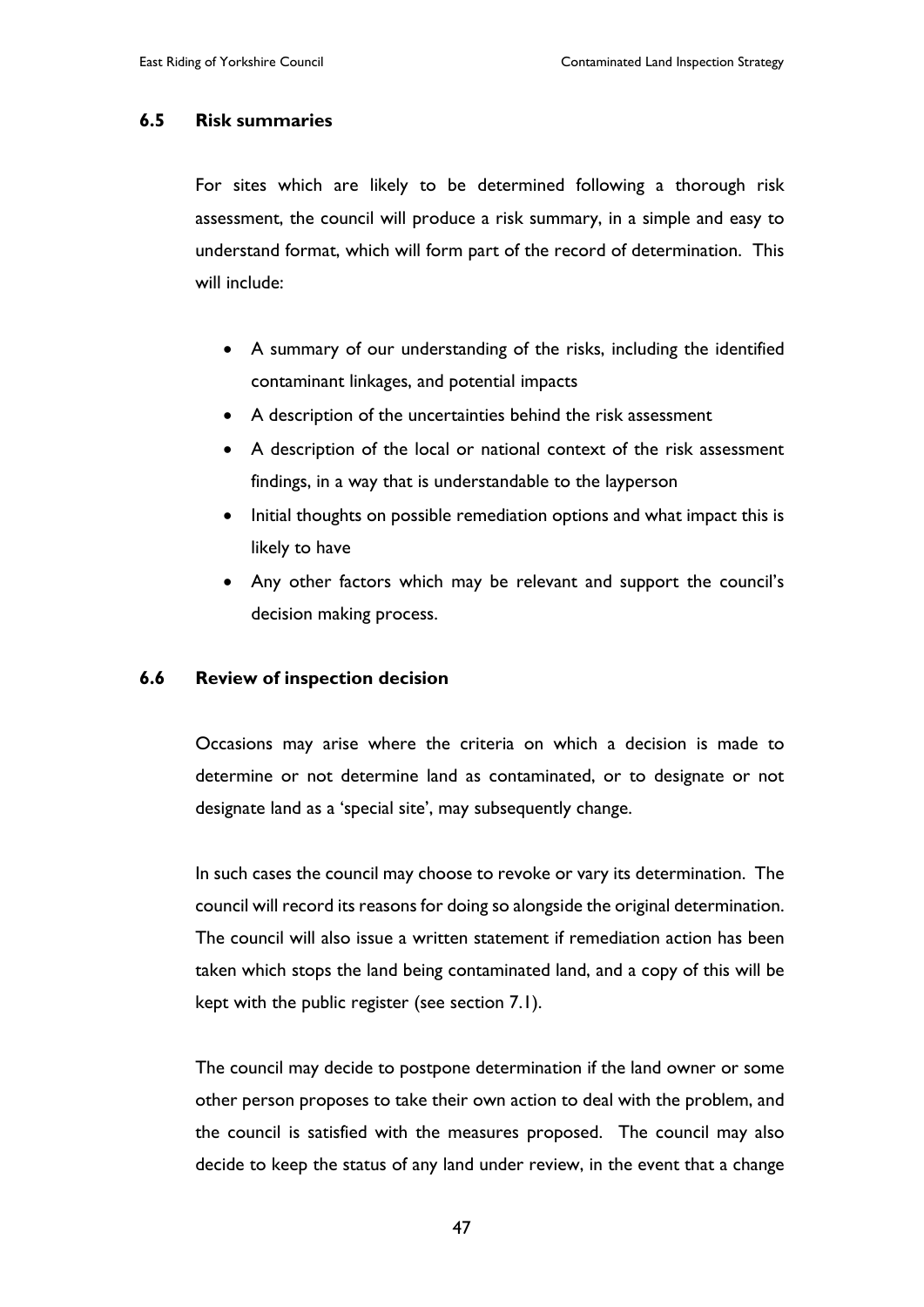of circumstances in the future may cause the land to be determined as contaminated land.

#### **6.7 Determining liability for remediation**

For any land determined as contaminated land, the council will need to establish all owners and occupiers of that land, and who appears to be the appropriate person to bear responsibility for any remediation action necessary. It is the intention of Part 2A that the appropriate person, ideally the 'polluter', pays for the cost of remediation, as a result of voluntary or formal action.

As part of the process of determining that land is contaminated land the council will have identified at least one significant contaminant linkage resulting from the presence of at least one significant contaminant.

In cases where there is a significant contaminant linkage, the process of determining liability will normally consist of identifying an individual or a corporation who has caused or knowingly permitted the contaminant to be present. The succession of different occupiers or industries may have contributed to the contamination of the site, contributing to a significant contaminant linkage or causing multiple significant contaminant linkages. In such cases the council will, in accordance with the Statutory Guidance, approach the apportionment of liabilities as follows:

- The council will make reasonable enquiries in order to identify all of the appropriate persons to pay for any remediation action with respect to each contaminant linkage. These persons constitute the liability group for that linkage.
- For each contaminant linkage there may be identified either a Class A liability group comprising persons who caused or knowingly permitted the contaminant to be present, or a Class B liability group comprising persons who are the current owners or occupiers of the land.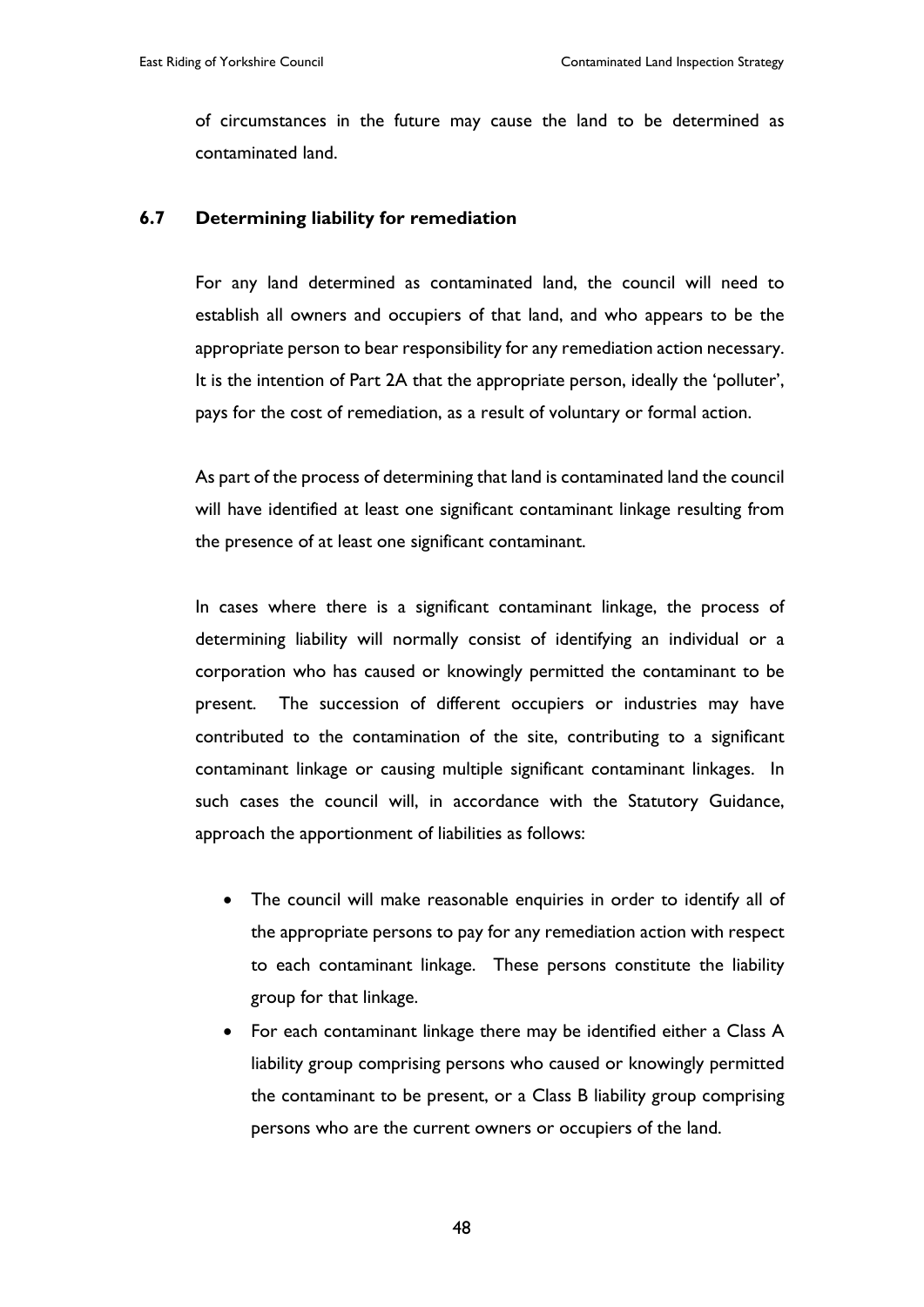• If the council is unable to identify any Class A or Class B persons in respect of a contaminant linkage it will be treated as an orphan linkage.

The council may exclude from liability any Class A person for one of the following reasons:

- They have been identified as having caused or knowingly permitted the land to be contaminated solely by reason of having carried out certain activities which carry limited responsibility
- They have made certain kinds of payment to another member of the liability group to pay for adequate remediation
- They have disposed of the land to another member of the liability group with information regarding contamination
- They caused or knowingly permitted the presence of a substance which has only led to the creation of a contaminant linkage because of its interaction with another substance which was later introduced by another person
- The land has become contaminated due to the escape of substances from other land and another member of the liability group was responsible for that escape
- The land has become contaminated land due to the subsequent introduction by others of pathways and receptors.

The council may exclude from liability any Class B person for one of the following reasons:

- They occupy the land under license which has no marketable value or which they are not legally able to assign or transfer
- They are liable to pay rent which is equivalent to the rack rent for the land (i.e. the full value of the land and property)

Each remediation action will be characterised as one of the following: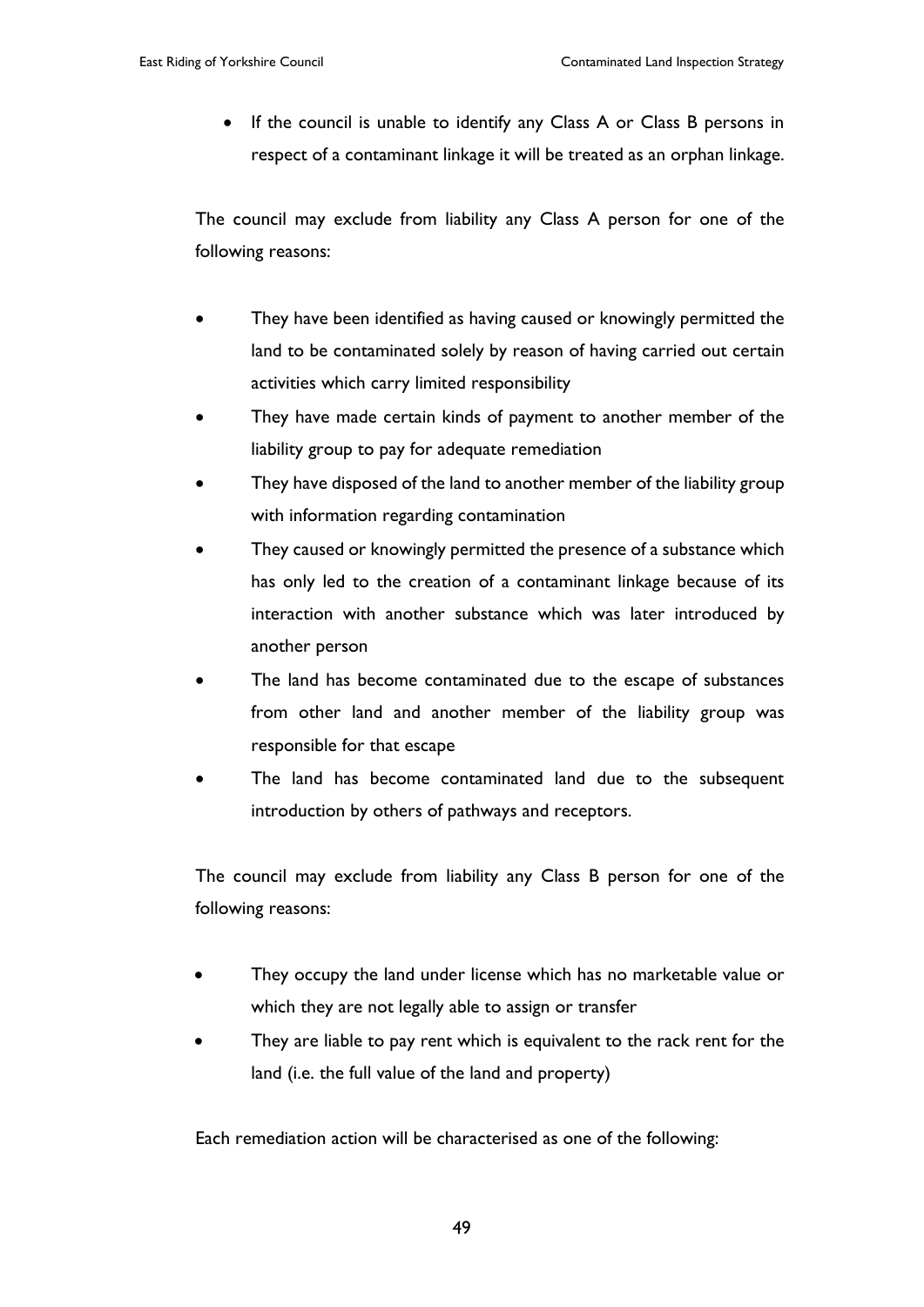- A single-linkage action which refers solely to a single contaminant linkage
- A common action which refers to more than one contaminant linkage and which would have been a part of the remediation action for every one of those linkages if each had been addressed separately
- A collective action which refers to more than one contaminant linkage but would not have been a part of the remediation action for every one of those linkages if each had been addressed separately.

In the case of a single-linkage action the full cost of remediation will be attributed to the liability group for that contaminant linkage.

In the case of a common remediation action the council will attribute liability for the cost of remediation as follows:

- For a single group the full cost will be attributed
- For two or more Class A liability groups the cost will be attributed in equal shares
- For two or more Class B liability groups, where there is no Class A liability group, the full cost will be attributed to the combined groups as if they were a single group.

In the case of a collective remediation action the council will attribute costs as for a common action except that where costs are divided between several Class A liability groups, instead of being divided equally they will be apportioned as follows:

The council will estimate the cost of addressing each contaminant linkage. Costs will then be attributed in the proportions which the estimates bear to the aggregate of the estimates.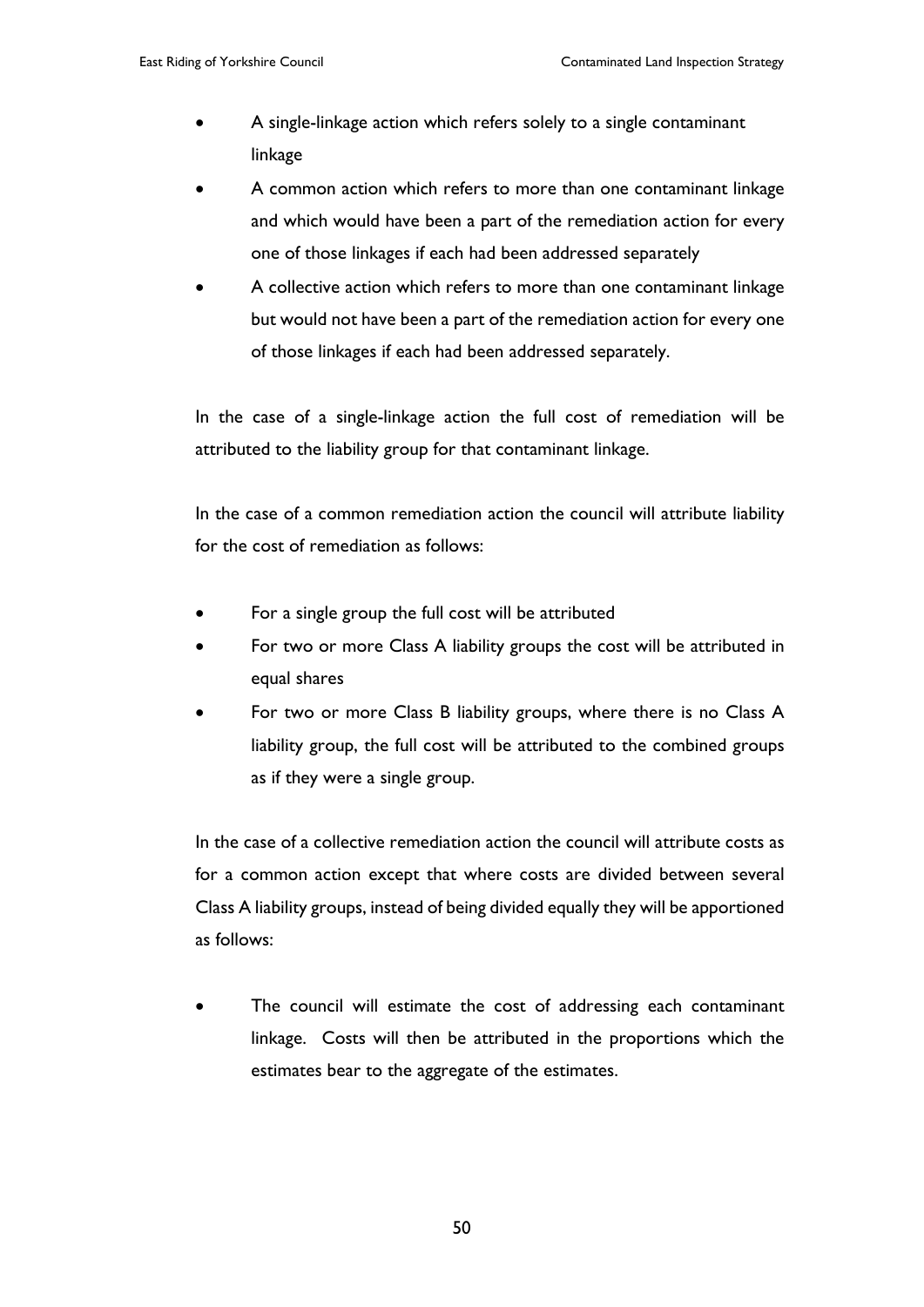The council will apportion costs between members of a Class A liability group to reflect the relative responsibility of each member. In doing so the council will follow the approach set out below:

- If the circumstances outlined above for exclusion from a liability group partially apply, the council may assess a person's degree of responsibility as being reduced
- The relative responsibility of a person who caused or knowingly permitted the entry of a contaminant may be assessed against that of a second person who permitted the continued presence of the contaminant
- Where different people were in control of different areas of the land and there is no interrelationship between those areas the council will regard these people as being separately responsible for remediation actions arising from events on those separate areas of land
- Where the quantity of a contaminant present is a major influence on the cost of remediation the council may regard the relative amounts of the contaminant which are attributed to different people as a basis for apportioning responsibility
- The council may apportion responsibility in proportion to the periods of time over which different people were in control of equivalent activities on the land.

The council will apportion costs amongst members of a Class B liability group in proportion to the capital values of their interest in the land.

Orphan linkages may arise for which no responsible Class A or Class B persons can be found. In such cases the council will take the following approach in apportioning remediation costs:

For remediation action which refers only to an orphan linkage the council will bear the cost.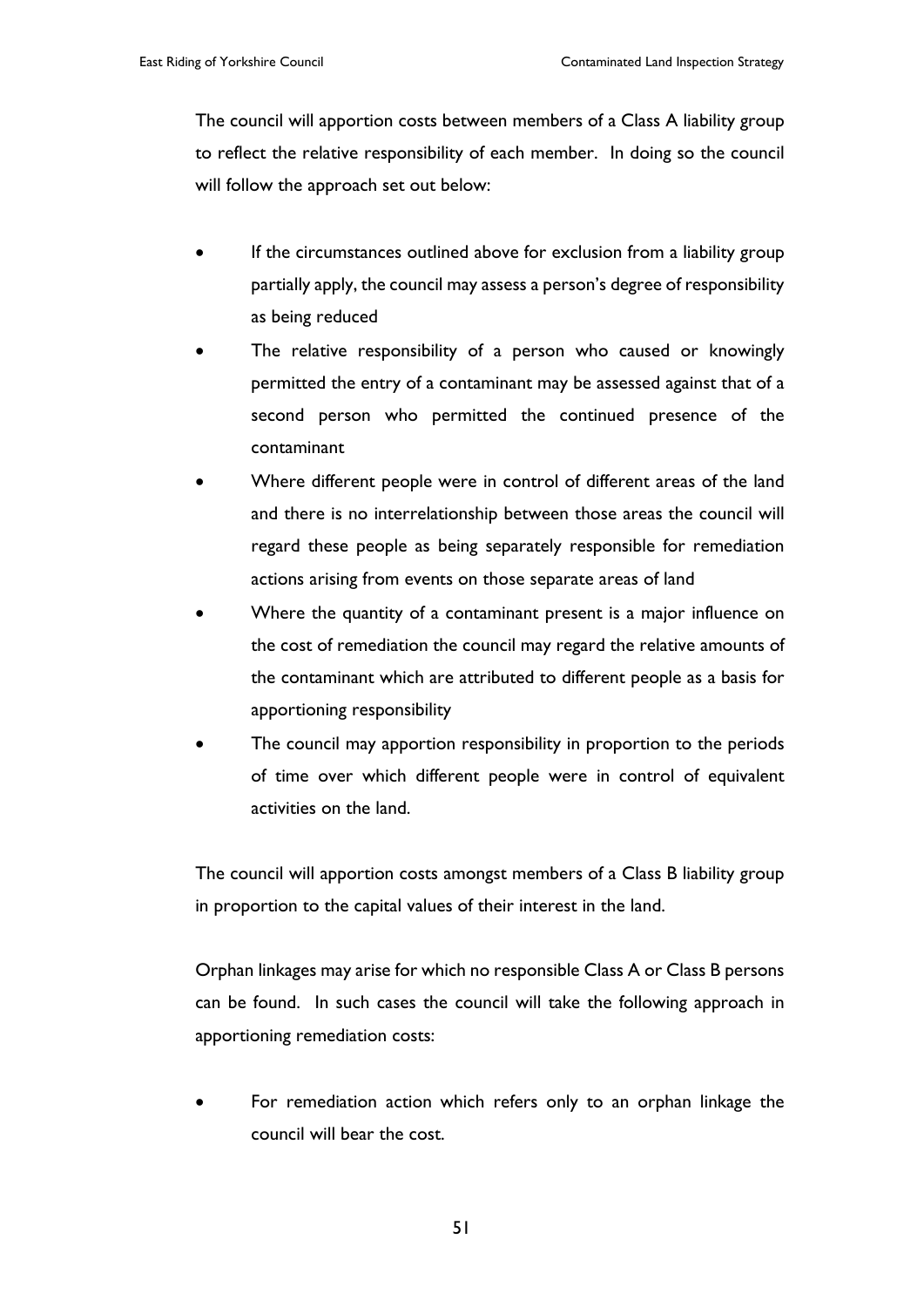- For common or collective actions which refer to both an orphan linkage and to one or more contaminant linkages for which there is a Class A liability group all of the cost will be attributed to those groups.
- For common or collective actions which refer to both an orphan linkage and to one or more contaminant linkages for which there is a Class B liability group the council will estimate a hypothetical cost of the action which would be needed to separately remediate each linkage and apportion the costs between itself and the liability group accordingly.

At all times when determining liability and apportioning costs, the council will act fairly and be transparent, and have regard to the Statutory Guidance and the particular circumstances of each individual case. The council will consider the degree of responsibility of the appropriate person for the creation, or continued existence of the contamination.

#### **6.8 Liability for adjacent land**

Cases may arise where substances migrate from one area of land to adjacent areas of land causing them to be contaminated land. In such cases the person who originally caused or knowingly permitted the first area of land to be contaminated (the Class A person) will also be liable for the remediation of the adjacent land.

Where no Class A person can be identified, the owners or occupiers of the adjacent areas of land will be separately liable for the remediation of their own land.

Subsequent owners or occupiers of land from which substances have migrated (the Class B persons) will not be liable for the remediation of adjacent land.

In assessing whether adjacent land is contaminated land, the council will only consider the current use of the site. A person will not be liable for the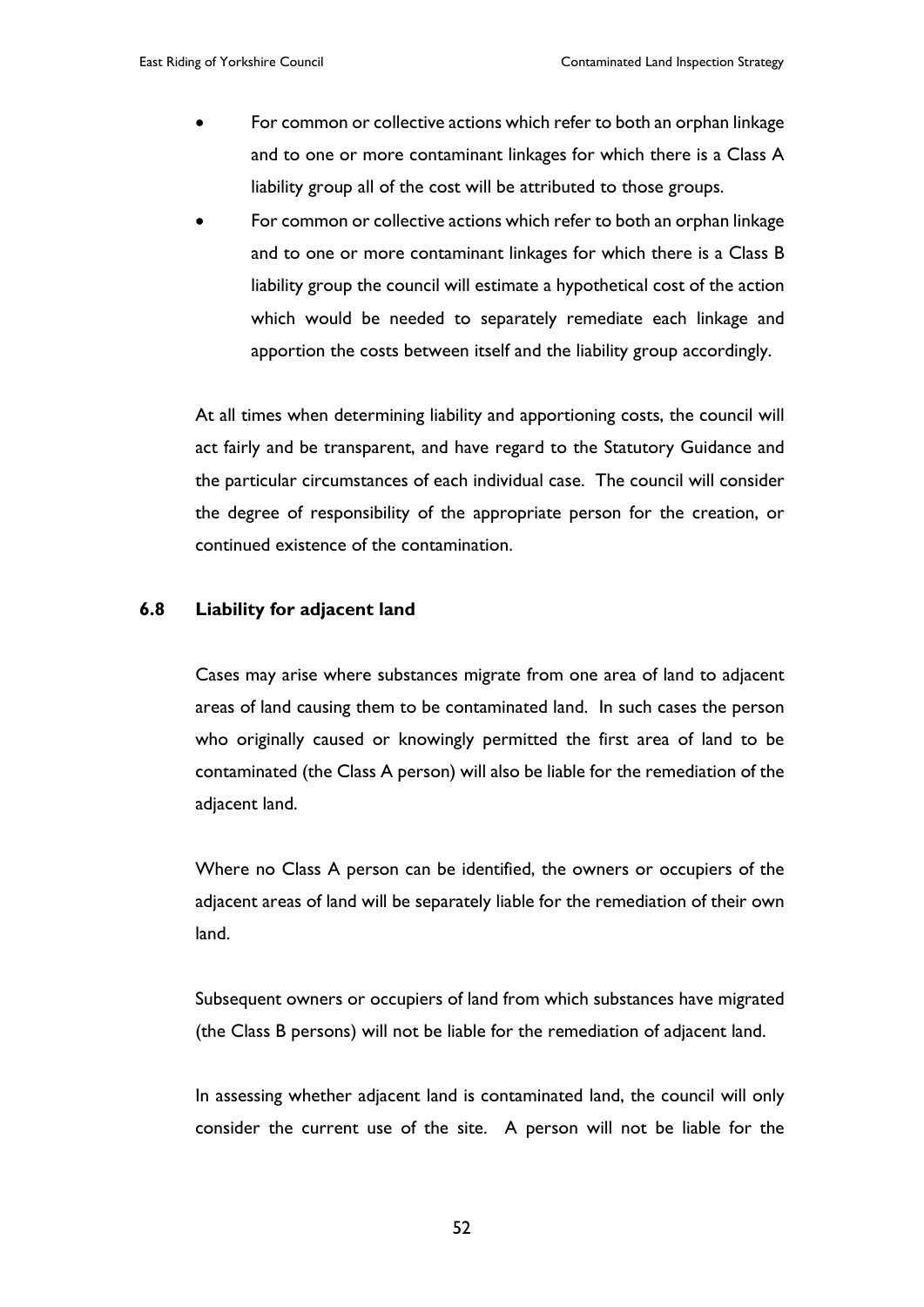remediation of adjacent land which would only become contaminated land as the result of a change of use for which planning permission is required.

#### **6.9 Remediation**

Once the relevant people have been notified that land has been identified as contaminated land, this begins the process of consultation on what remediation is required. In most cases it is the intention that a scheme of voluntary remediation by the appropriate persons will be agreed with the council (or the Environment Agency in the case of special sites), without the need for formal action. In such cases, the persons responsible for carrying out the remediation will usually be required to prepare a remediation statement.

The broad aims of remediation should be:

- To remove identified significant contaminant linkages, or permanently disrupt them, to reduce risks to an acceptable level
- To take reasonable steps to remedy harm or pollution caused by a significant contaminant linkage.

This can involve a range of treatment, assessment and monitoring actions, and may be carried out in phases. The council will only require actions in a remediation notice which are reasonable with regard to the cost and the seriousness of the pollution or harm. In deciding what is reasonable, the council will have regard to:

- The practicability, effectiveness and durability of remediation
- The health and environmental impacts of the chosen remedial options
- The financial cost which is likely to be involved
- The benefits with regards to the seriousness of the harm or pollution of controlled waters in question.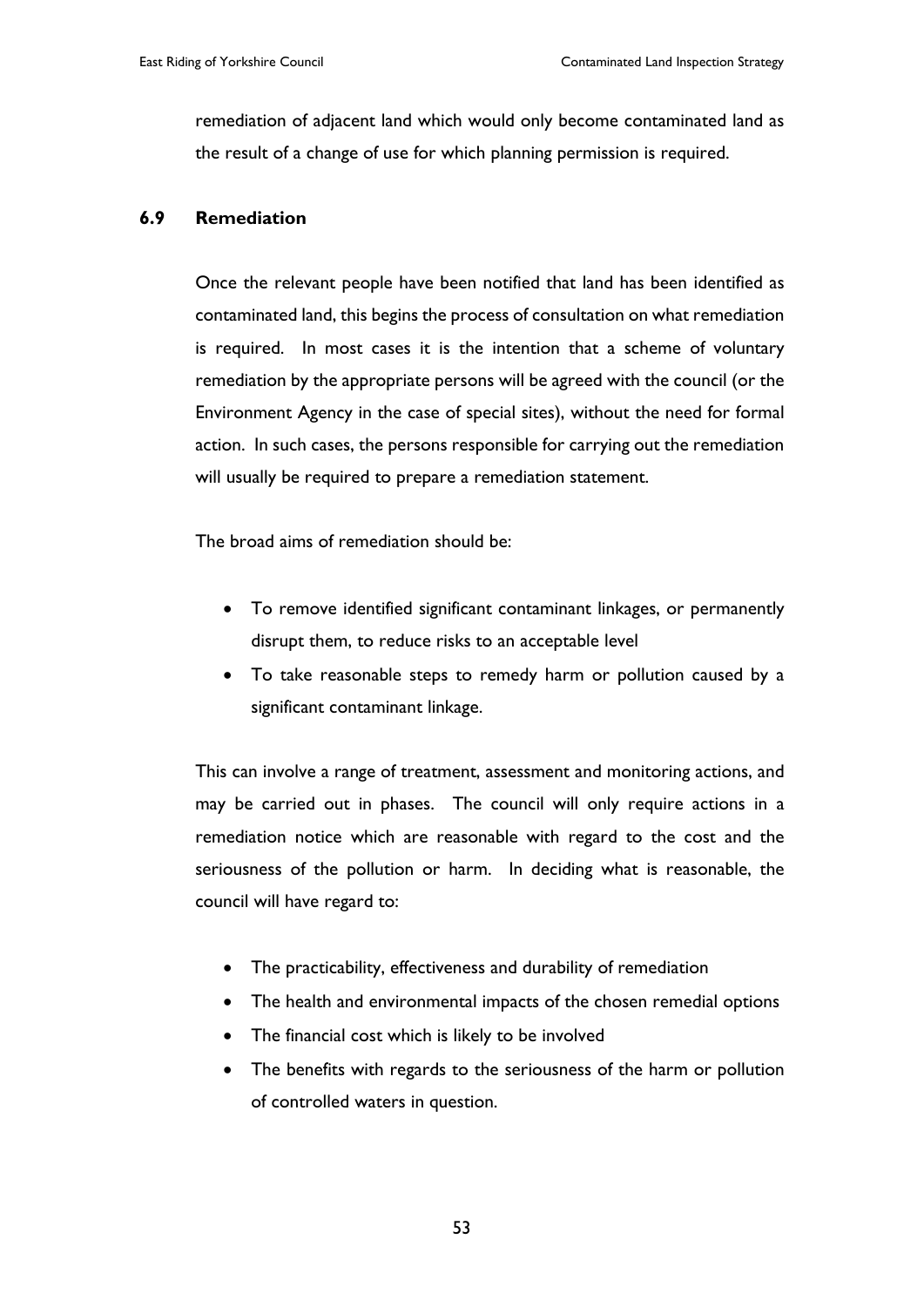In some cases the council may carry out remediation itself, for example where urgent action is required due to an imminent danger of serious harm, or if there is no appropriate person to bear responsibility (i.e. an 'orphan linkage').

After reasonable consultation, if appropriate remediation cannot be secured by informal agreement, the council has powers to serve a remediation notice on appropriate persons. The notice will state what measures need to be carried out to remediate the contaminated land, and the timescale for the work to be done. For multiple appropriate persons, the notice shall state what proportion of costs each one is to bear. A remediation notice cannot be served within 3 months of that person being notified that the land in questions is contaminated land. In carrying out these functions the council will also adhere to its own enforcement policy and decision framework.

It is an offence under Part 2A not to comply with a remediation notice without reasonable excuse. If the council decides to carry out the remediation actions itself, it can recover its reasonable costs from the appropriate person. This does not include costs of inspecting the land to determine whether it is contaminated land. Any person who receives a remediation notice has 21 days to appeal against the notice. The grounds for such an appeal are set out in the contaminated land regulations.

Where council-owned land is determined to be contaminated land, the council will not be able to issue a remediation notice, but will instead nominate a responsible person to prepare a remediation statement, detailing what steps it will take, in accordance with the Part 2A legislation and the Statutory Guidance. When considering council-owned land that may be contaminated, the environmental control team will work closely with relevant service areas.

#### **6.10 Cost recovery**

There are a number of situations where an appropriate person is exempt from paying the full costs of remediation, for example when 'hardship' would be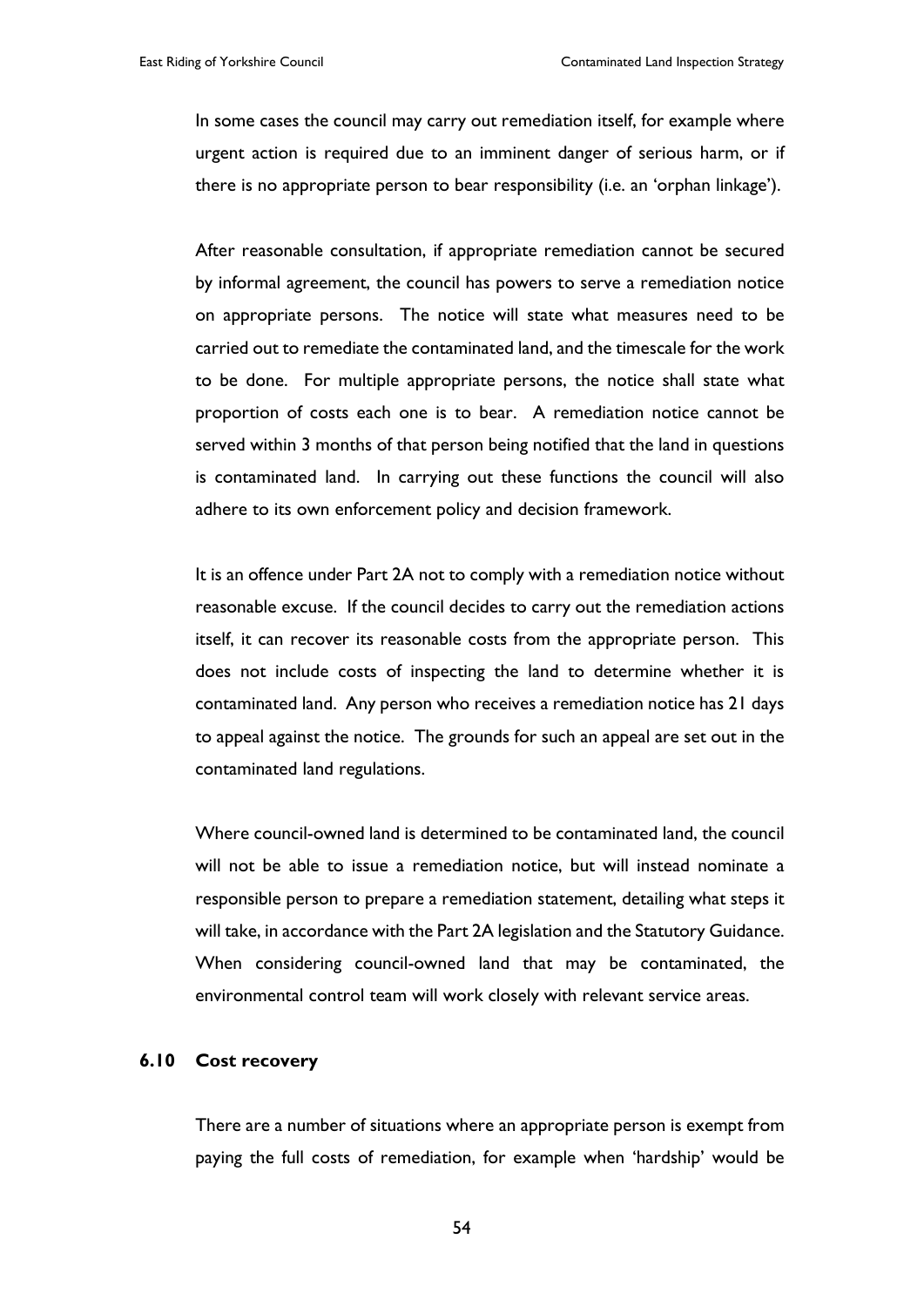caused by meeting these costs. The council may decide in such cases to waive or reduce the recovery of its costs. There is also provision to place a charge on the land, to secure payment at a later date or in instalments.

Some specific considerations may include when the costs of remediation are greater than the value of the remediated land. In such cases the council will consider waiving or reducing its costs recovery from a Class B person. Also, where the appropriate person is a small or medium-sized business, and the costs of remediation would force closure, the council will need to consider the impact that would have on the local economy, and whether this would outweigh the costs of remediation.

Where a Class B person owns and occupies a dwelling on the contaminated land, the council will also consider waiving or reducing its costs recovery if it is satisfied that, at the time the person purchased the dwelling, they did not know, and could not reasonably have been expected to have known that the land was adversely affected by contamination. In such cases the council will consider whether the person took reasonable steps prior to purchasing the property, to establish the potential for contamination to be present. Further details of cost recovery considerations are provided in the Statutory Guidance.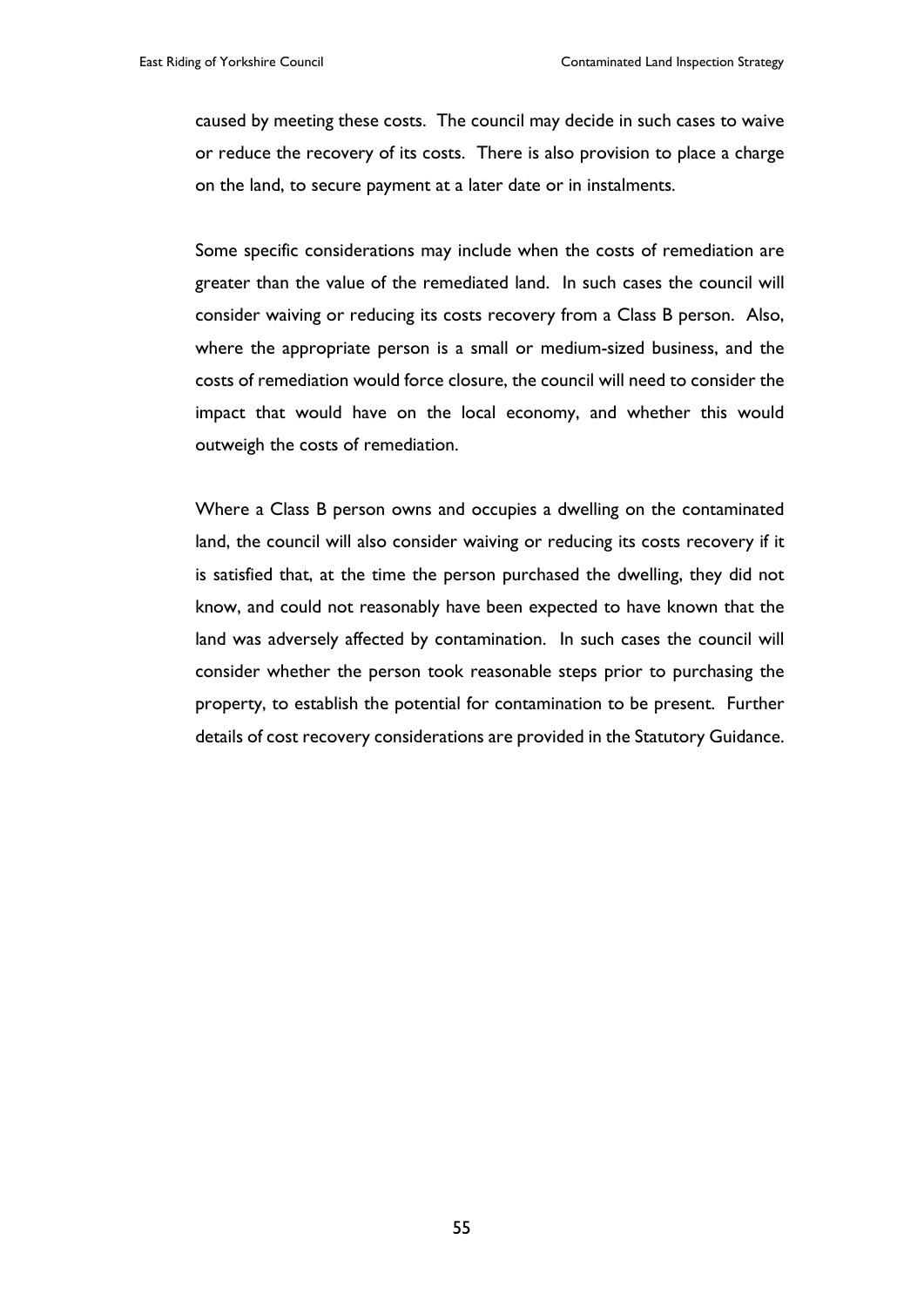# **7.0 ACCESS TO INFORMATION AND CONFIDENTIALITY**

#### **7.1 Public registers**

Part 2A requires local authorities to maintain a public register containing the following information, where available:

- A copy of any remediation notices
- Details of appeals against remediation notices (including the decision judgements on them)
- Copies of remediation declarations, remediation statements and notifications of claimed remediation.
- Details of any Appeals lodged against charging notices
- Details of any land designated as a 'special site'
- Details of any convictions for offences under section 78M of the Environmental Protection Act 1990
- Site specific guidance issued by the Environment Agency
- Other environmental controls

Full details are contained within Section 57 of the Environment Act 1995<sup>[17](#page-60-0)</sup>.

 $\overline{a}$ 

<span id="page-60-0"></span><sup>17</sup> https://www.legislation.gov.uk/ukpga/1995/25/section/57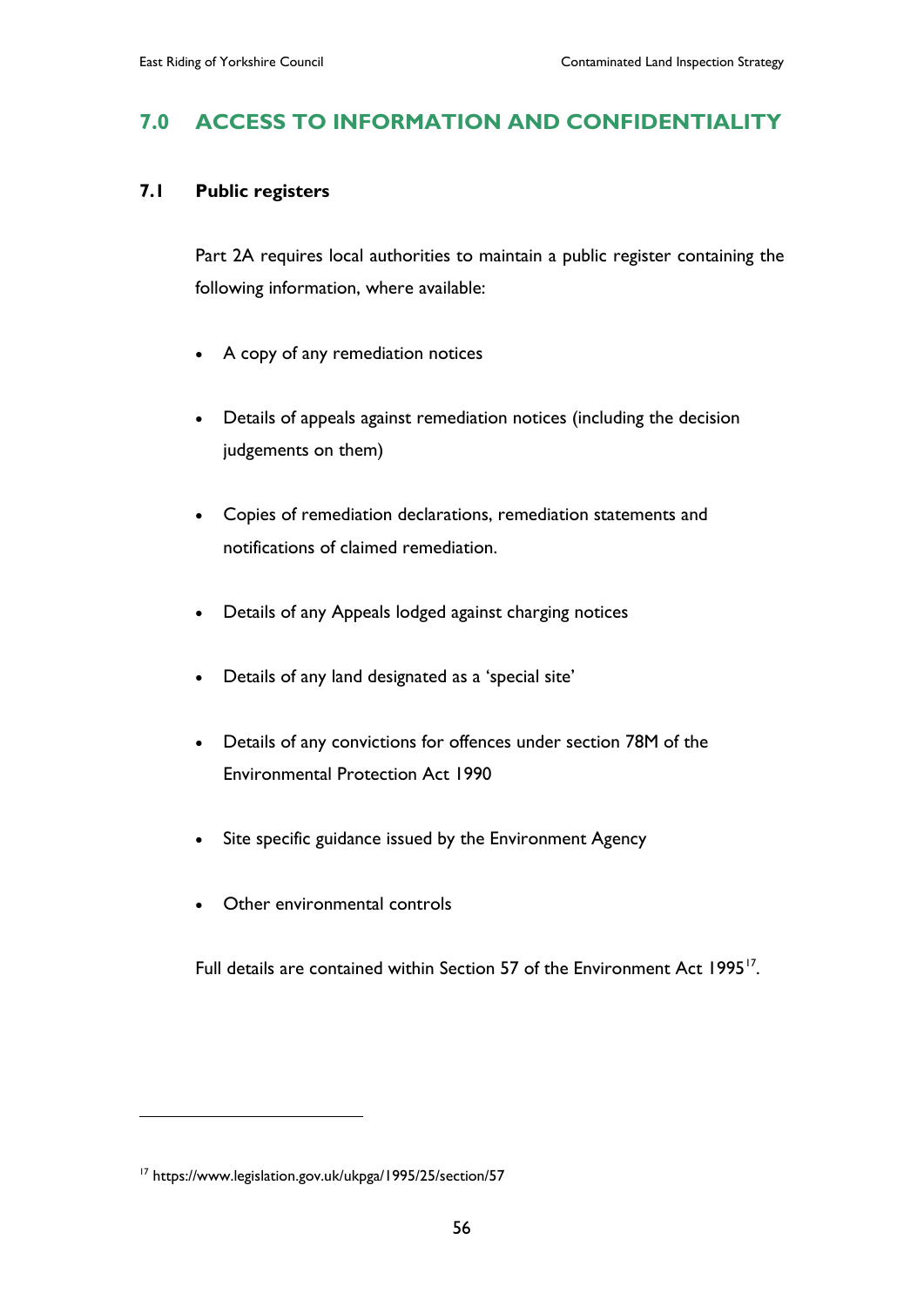All public register documents relating to the determination and remediation of contaminated land in the council's area can be accessed on the council's public register web page $^{18}$ .

#### **7.2 Information management**

The majority of information held by the council in relation to its duties under Part 2A is in the public domain. Requests for information will be dealt with in accordance with the Environmental Information Regulations 2004 (EIR), which implement the EC Directive on Public Access to Information (2003/4/EC). The information that public bodies should make accessible is subject to certain exceptions. Unlike the Freedom of Information Act, requests do not need to be in writing. The council has 20 working days to respond to a request. The EIR allows the council to charge a reasonable fee for the provision of environmental information.

There are some exceptions where the council does not have to release environmental information and these are set out in the EIR. In cases where an exception is applied the council will provide a written response to the applicant within 20 working days explaining the reasons for the refusal. However, all the exceptions other than those for personal data are subject to the public interest test. This means that the council must explain to the applicant why, in all the circumstances of the case, the public interest in maintaining the exception outweighs the public interest in disclosing the information. There is also a general presumption in favour of disclosure.

If the information requested by the applicant is held by another public body, the council will provide the name and contact details of that authority. It will then be the choice of the applicant whether the council transfers the request

 $\overline{a}$ 

<span id="page-61-0"></span><sup>&</sup>lt;sup>18</sup> https://www.eastriding.gov.uk/business/licences-and-registrations/publicregisters/other/contaminated-land/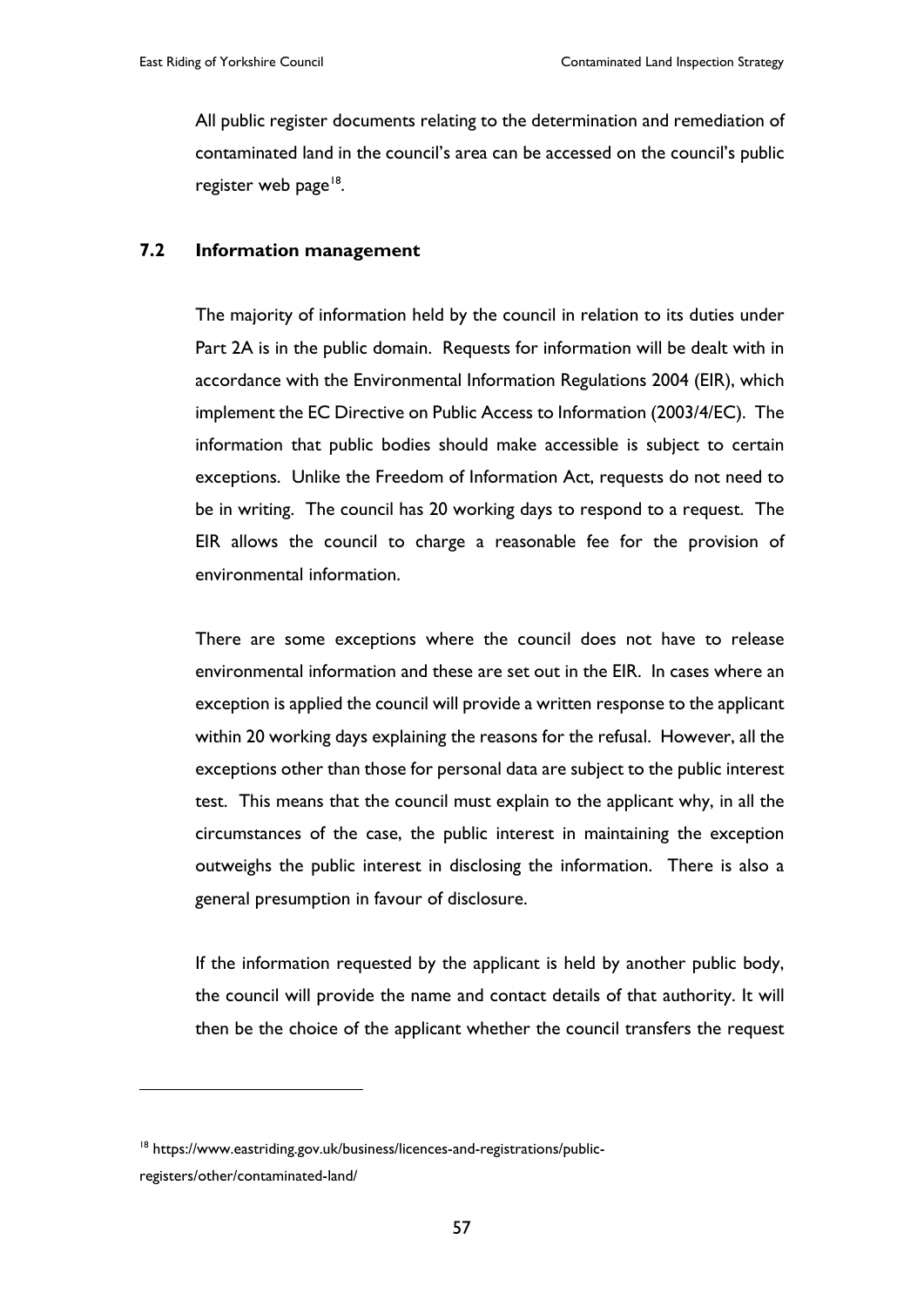to the appropriate public body or the applicant makes a fresh request direct to them.

The council provides an environmental enquiry service, where a factual report can be purchased which compiles data held on the contaminated land GIS within a specified search area around a property. Each report is accompanied by a detailed letter explaining the council's prioritisation procedure for any potentially contaminated land found by the search and putting that site into the wider context of the council's inspection strategy. Further details on the environmental enquiry service, including an online request form, are available on the council's website<sup>19</sup>.

#### **7.3 Confidentiality**

 $\overline{a}$ 

It is likely that the council will hold information with respect to contaminated land which is personal information to which the provisions of the Data Protection Act 1998 and the General Data Protection Regulations 2018 apply. For example, information will be collated and stored regarding current and past ownership and use of sites. The council will ensure that data is stored and handled in accordance with these legal requirements for data protection.

When dealing with a request for information under the EIR, the council has grounds to refuse a request if it would contravene the data protection requirements, for example if it includes personal data.

The council will not include any information on the public register which it considers to be commercially confidential unless directed to do so by the Secretary of State. If a third party states that information it has provided to the council is commercially confidential, the council will determine its confidentiality upon receipt. If the council determines that information is not

<span id="page-62-0"></span><sup>19</sup> https://www.eastriding.gov.uk/environment/pollution/land-pollution/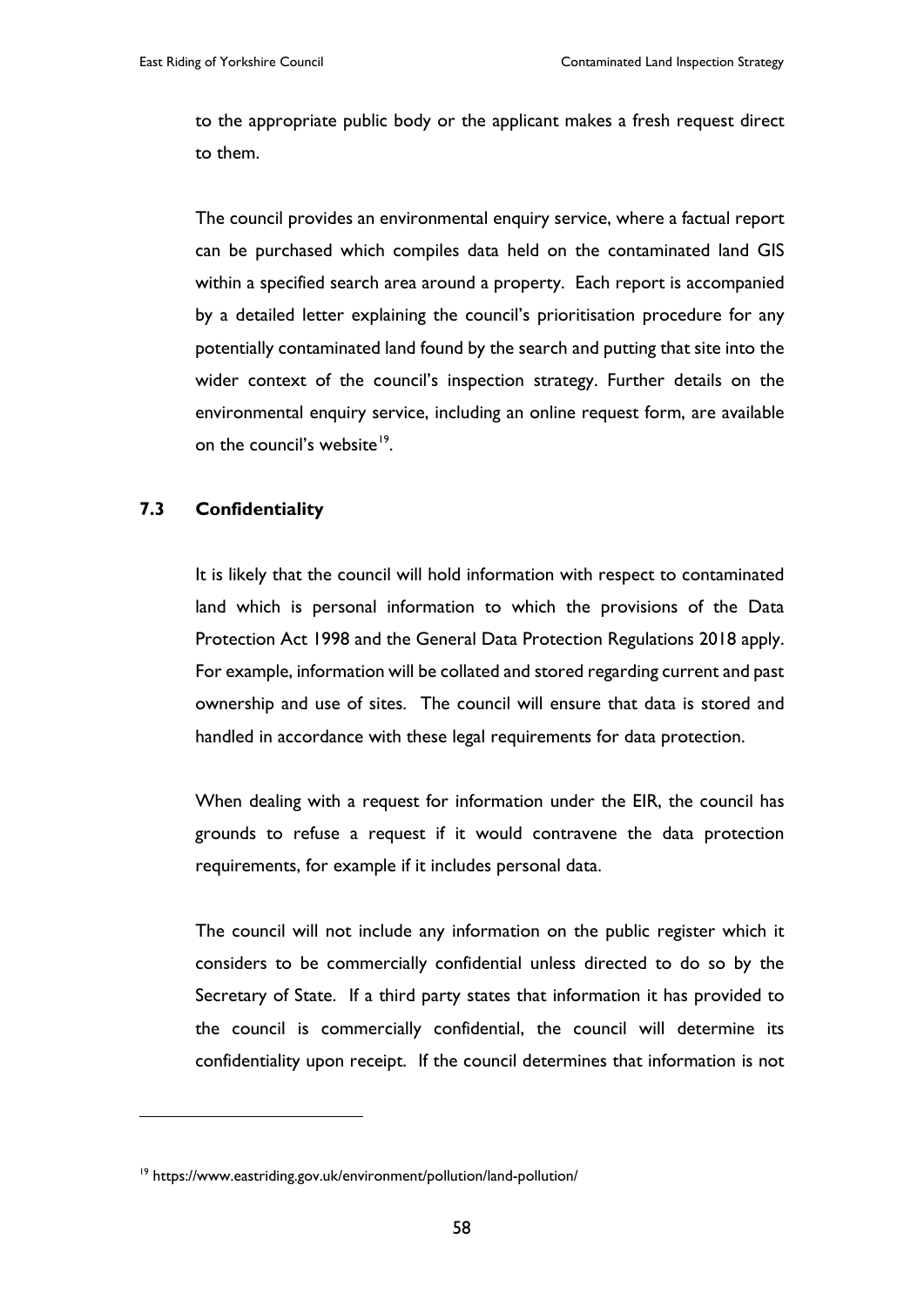commercially confidential it will notify the person concerned in writing. The person concerned may appeal to the Secretary of State within 21 days of being notified and the information will be excluded from the public register until the appeal is determined.

The Secretary of State may give directions to the council regarding information which should not be included in the public register on grounds of national security.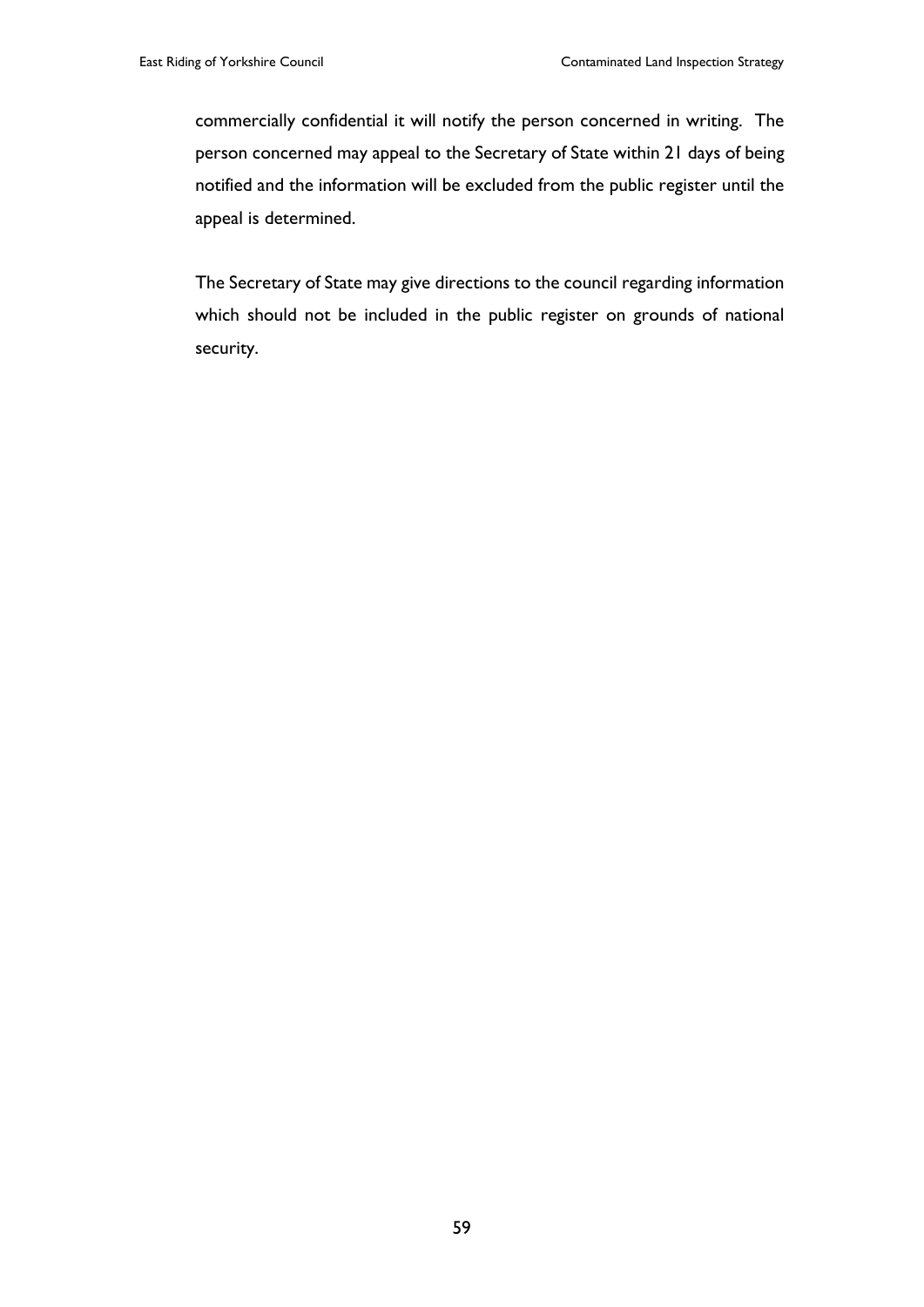# **8.0 EXCEPTIONS AND AMENDMENTS**

#### **8.1 Exceptions**

Notwithstanding the existence of this policy, each case or enforcement measure will be considered on its own individual merits. Where specific exceptional circumstances demand it is necessary and appropriate to do so, the Environmental Control team may depart from its policy. Where this is the case, reasons for the departure will be clearly recorded on file. Officers must first have confirmed the departure from policy and reason for this with the Public Protection Group Manager, relevant Head of Service or Director and a record kept of that discussion and agreed outcome.

#### **8.2 Minor Amendments**

Delegated authority has been given to the Director of Communities and Environment to make any future minor amendments, in consultation with the relevant Portfolio Holder.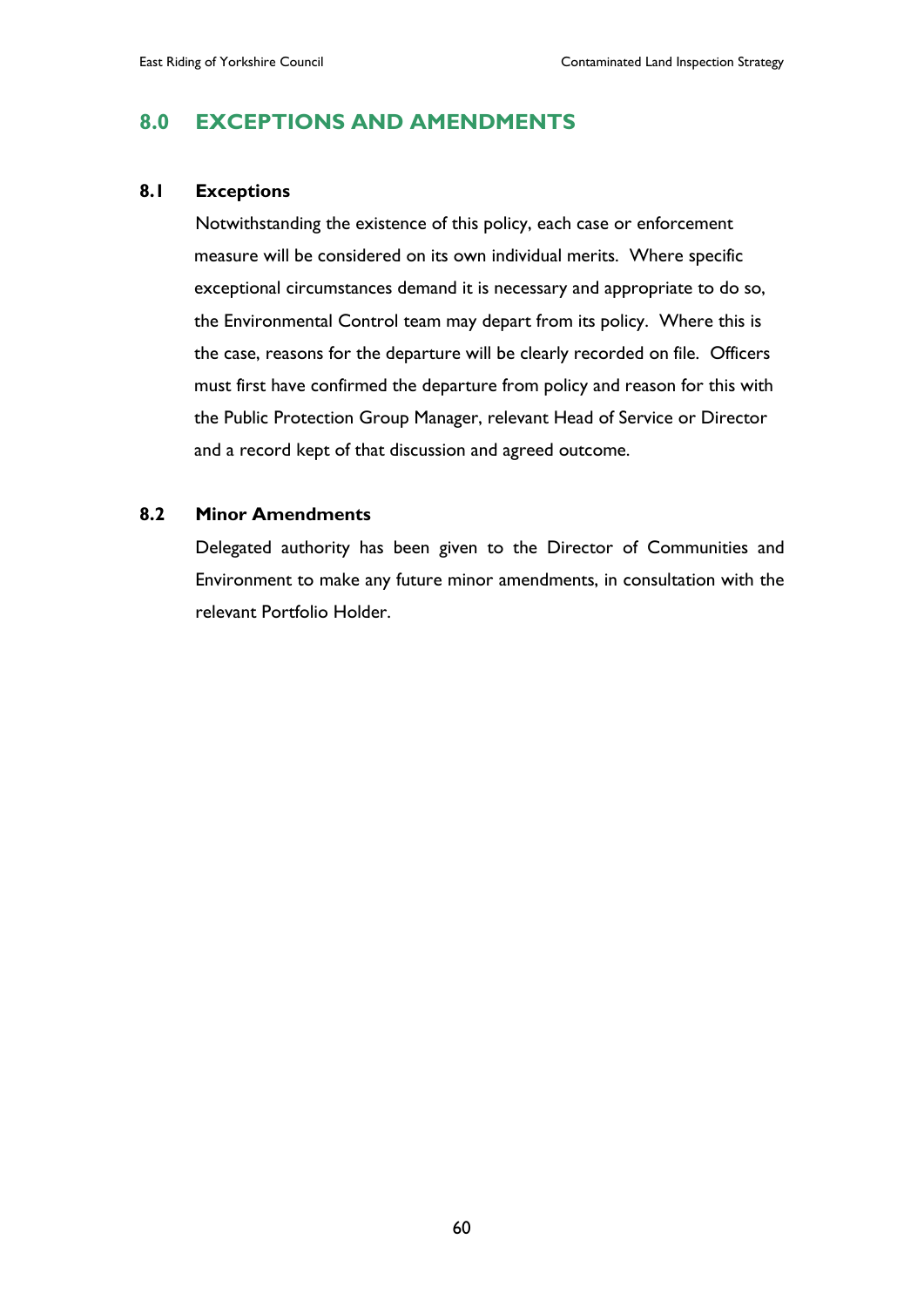#### **USEFUL REFERENCES**

Department for Environment, Food and Rural Affairs (2008). *Guidance on the Legal Definition of Contaminated Land*. Defra, London.

Department for Environment, Food and Rural Affairs (2012). *Environmental Protection Act 1990: Part IIA Contaminated Land – Contaminated Land Statutory Guidance*. The Stationery Office, London.

Department for Business, Energy & Industrial Strategy (2018). *Environmental Protection Act 1990: Part IIA Contaminated Land – Radioactive Contaminated Land Statutory Guidance*. The Stationery Office, London.

Environment Agency (2010). *Guiding Principles for Land Contamination (GPLC1, 2, and 3)*. Environment Agency, Bristol.

Environment Agency (2020). *Land contamination risk management*. Environment Agency, Bristol.

Environmental Protection Act 1990, Part IIA: inserted by the Environment Act 1995, Section 57. See Environment Act 1995 for text of Part IIA.

Ministry of Housing, Communities & Local Government (2019). *National Planning Policy Framework*. MHCLG, London.

The Contaminated Land (England) (Amendment) Regulations 2012. Statutory Instrument (SI 2012/263).

The Contaminated Land (England) Regulations 2006. Statutory Instrument (SI 2006/1380).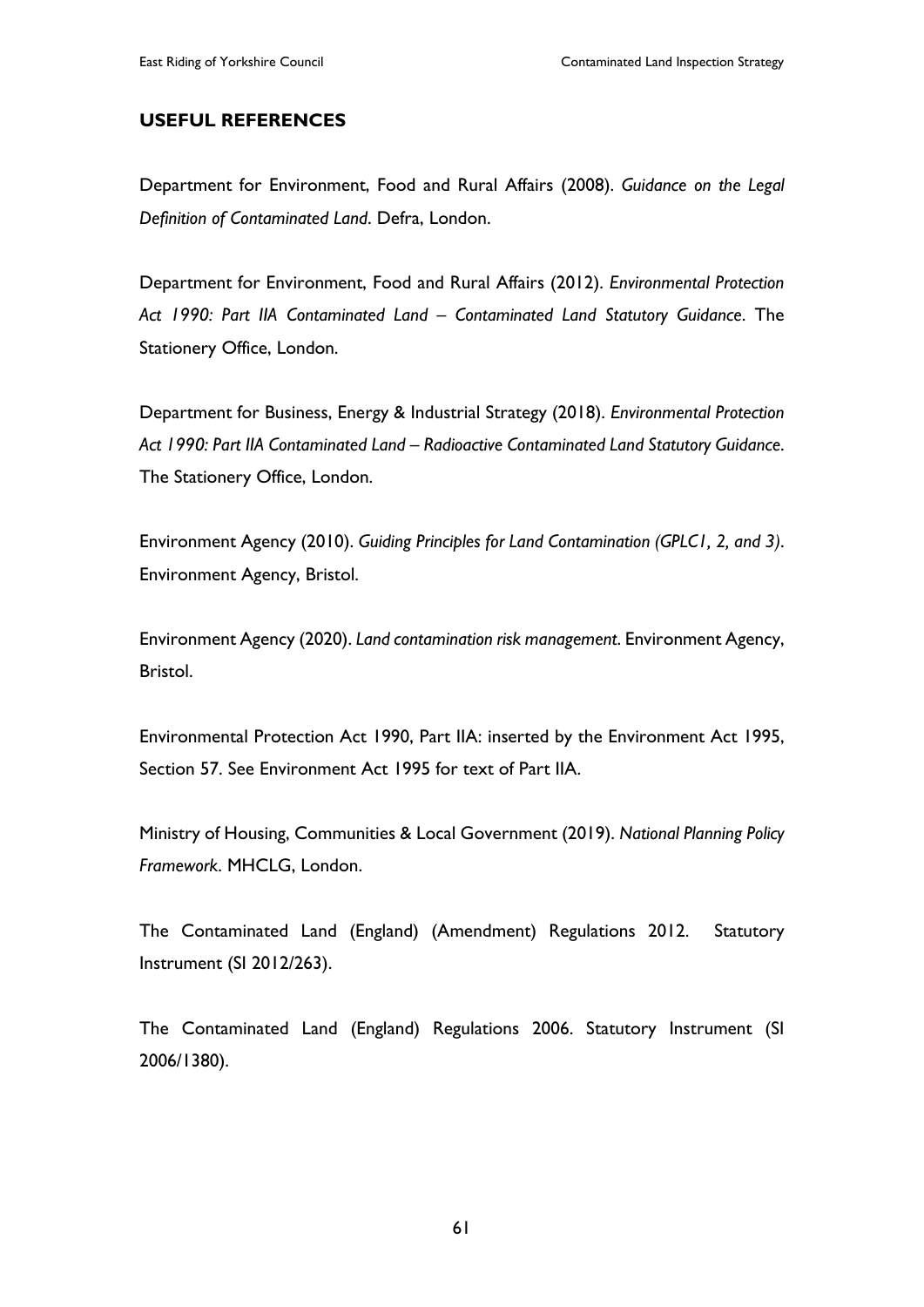### **GLOSSARY OF TERMS**

| <b>Appropriate person:</b> | Defined in section 78A(9) as:                                                     |
|----------------------------|-----------------------------------------------------------------------------------|
|                            | 'any person who is an appropriate person, determined                              |
|                            | in accordance with section 78F, to bear responsibility for                        |
|                            | anything which is to be done by way of remediation in                             |
|                            | any particular case.'                                                             |
|                            |                                                                                   |
| Class A person:            | A person who is an appropriate person by virtue of                                |
|                            | section 78F(2) (that is because he has caused or                                  |
|                            | knowingly permitted a contaminant to be in, on or under                           |
|                            | the land).                                                                        |
|                            |                                                                                   |
| <b>Class B person:</b>     | A person who is an appropriate person by virtue of                                |
|                            | section $78F(4)$ or (5) (that is, because he is the owner or                      |
|                            | occupier of the land in circumstances where no class A                            |
|                            | person can be found with respect to a particular                                  |
|                            | remediation action).                                                              |
|                            |                                                                                   |
| <b>Contaminant:</b>        | A substance which is in, on or under the land and which                           |
|                            | has the potential to cause significant harm or to cause                           |
|                            | pollution of controlled waters.                                                   |
|                            |                                                                                   |
|                            | <b>Contaminant linkage:</b> The relationship between a contaminant, a pathway and |
|                            | a receptor.                                                                       |
|                            |                                                                                   |
| <b>Contaminated land:</b>  | Section 78A (2) defines contaminated land as:                                     |
|                            | 'any land which appears to the local authority in whose                           |
|                            | area it is situated to be in such a condition, by reason of                       |
|                            | substances in, on or under the land, that;                                        |
|                            | a) significant harm is being caused or there is a significant                     |
|                            | possibility of such harm being caused; or                                         |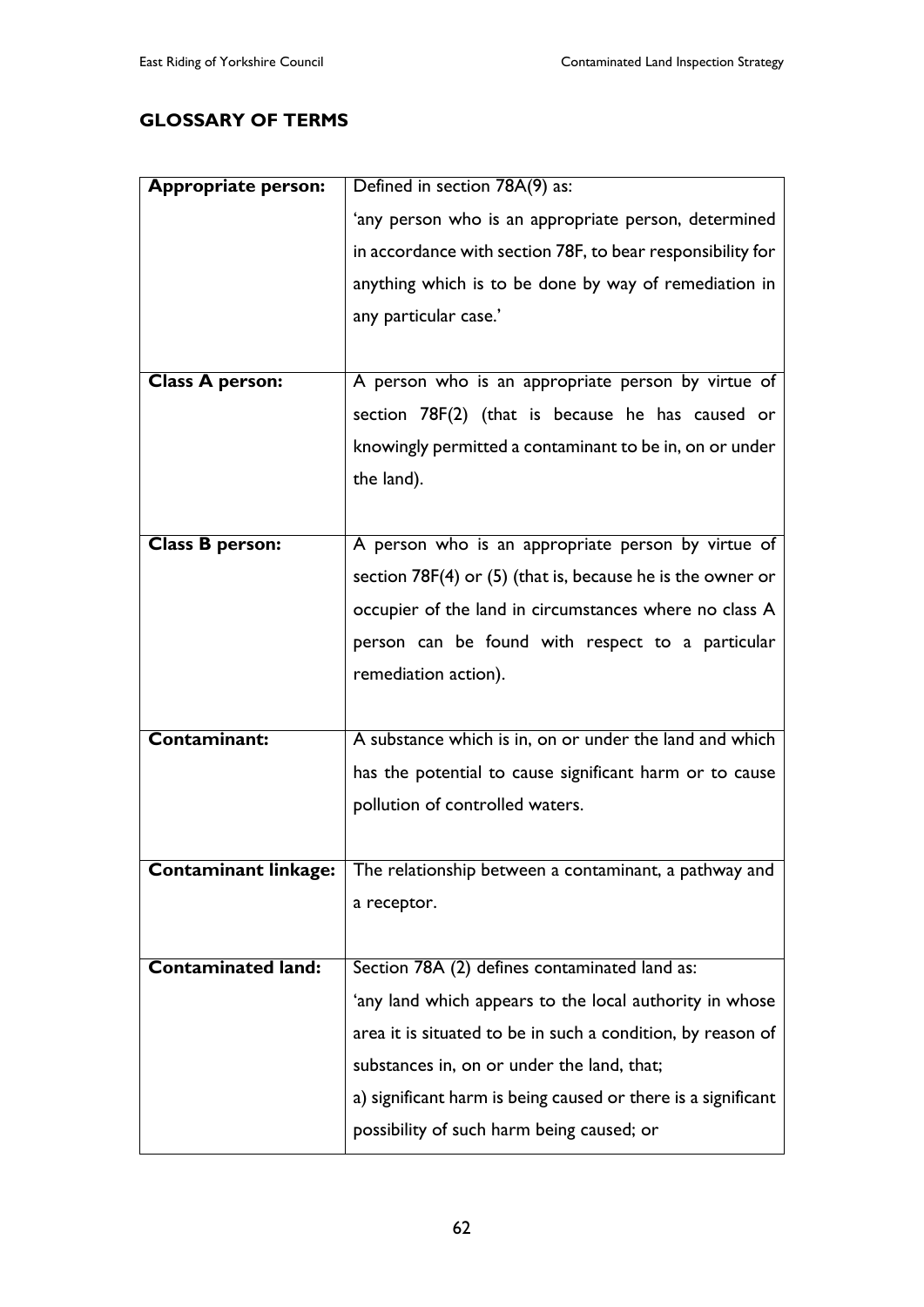|                             | b) significant pollution of controlled waters is being, or   |
|-----------------------------|--------------------------------------------------------------|
|                             | there is a significant possibility of such pollution being   |
|                             | caused.'                                                     |
|                             |                                                              |
|                             | OR with respect to radioactive contamination defined         |
|                             | in section 78A(2) (as modified) as;                          |
|                             | 'any land which appears to the local authority in whose      |
|                             | area the land is situated to be in such a condition, by      |
|                             | reason of substances in, on or under the land, that;         |
|                             | a) harm is being caused; or                                  |
|                             | b) there is a significant possibility of harm being caused.' |
|                             |                                                              |
| Controlled waters:          | Defined in section 78A(9) by reference to Part 3 (section    |
|                             | 104) of the Water Resources Act 1991; this includes          |
|                             | territorial and coastal waters, inland fresh waters and      |
|                             | ground waters.                                               |
|                             |                                                              |
| <b>Enforcing authority:</b> | Defined in section 78A(9) as:                                |
|                             | 'a) in relation to a 'special site', the Environment Agency; |
|                             | b) in relation to contaminated land other than a 'special    |
|                             | site', the local authority in whose area the land is         |
|                             | situated'.                                                   |
|                             |                                                              |
| <b>Environment agency:</b>  | An executive non-departmental public body whose              |
|                             | principle aims are to protect and improve the                |
|                             | environment, and to promote sustainable development.         |
|                             |                                                              |
| Harm:                       | Defined in section 78A(4) as:                                |
|                             | 'harm to the health of living organisms or other             |
|                             | interference with the ecological systems of which they       |
|                             | form part and, in the case of man, includes harm to his      |
|                             | property.'                                                   |
|                             |                                                              |
|                             |                                                              |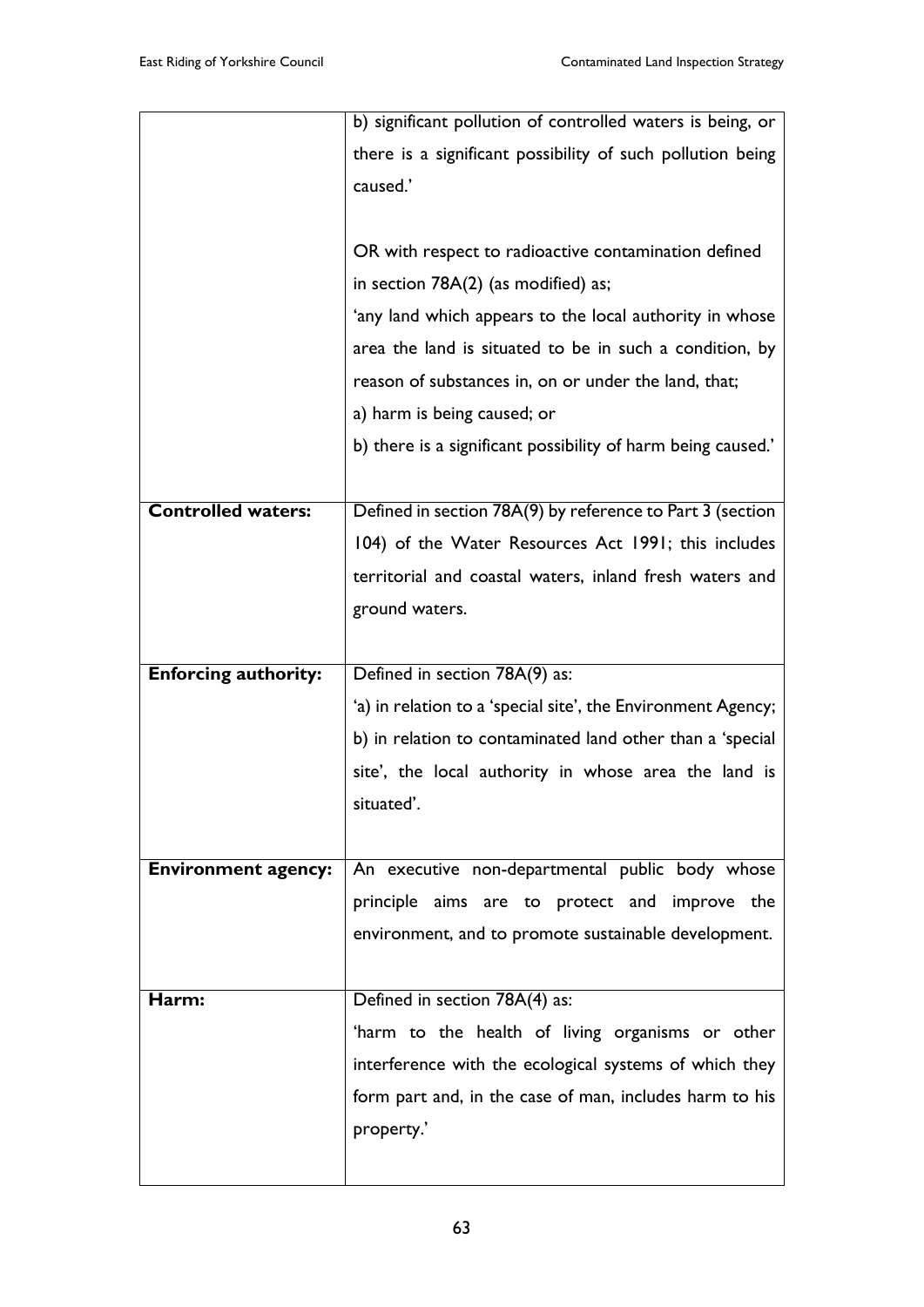|                         | OR with respect to radioactive contamination defined in       |
|-------------------------|---------------------------------------------------------------|
|                         | section 78A(4) (as modified) as:                              |
|                         | 'lasting exposure to any person resulting from the after      |
|                         | effects of a radiological emergency, past practice or past    |
|                         | work activity.'                                               |
|                         |                                                               |
| Hydrogeology:           | A subdivision of hydrology specifically relating to the       |
|                         | study of waters beneath the earth's surface.                  |
|                         |                                                               |
| <b>Hydrology:</b>       | The<br>science<br>with<br>the<br>concerned<br>occurrence,     |
|                         | distribution, movement and properties of all waters on        |
|                         | the earth and in its atmosphere.                              |
|                         |                                                               |
| <b>Inspection using</b> | Any detailed inspection of land carried out through           |
| statutory powers of     | use of powers of entry given to an enforcing authority        |
| entry:                  | by section 108 of the Environment Act 1995.                   |
|                         |                                                               |
| <b>Intrusive</b>        | An investigation of land (for example by exploratory          |
| investigation:          | excavations) which involves actions going beyond simple       |
|                         | inspection of the land or assessment of<br>visual             |
|                         | documentary evidence. Also known as site investigation.       |
|                         |                                                               |
| Local authority:        | Defined in section 78A(9) as meaning any unitary              |
|                         | authority, district council etc.                              |
|                         |                                                               |
| Orphan linkage:         | significant<br>contaminant linkage<br>for<br>which<br>A<br>no |
|                         | appropriate person can be found, or where those who           |
|                         | would otherwise be liable are exempted by one of the          |
|                         | relevant statutory provisions.                                |
|                         |                                                               |
| Owner:                  | Defined in section 78A(9) as:                                 |
|                         | 'a person (other than the mortgagee not in possession)        |
|                         | who, whether in his own right or as trustee for any other     |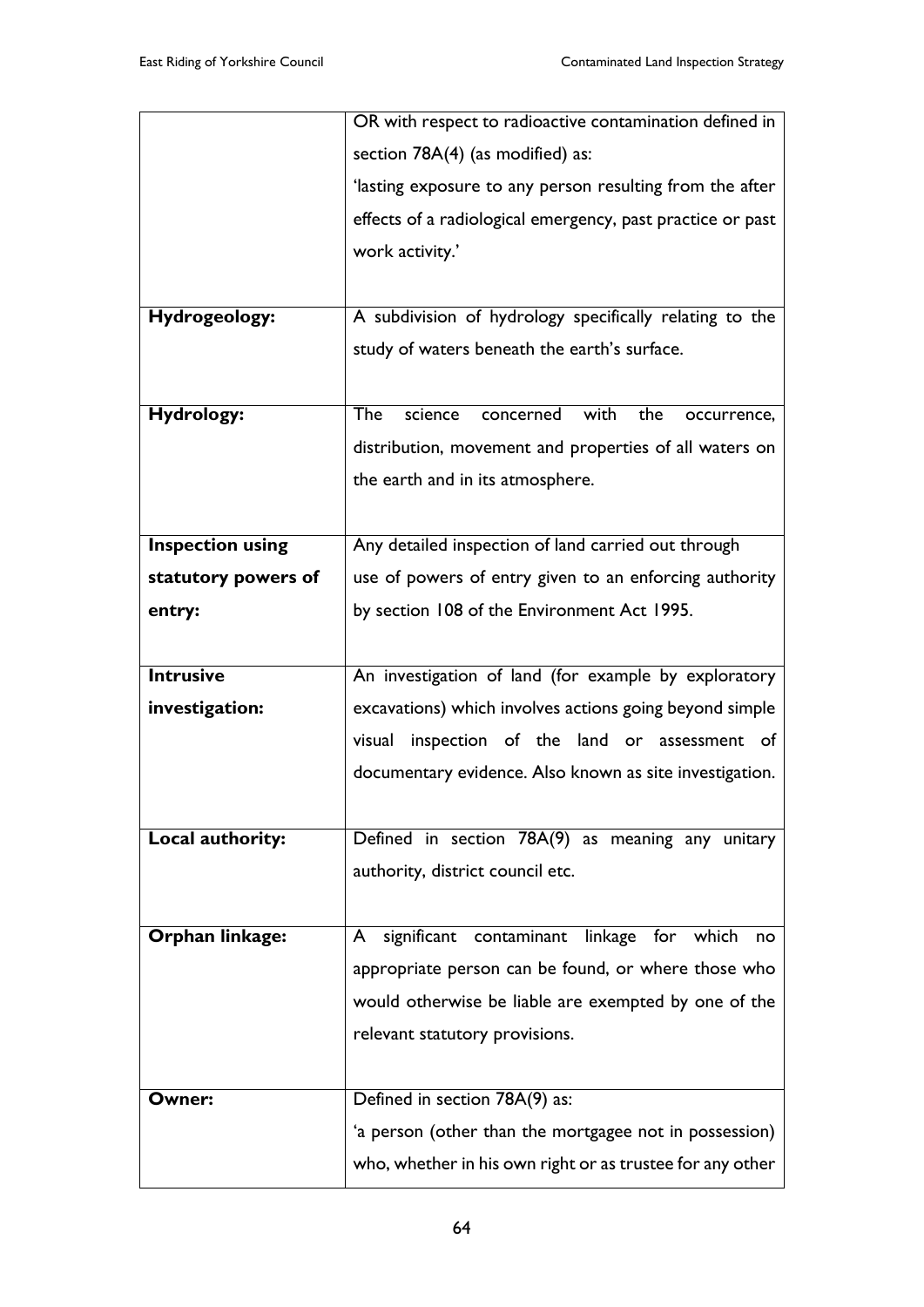|                         | person, is entitled to receive the rack rent of the land,   |
|-------------------------|-------------------------------------------------------------|
|                         | or where the land is not let at a rack rent, would be so    |
|                         | entitled if it were so let.'                                |
|                         |                                                             |
| Part 2A:                | Part 2A of the Environmental Protection Act 1990.           |
|                         |                                                             |
| Pathway:                | One or more routes or means by, or through, which a         |
|                         | receptor:                                                   |
|                         | a) is being exposed to, or affected by, a contaminant, or   |
|                         | b) could be so exposed or affected.                         |
|                         |                                                             |
| <b>Public register:</b> | Register maintained by the enforcing authority under        |
|                         | section 78R of particulars relating to contaminated land.   |
|                         |                                                             |
| <b>Pollution of</b>     | Defined in section 78A(9) as:                               |
| controlled              | 'The entry into controlled waters of any poisonous,         |
| waters:                 |                                                             |
|                         | noxious or polluting matter or any solid waste matter.'     |
|                         |                                                             |
| <b>Prioritisation:</b>  | The process of scoring sites based on the                   |
|                         | potential contaminant sources, pathways and receptors       |
|                         | for a site and its surroundings. This creates a prioritised |
|                         | list of sites, which can then be inspected in priority      |
|                         | order.                                                      |
|                         |                                                             |
| Radionuclide:           | Also known as 'radioisotopes', they are atoms with an       |
|                         | unstable nucleus which can undergo radioactive decay,       |
|                         | emitting gamma rays and/or subatomic particles, which       |
|                         | constitutes ionising radiation.                             |
|                         |                                                             |
| <b>Receptor:</b>        | Either:                                                     |
|                         | a) a living organism, a group of living organisms, an       |
|                         |                                                             |
|                         | ecological system or a piece of property which -            |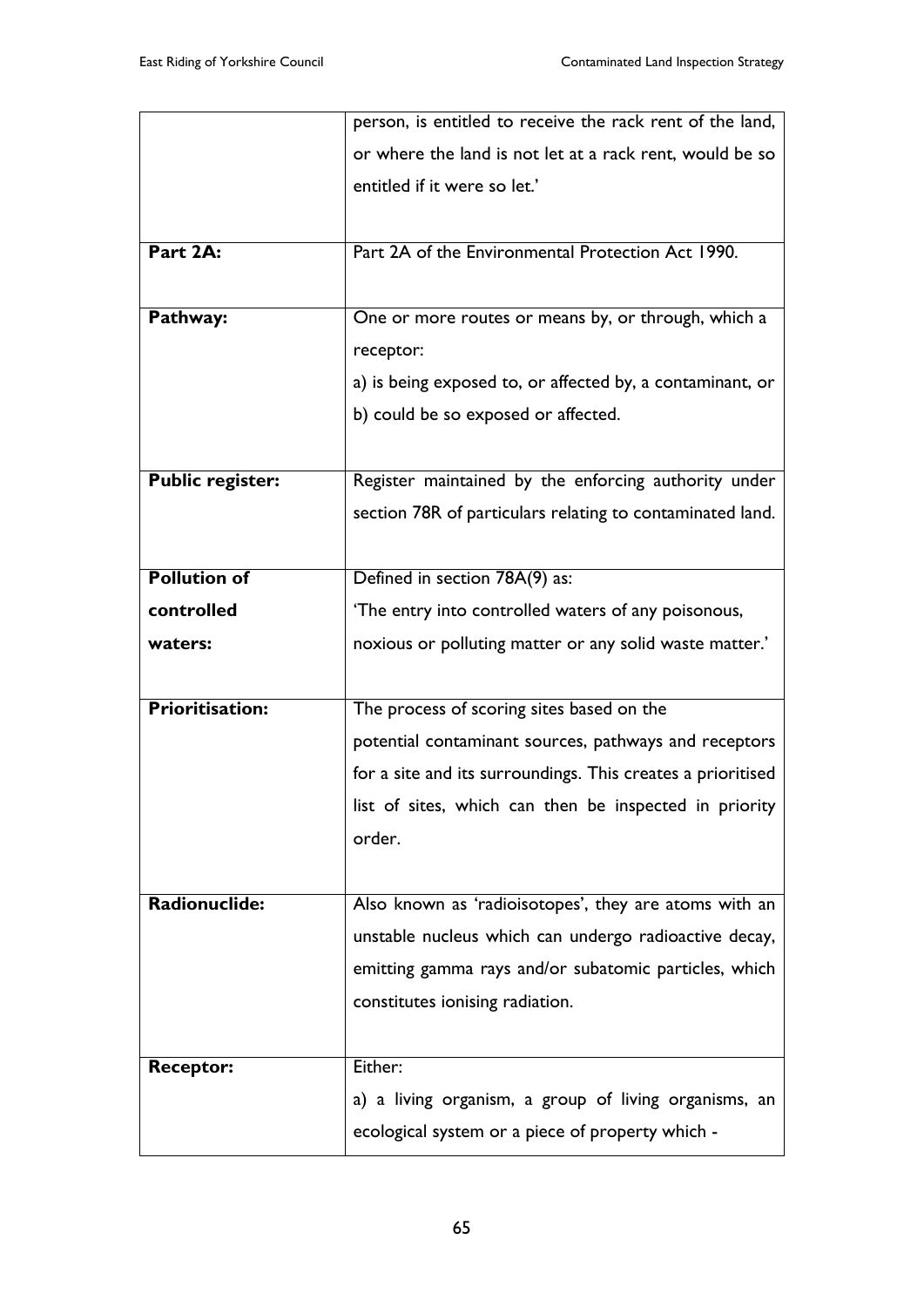|                     | i) is in a category listed in table A in chapter A as a type |
|---------------------|--------------------------------------------------------------|
|                     | of receptor, and                                             |
|                     | ii) is being, or could be, harmed, by a                      |
|                     | contaminant; or                                              |
|                     | b) controlled waters which are being, or could be,           |
|                     | polluted by a contaminant; or                                |
|                     | c) a person subjected to lasting exposure resulting from     |
|                     | the after-effects of a radiological emergency, past          |
|                     | practice or past work activity.                              |
|                     |                                                              |
| <b>Remediation:</b> | Defined in section 78A(7) as:                                |
|                     | a) the doing of anything for the purpose of assessing the    |
|                     | condition of -                                               |
|                     | i) the contaminated land in question;                        |
|                     | ii) any controlled waters affected by that                   |
|                     | land; or                                                     |
|                     | iii) any land adjoining or adjacent to that                  |
|                     | land;                                                        |
|                     | b) the doing of any works, the carrying out of any           |
|                     | operations or the taking of any steps in relation to any     |
|                     | such land or waters for the purpose -                        |
|                     | i) of preventing or minimising, or remedying or mitigating   |
|                     | the effects of any significant harm, or any pollution of     |
|                     | controlled waters, by reason of which the contaminated       |
|                     | land is such land; or                                        |
|                     | ii) of restoring the land or waters to their former state;   |
|                     | or                                                           |
|                     | c) the making of subsequent inspections from time to         |
|                     | time for the purpose of keeping under review the             |
|                     | condition of the land or waters.'                            |
|                     | <b>OR</b>                                                    |
|                     | with respect to radioactive contamination                    |
|                     | defined in section $78A(7)$ (as modified) as:                |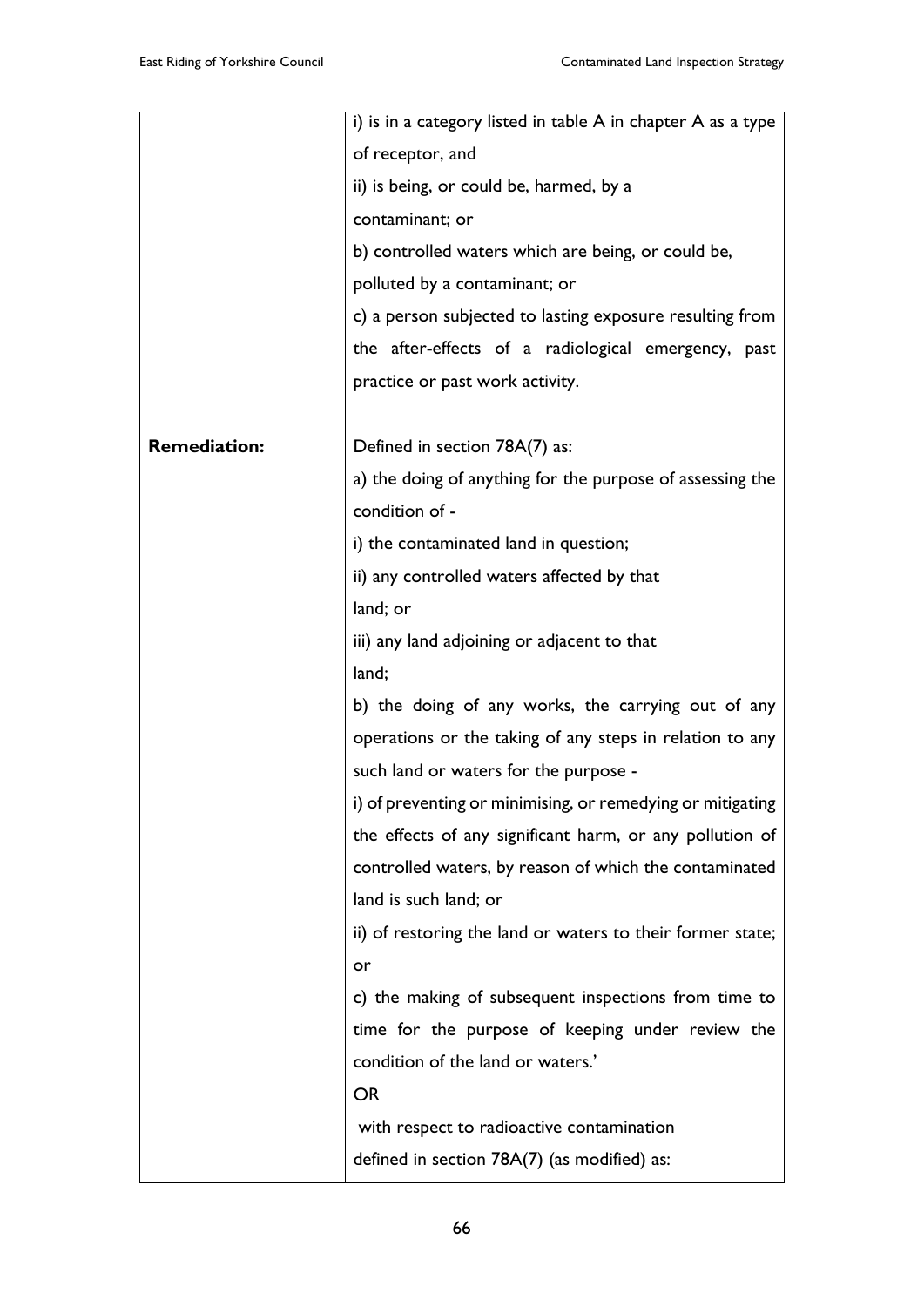|                            | 'a) the doing of anything for the purpose of               |
|----------------------------|------------------------------------------------------------|
|                            | assessing the condition of $-$                             |
|                            | i) the contaminated land in question; or                   |
|                            | ii) any land adjoining or adjacent to that                 |
|                            | land;                                                      |
|                            | b) the doing of any works, the carrying out of any         |
|                            | operations or the taking of any steps in relation to       |
|                            | any such land for the purpose -                            |
|                            | i) of preventing or minimising, or remedying or mitigating |
|                            | the effects of any harm by reason of which the             |
|                            | contaminated land is such land; or                         |
|                            | ii) of restoring the land to its former state; or          |
|                            | c) the making of subsequent inspections from time to       |
|                            | time for the purpose of keeping under review the           |
|                            | condition of the land.'                                    |
|                            |                                                            |
| <b>Remediation notice:</b> | Defined in section 78E(1) as a notice specifying what an   |
|                            | appropriate person is to do by way of remediation and      |
|                            | the periods within which he is required to do each of the  |
|                            | things so specified.                                       |
|                            |                                                            |
| Remediation                | Defined in section 78H(7). It is a statement prepared and  |
| statement:                 | published by the responsible person detailing the          |
|                            | remediation actions which are being, have been, or are     |
|                            | expected to be, done as well as the periods within which   |
|                            | these things are being done.                               |
|                            |                                                            |
| <b>Risk:</b>               | The combination of:                                        |
|                            | a) the probability, or frequency, of occurrence of a       |
|                            | defined hazard (for example, exposure to a property of     |
|                            | a substance with the potential to cause harm); and         |
|                            | b) the magnitude (including the seriousness) of the        |
|                            | consequences.                                              |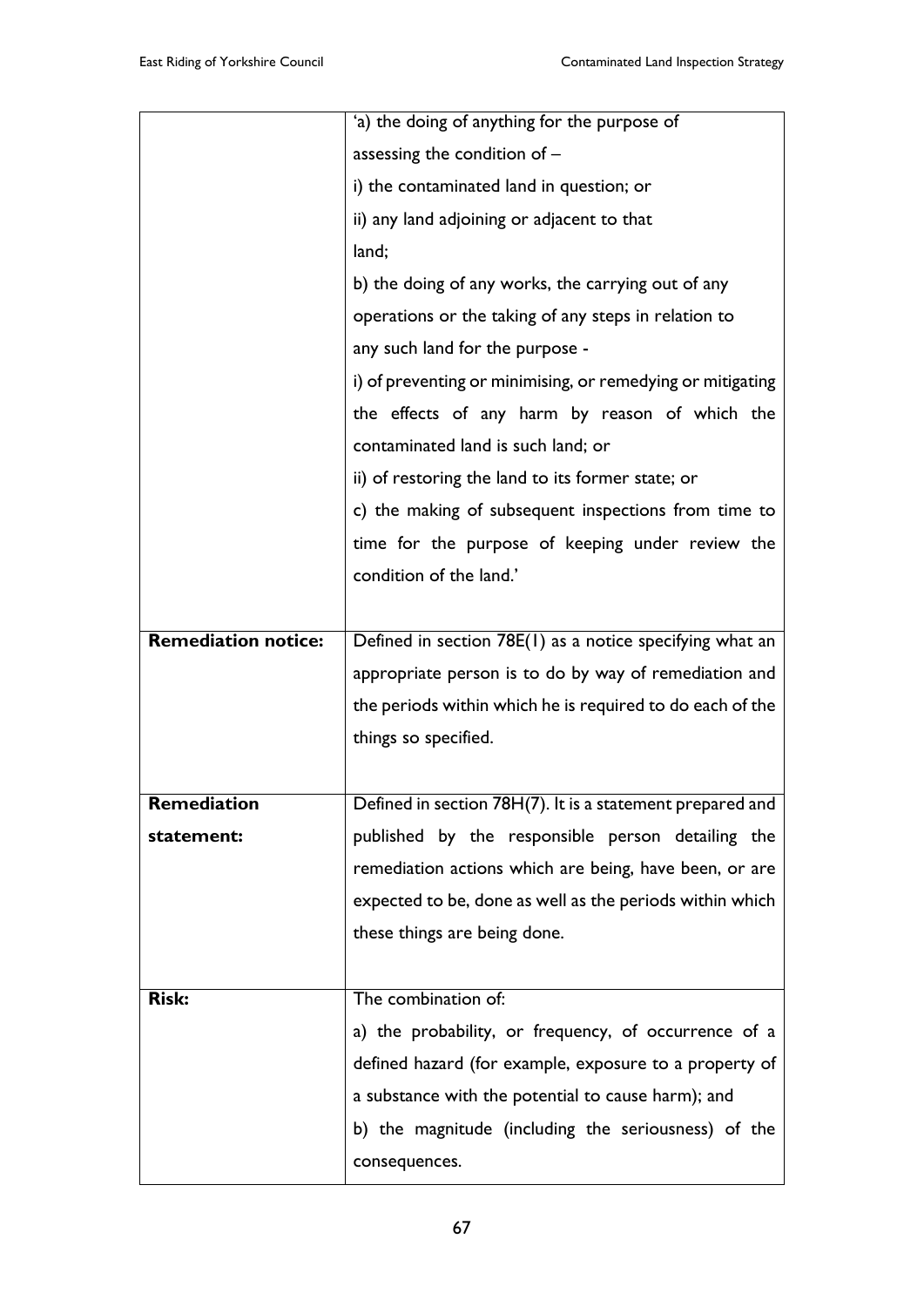| <b>Significant harm:</b>       | Defined in section 78A(5). It means any harm which is        |
|--------------------------------|--------------------------------------------------------------|
|                                | determined to be significant in accordance with chapter      |
|                                | A of the statutory guidance (that is, it meets one of the    |
|                                | descriptions of types of harm in the second column of        |
|                                | table A of that chapter).                                    |
|                                |                                                              |
|                                |                                                              |
| <b>Significant possibility</b> | A possibility of significant harm being caused which, by     |
| of significant harm:           | virtue of section 78A(5), is determined to be significant    |
|                                | in accordance with chapter A of the statutory guidance.      |
|                                |                                                              |
| Site investigation:            | An investigation of land (for example by exploratory         |
|                                | excavations) which involves actions going beyond simple      |
|                                | visual inspection of the land or assessment of               |
|                                | documentary evidence. Also known as an intrusive             |
|                                | investigation.                                               |
|                                |                                                              |
|                                |                                                              |
| <b>Special site:</b>           | Defined by section 78A(3) as                                 |
|                                | 'Any contaminated land -                                     |
|                                | a) which has been designated as such a site by virtue of     |
|                                | section 78C(7) or 78D(6); and                                |
|                                | b) whose designation as such has not been terminated         |
|                                | by the appropriate Agency under section $78Q(4)'$            |
|                                | The effect of a site being designated as a 'special site' is |
|                                | that the Environment Agency, rather than the council,        |
|                                | becomes the enforcing authority for the land.                |
|                                |                                                              |
| <b>Substance/Source:</b>       | Defined in section 78A(9) as:                                |
|                                | 'Any natural or artificial substance, whether in solid or    |
|                                | liquid form or in the form of a gas or vapour.'              |
|                                |                                                              |
|                                | OR with respect to radioactive contamination                 |